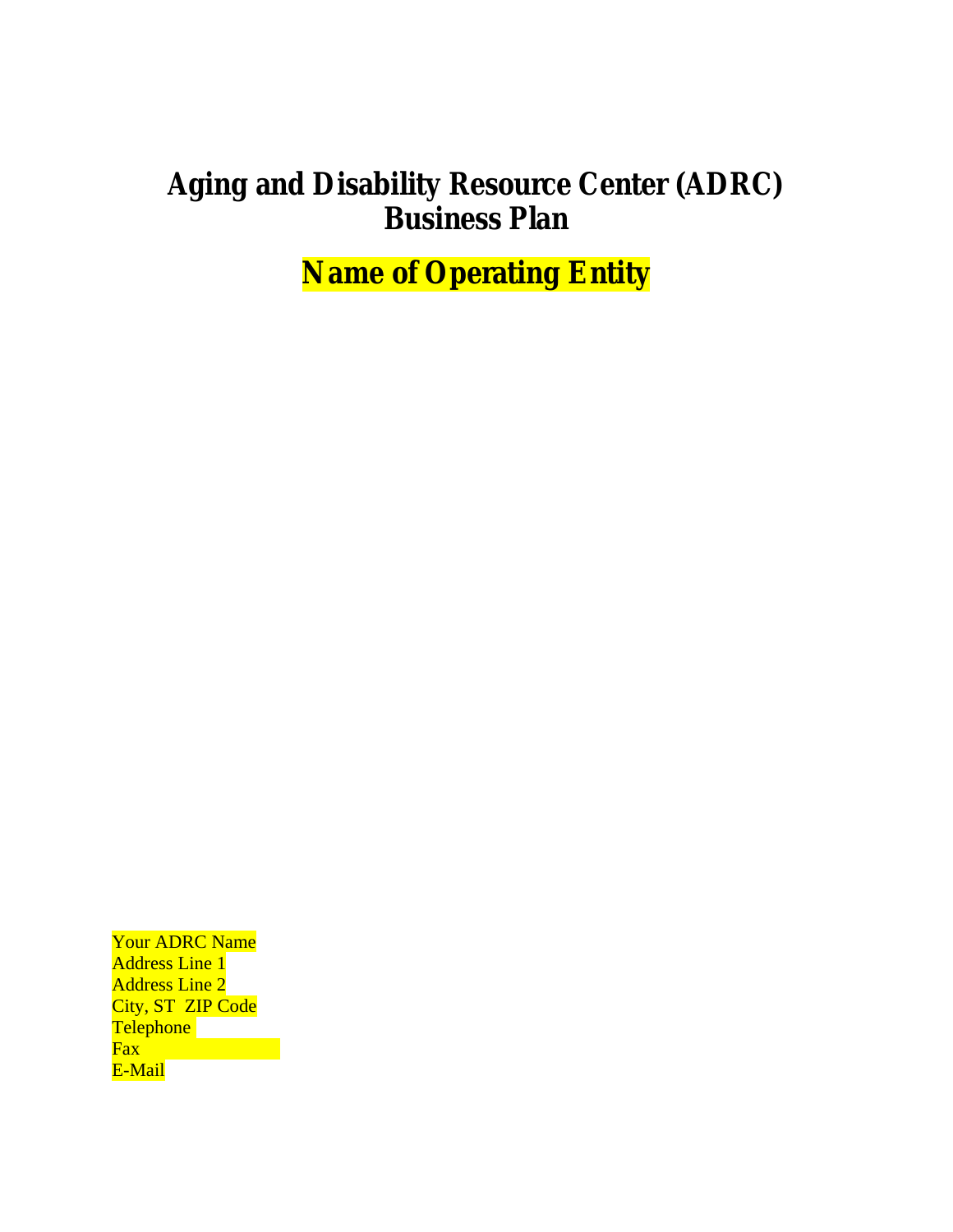# **Table of Contents**

*Sections I and III are written to serve as a template that can be easily adapted by each ADRC. This should only require filling in information in certain sections and modifying text to better fit your effort. Sections IV through VII contain discussions and tools to complete each of these sections. They will require more effort and original writing to complete.*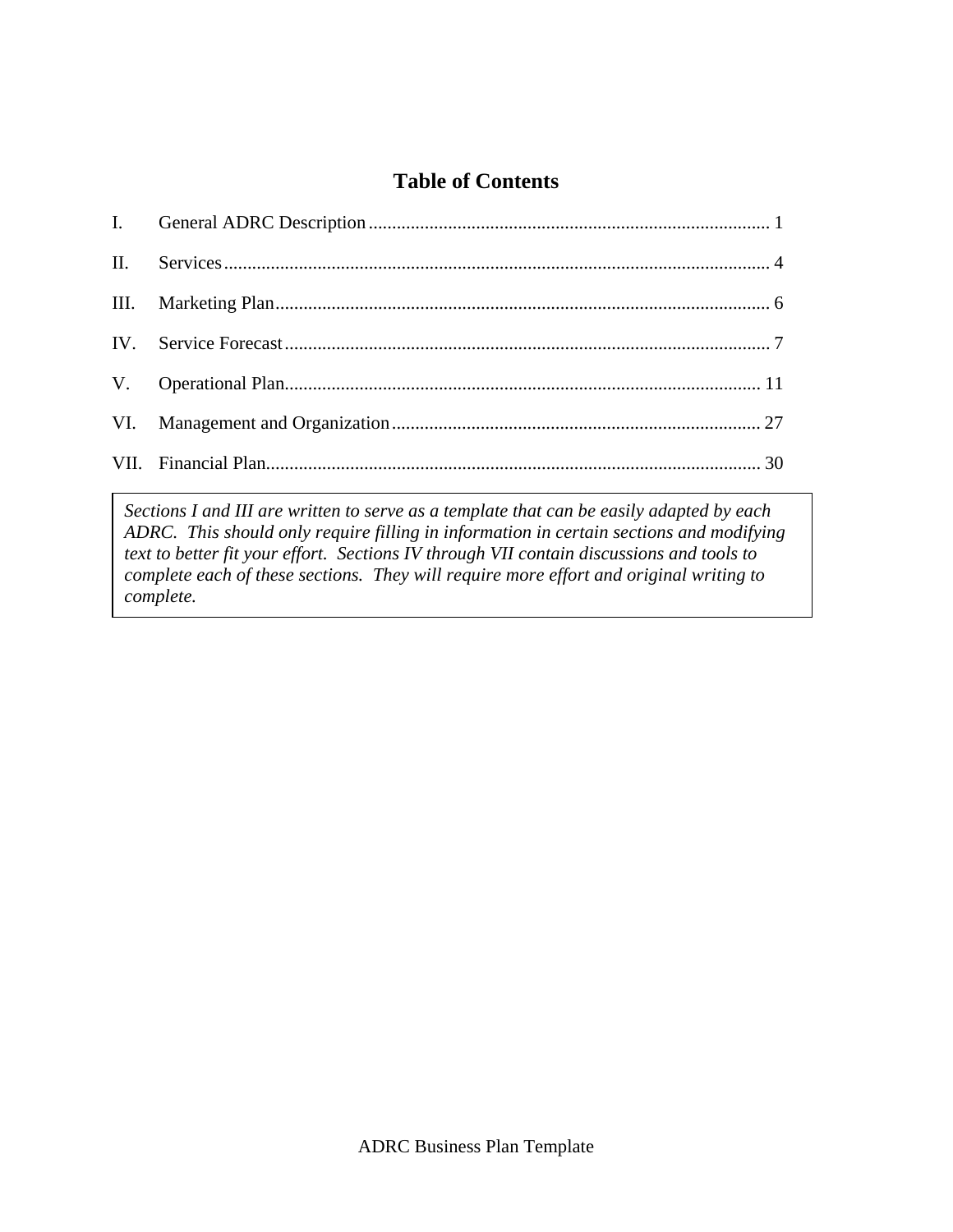# **I. General ADRC Description**

Philosophy: The ADRC believes in empowering individuals with disabilities of all ages to have greater control over their lives by improving their ability to make informed choices.

Mission Statement: The ADRC will improve access to information and linkages to long term supports and chronic care service for the elderly and persons with *fill in populations to be served* in *fill in geographic coverage areas*. Although the ADRC will have a special focus on providing access to publicly funded services, it will provide information, counseling, and assessment to anyone regardless of income because early intervention may result in better outcomes for the individual and potential savings to Medicaid.

Goals and Objectives: The ADRC has the following goals:

- Identifying and intervening with individuals at risk of entering an institution with the goal of providing them with information and counseling that will allow them to make informed choices about the long term supports they receive.
- Collecting and disseminating timely and accurate information about the availability and quality of services supporting individuals with disabilities.
- Streamlining the intake, assessment, and eligibility determination process for long term support services funded through Medicaid, the Older Americans Act, or state revenue to maximize the likelihood that individuals in the midst of a long term crisis will be able to receive the support they need to stay in the community.
- Collecting comprehensive information about services that individuals with disabilities need or desire and identifying unavailable or insufficiently available services.
- Assisting the state in maximizing the benefit of limited resources by matching needs and preferences of individual with disabilities to the most cost effective setting.

Population to be served: The ADRC will serve older adults and *fill in populations to be served* in *fill in geographic coverage areas*.

**Description of environment:** The ADRC is operating in an environment affected by the following factors:

- Population aging and increases in survival rates for disabling conditions will increase the number of individuals requiring long term supports and the costs for these services.
- There will always be pressure to contain state and federal spending for these services, although the extent of that pressure will fluctuate over time.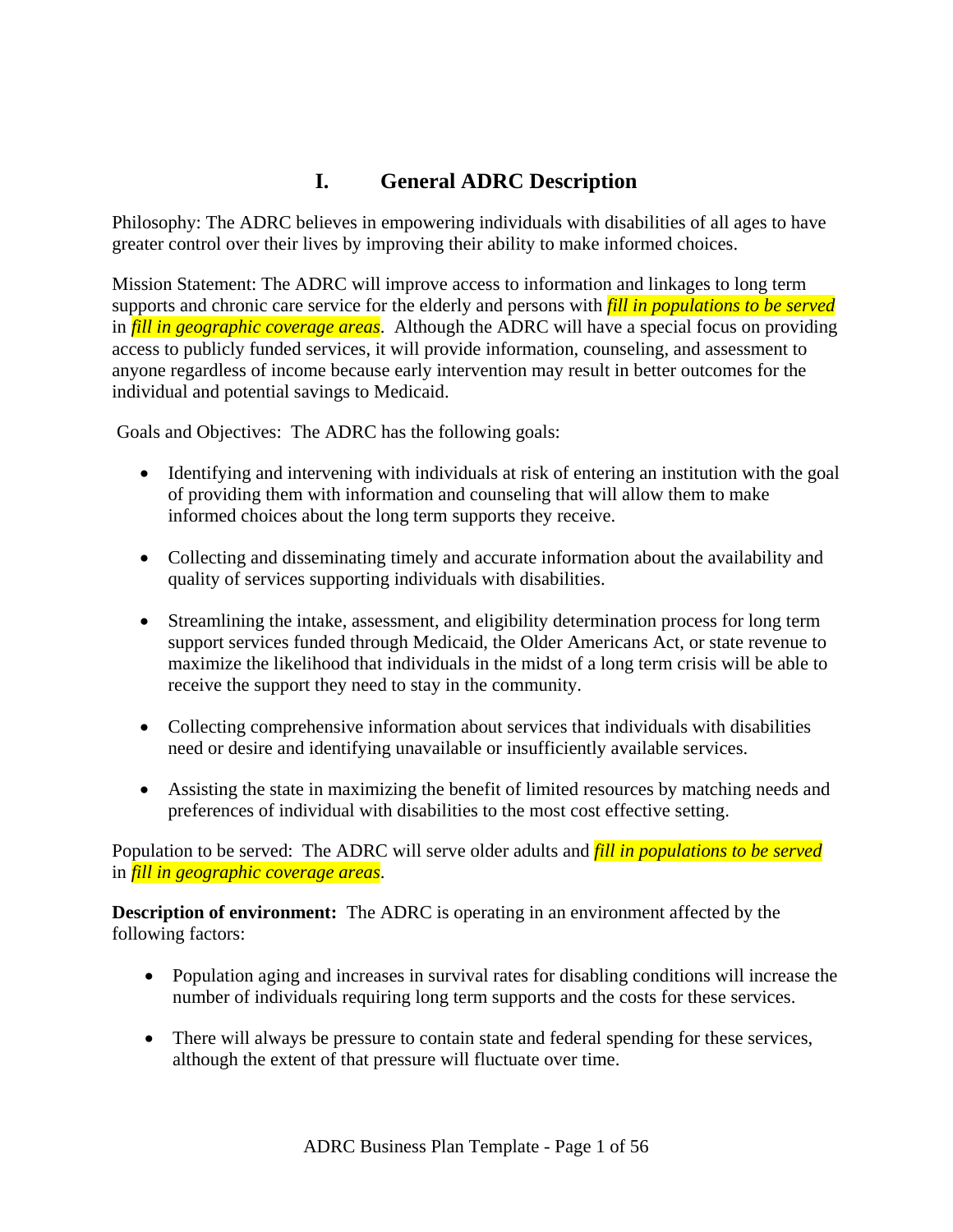- Pressure from advocacy groups and legal decisions, such as the Olmstead Decision create incentives to provide individuals with disabilities with greater choice about the supports they receive.
- States will require greater ability to match individuals to the most cost-effective service plan and to have data on the individuals they support in order to make informed policy decisions.

The ADRC will be uniquely suited to serve as the primary entrance hub for Medicaid funded long term supports and services. It will be the principal mechanism for allowing states to control costs by using informed choice to divert individuals from institutions to less expensive community settings.

*Each ADRC should add a description of unique aspects of the geographic area that the ADRC is serving that will likely impact operations. These factors may include:* 

- *Presence of large minority, low-income or disadvantaged populations*
- *Rural, suburban, urban make-up*
- *Concentrations of likely users of ADRC, such as Naturally Occurring Retirement Communities (NORCs).*

*The plan should also include a description of other aspects of the long term support delivery system that will impact ADRC operations. For example, the ADRC may act as the entry point for managed long term care systems, necessitating that it maintain a certain degree of autonomy from those managed care organizations to prevent conflict of interest issues.* 

**The ADRC's most important strengths and core competencies**: The ADRC is uniquely able to fulfill its mission because it serves as the primary gateway to home and community-based long term care services and institutional care. This will ensure that all individuals receiving Medicaid funded long term care will receive assessment and counseling services. Because of this requirement, the providers that serve as the major pathways to long term care will become familiar with the benefits the ADRC can provide and should be expected to refer other individuals in need of long term supports.

*Each ADRC should list other strengths and core competencies, including any experience with populations with disabilities, and assessment, counseling and I and R capabilities*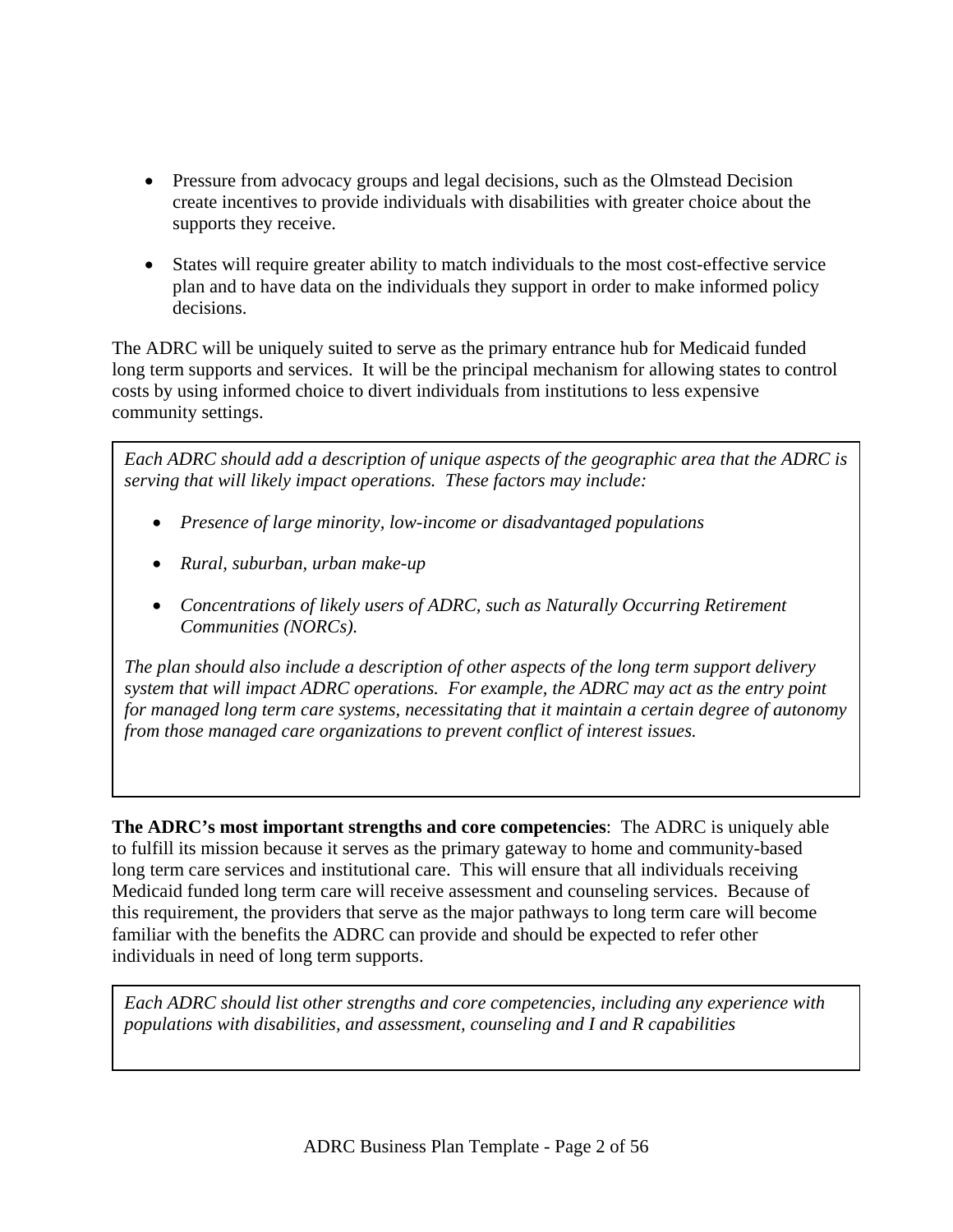Legal form of ownership: The ADRC is a *[Fill in Government agency, Non-profit corporation, for-profit, etc.]* This form was chosen because *[fill in justification for why this legal form was selected].*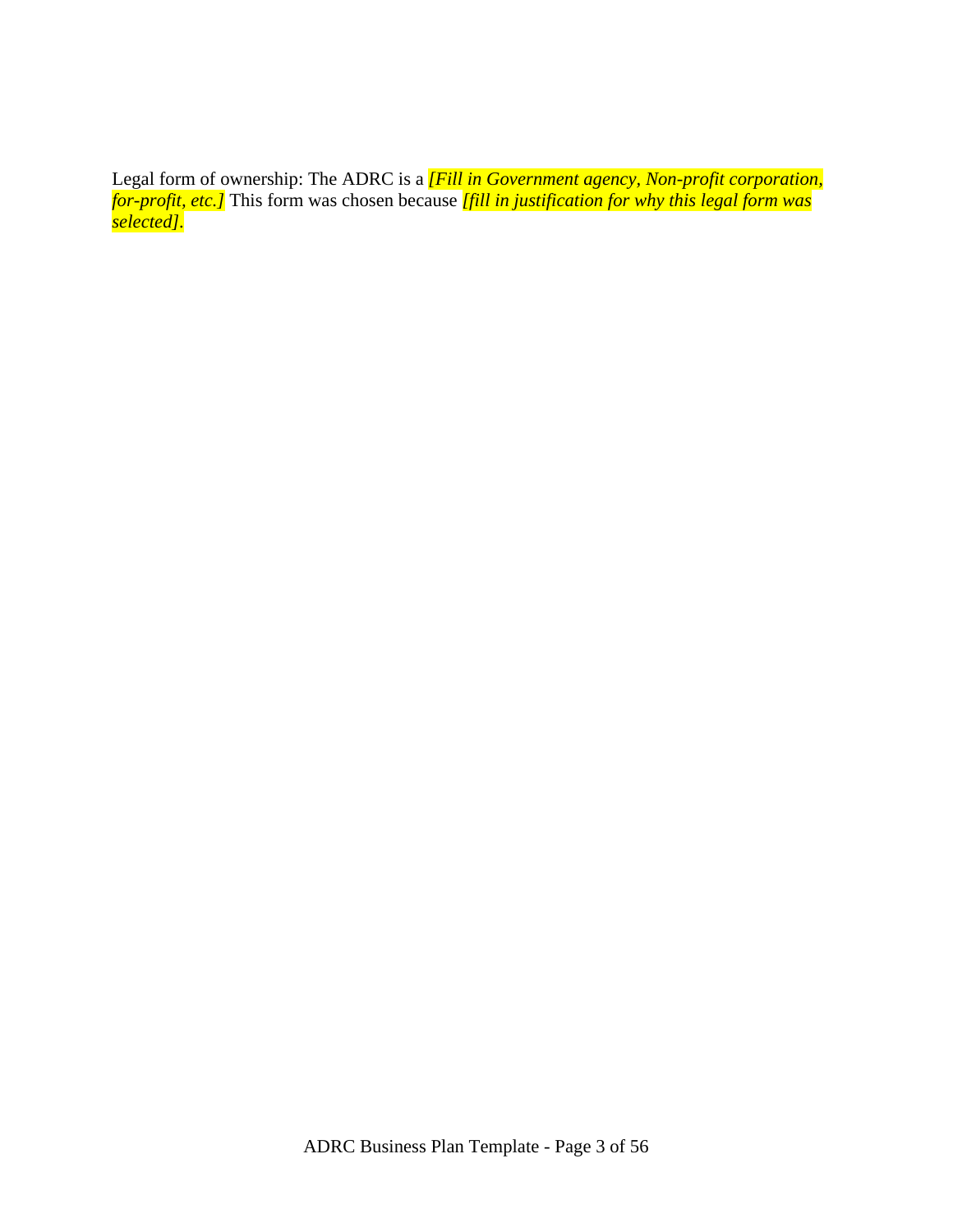## **II. Services**

The ADRC will provide a comprehensive interdisciplinary program that will include the following range of screening, assessment, counseling, and eligibility determination/enrollment services:

- *Intake*: The process through which inquiries are initially answered with the goal of quickly and efficiently routing the individual to the most appropriate information source or type of service.
- *Short-term Stabilization*: Services designed to find stabilizing care for clients in need of urgent or emergency attention. Such clients may be cases of abuse, self-neglect, or a sudden change in the status of their care network. Clients may be directed to services such as emergency medical attention, Adult Protective Services, or short-term housing and care. $<sup>1</sup>$ </sup>
- *LTC Needs and Supporting Resources Assessment*: An in-person, written or electronic assessment designed to collect background information; make a functional assessment of the client's current health conditions; and provide a situational assessment of the client's environment, available resources and care currently being provided.
- *Programmatic Eligibility Determination*: The ADRC will assume the function of making the determination that an individual meets the level of care criteria for all publicly funded long term supports including Medicaid *Long Term Care Level of Care Determinations (LTC-LOC)* established by the state in order to be eligible to receive nursing facility or the HCBS waiver services.<sup>2</sup>
- *Benefits Counseling*: One or more counselors will be available to ensure that individuals receive information about and assistance in applying for public and private benefits for which they are eligible. Additionally, benefits counselors will assist with and give advanced training to Resource Center employees regarding the intricacies of eligibility and benefits of public programs.
- *LTC Options Counseling:* Services designed to allow the client to determine the best choice for LTC and service based on the results of the LTC Needs and Resources

 $\overline{\phantom{a}}$ 

<sup>1</sup> Each ADRC should clarify if they intend to offer short-term stabilization (which is sometimes called crisis case management) and alter the definition so that it is consistent with the design of their program. These services can vary along the following lines: (1) criteria for determining who receives the service; (2) the length and intensity of case management provided; and (3) whether any additional services, such as personal care or respite may be made immediately available.

<sup>2</sup> If the ADRC is serving individuals with mental retardation or developmental disabilities this should be modified to also include LOC determinations for ICFs-MR.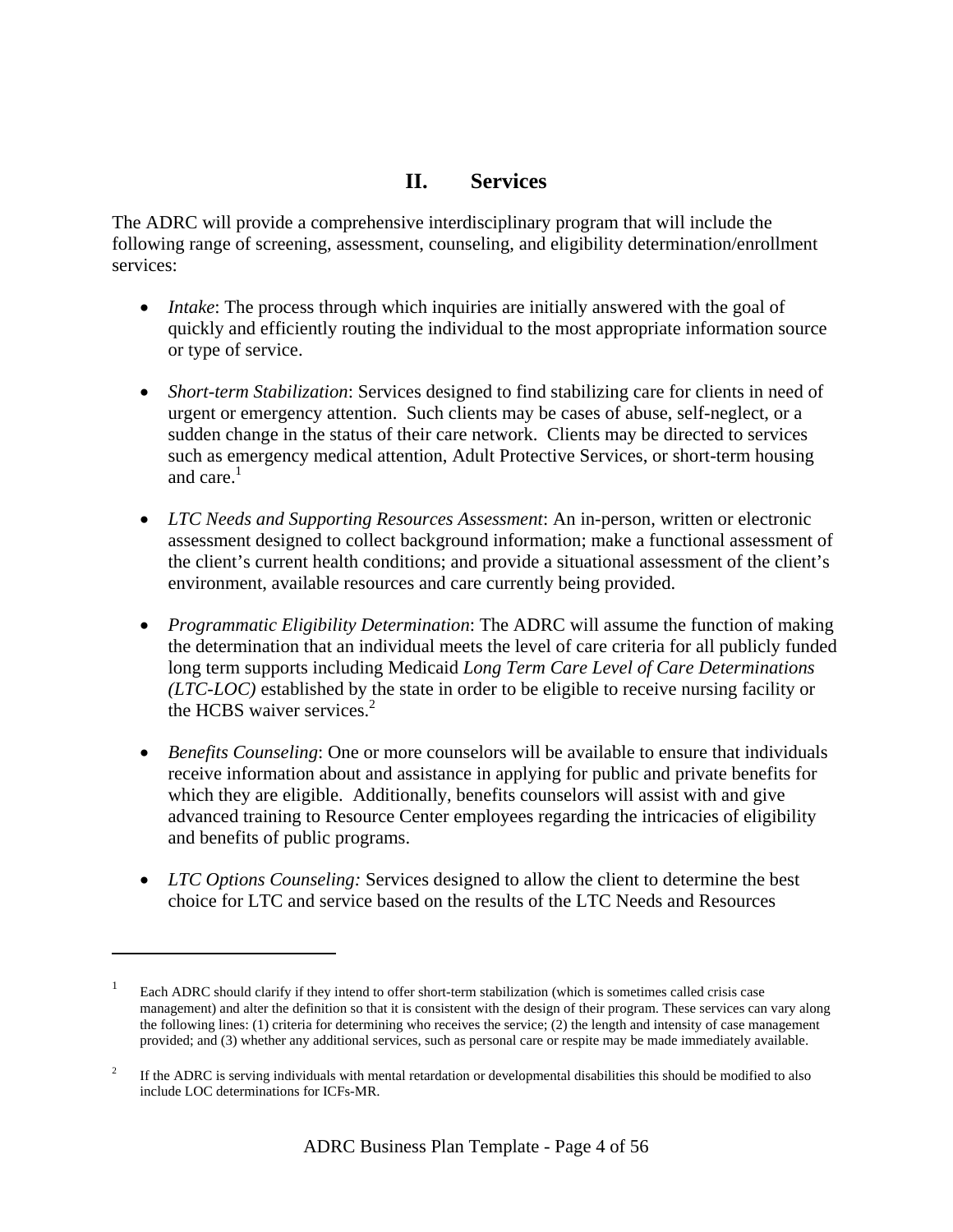Assessment, the Financial Eligibility Screen, and the professional expertise of the counselor.

- *Linkage to LTC Service*: The ADRC will connect individuals in need of long term supports with the providers of these services. Examples of these activities include enrolling them in an HCBS waiver and coordinating their contact with a case manager.<sup>3</sup>
- *Interaction with Medicaid Eligibility Approval Process*: The ADRC will facilitate the Medicaid approval process. This will include working to streamline the process at the programmatic level and working with individuals on a case by case basis.<sup>4</sup>
- *Data and guidance to the state regarding areas for improvement in the long term support infrastructure:* The ADRC will be in a unique position to understand how well the current array and supply of services and supports matches the needs and preferences of individuals with disabilities. The ADRC will establish mechanisms to track instances in which needs and preferences identified in the assessment and counseling processes are unable to be met because these services are not funded under Medicaid or there is an insufficient supply of providers. A prominent first step will be tracking the time lag between when an individual is approved to receive personal care and when she or he actually begins to receive it.

These services will be offered free of charge to all individuals with the following exceptions...

*The Financial Plan section will include greater discussion about cost sharing for more information.* 

 $\overline{\phantom{a}}$ 

<sup>3</sup> Each ADRC should tailor this language to reflect how they plan to connect individuals to long term supportive services. For example, the ADRC may choose to directly connect an individual eligible for a HCBS waiver to the case manager, while only providing provider contact information to individuals not eligible for Medicaid.

ADRCs may wish to add more specific language about activities that they are undertaking to achieve these goals. Examples of specific initiatives would be to establish presumptive eligibility for Medicaid funded services, assisting individuals to fill out forms or obtain necessary documentation, and co-locating Medicaid eligibility workers with the ADRC.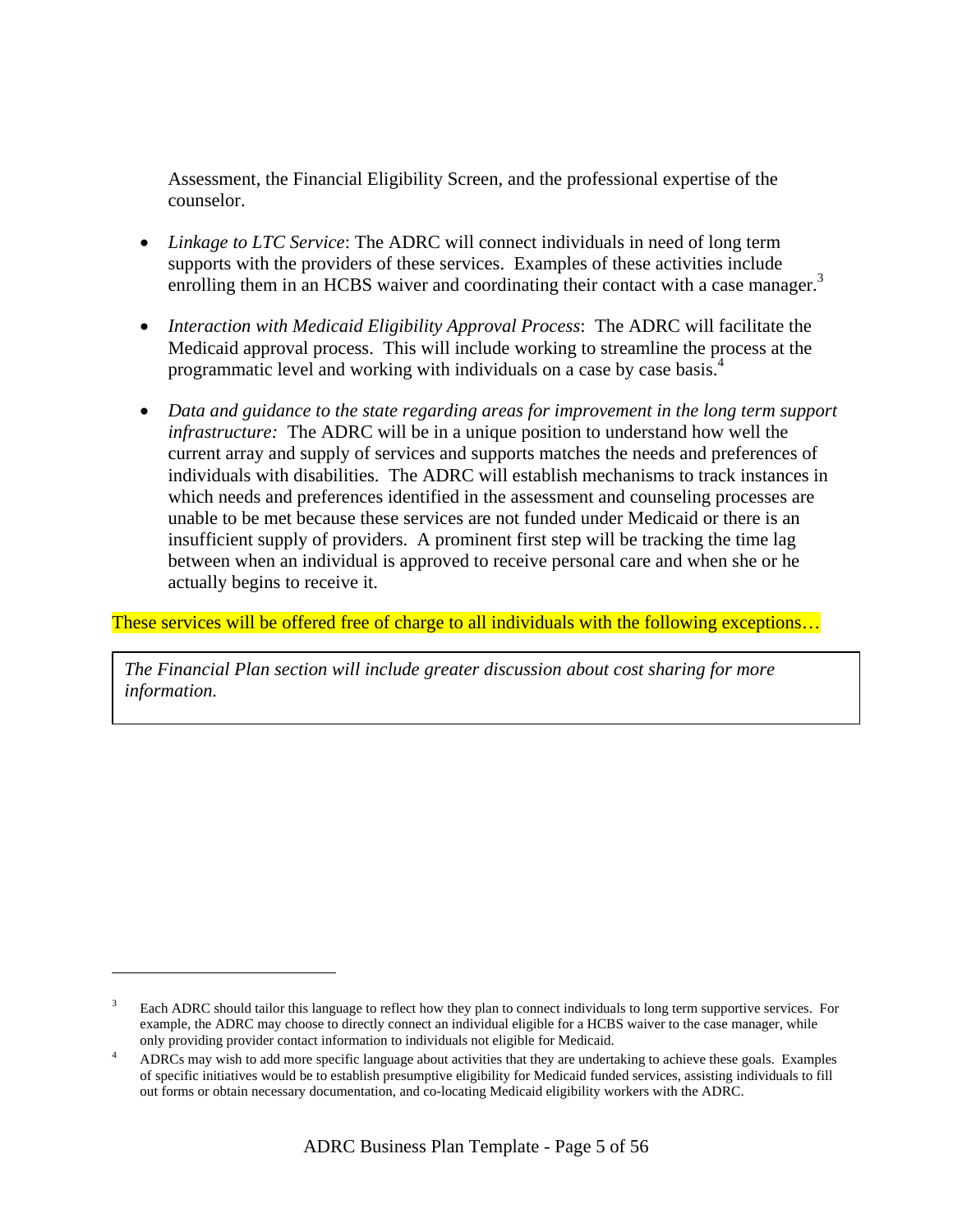# **III. Marketing Plan**

The core component of the ADRCs marketing plan will be the requirement that the ADRC must serve as the entry point to all publicly administered long term supports. Because of this requirement, every individual in the populations served by the ADRC that receive either institutional or home and community-based services, including waiver services funded by Medicaid, must be referred to and offered ADRC services.

This requirement creates a strong incentive for providers and other organizations serving the target populations to learn about the value of the ADRC and make referrals. These organizations can be expected to also refer other individuals to the ADRC as they become more familiar with the value that the ADRC provides.

The ADRC will ease the transition to this new eligibility determination process by...

*Each ADRC should have a plan for providing training and outreach to the organizations most likely to make referrals for long term support services. The best way to identify these organizations is to examine sources of requests for current LOC-LTC or other eligibility determinations. In addition, identify places that individuals and their families turn to or interact with during a crisis situation. The ADRC can expect that the major group that should receive training in this effort will be hospital discharge planners. Other target organizations are likely to include physicians and their staff, home health and home care agencies, nursing facilities, entities operating HCBS waivers or personal care programs and other social service agencies. The goal of outreach would be to make the information relevant and useful for accomplishing their job.* 

Another component of the ADRC marketing plan should strive to make ADRCs a highly visible and trusted place where people with disabilities of all ages and income levels can turn for information on the full range of long term support options and single point of entry access to public long term support services and benefits. The ADRC will conduct outreach to ensure that the general public is fully aware of the ADRC and its role in the community long term support system.

*Service Forecast efforts www.adrc-tae.org/tiki-download\_file.php?fileId=361. The ADRC-TAE Issue Brief: Marketing to External Audiences provides guidance on outreach*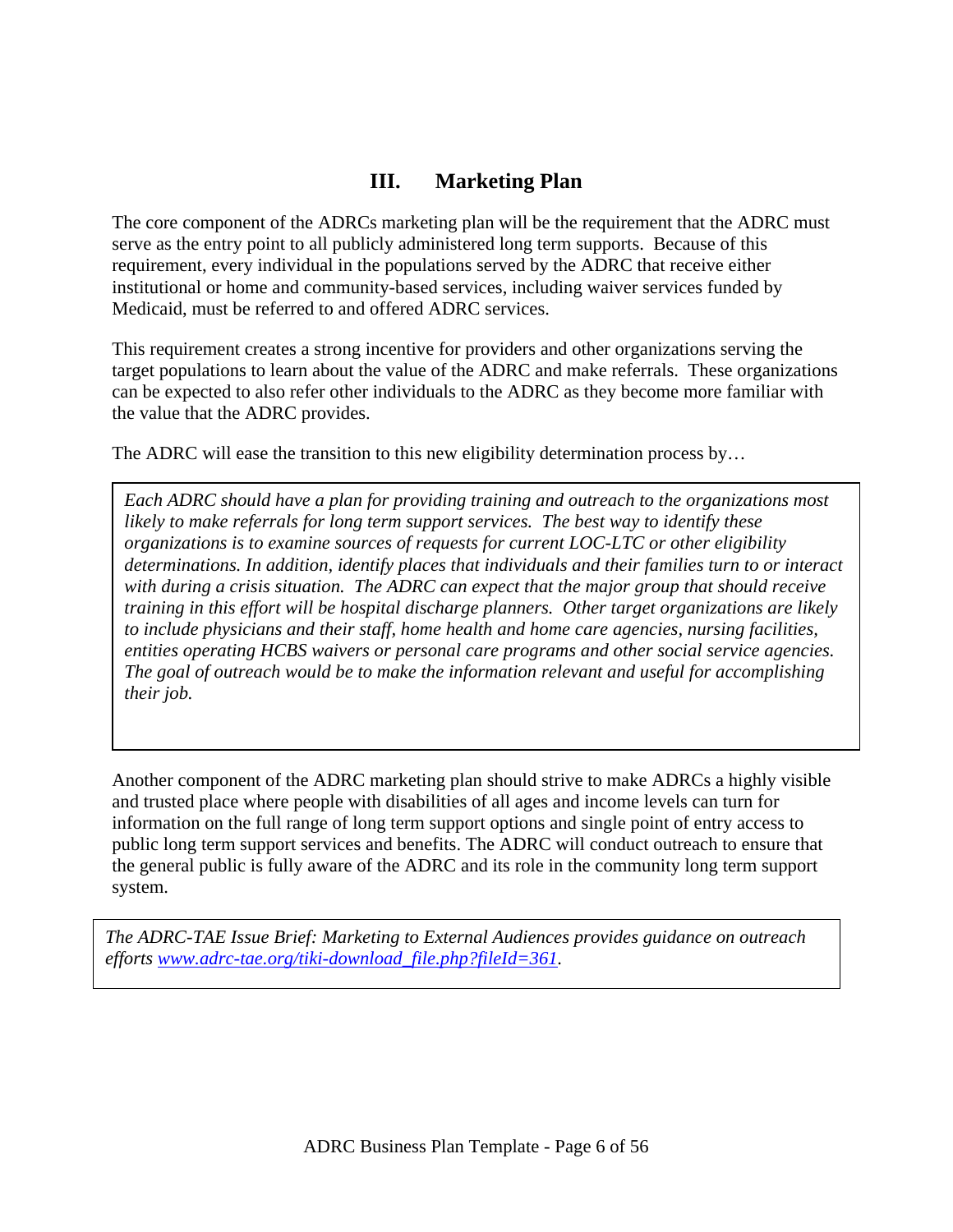# **IV. Service Forecast**

The ADRC will need to establish a forecast of how many clients it is likely to serve once it begins operations. *Exhibit 1* provides a sample table that may be useful in understanding how the potential number of clients you are likely to serve will match up with your capacity to provide services.

|               |                                              | <b>LTC-LOC Process Only</b> |                                              | <b>LOC Process + Outreach</b> |                     |                                   |
|---------------|----------------------------------------------|-----------------------------|----------------------------------------------|-------------------------------|---------------------|-----------------------------------|
|               | Column 1                                     | Column <sub>2</sub>         | Column 3                                     | Column 4                      | Column 5            | Column 6                          |
| Quarter       | <b>Total</b><br>Number of<br><b>Contacts</b> | <b>Assessments</b>          | <b>Total</b><br>Number of<br><b>Contacts</b> | <b>Assessments</b>            | Capacity for<br>18R | Capacity for<br><b>Assessment</b> |
| <b>FY1 Q1</b> |                                              |                             |                                              |                               |                     |                                   |
| <b>FY1 Q2</b> |                                              |                             |                                              |                               |                     |                                   |
| <b>FY1 Q3</b> |                                              |                             |                                              |                               |                     |                                   |
| <b>FY1 Q4</b> |                                              |                             |                                              |                               |                     |                                   |
| <b>FY2 Q1</b> |                                              |                             |                                              |                               |                     |                                   |
| <b>FY2 Q2</b> |                                              |                             |                                              |                               |                     |                                   |
| <b>FY2 Q3</b> |                                              |                             |                                              |                               |                     |                                   |
| <b>FY2 Q4</b> |                                              |                             |                                              |                               |                     |                                   |
| <b>FY3 Q1</b> |                                              |                             |                                              |                               |                     |                                   |
| <b>FY3 Q2</b> |                                              |                             |                                              |                               |                     |                                   |
| FY3 Q3        |                                              |                             |                                              |                               |                     |                                   |
| FY3 Q4        |                                              |                             |                                              |                               |                     |                                   |
| <b>FY4 Q1</b> |                                              |                             |                                              |                               |                     |                                   |
| <b>FY4 Q2</b> |                                              |                             |                                              |                               |                     |                                   |
| <b>FY4 Q3</b> |                                              |                             |                                              |                               |                     |                                   |
| <b>FY4 Q4</b> |                                              |                             |                                              |                               |                     |                                   |
| <b>FY5 Q1</b> |                                              |                             |                                              |                               |                     |                                   |
| <b>FY5 Q2</b> |                                              |                             |                                              |                               |                     |                                   |
| <b>FY5 Q3</b> |                                              |                             |                                              |                               |                     |                                   |
| <b>FY5 Q4</b> |                                              |                             |                                              |                               |                     |                                   |

### **Exhibit 1: Projected Number of Clients to be Served by the ADRC and Service Capacity**

Data for estimating the number of contacts from the LTC-LOC process may be obtained from the entity currently conducting this process. This entity, which in many states is the Quality Improvement Organization (QIO), should have data on the total number of LOC determinations done in a particular quarter. This should provide relatively accurate data for Column 2. They may have data on the number of inquiries that do not result in a request for a LOC determination that could be used to formulate an estimate for Column 1 (subtract number referred from total number). If they have an estimate, it may be prudent to inflate that number because the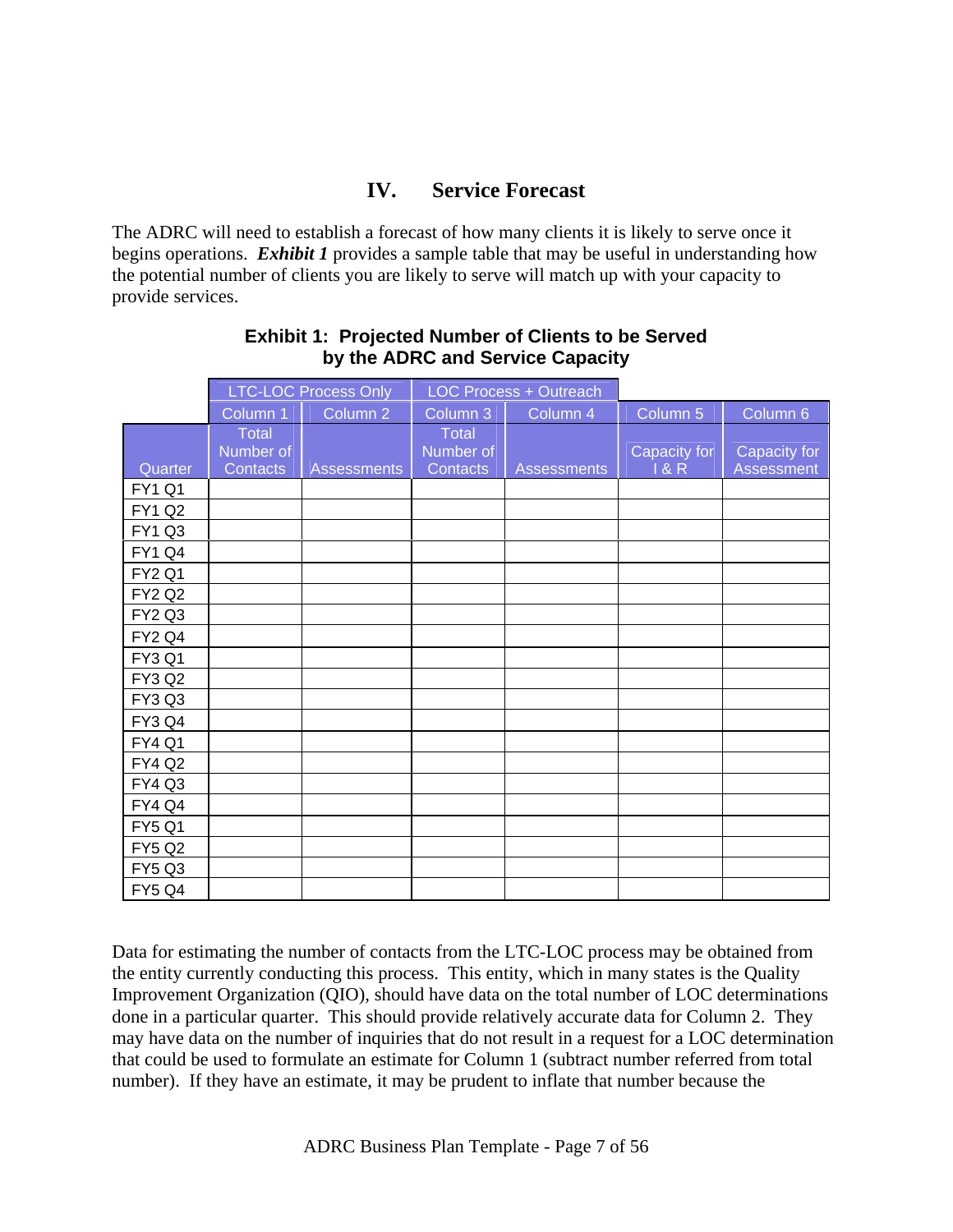individuals that are currently making referrals for LOC determinations (e.g., hospital discharge planners) may be more likely to refer other individuals once the ADRC has trained them about the services it provides.

If the ADRC has not conducted its own market research, estimates for Columns 3 and 4 could be derived using the experience of the ADRCs in Wisconsin. *Exhibit 2* provides information on the number of contacts per 1,000 individuals in the county for three populations with disabilities: elderly, developmental disabilities, and adults with physical disabilities. These numbers can be used to formulate an estimate for column 3. Estimates for the number of contacts related to older adult clients are weighted by the proportion of the county that is ages 65 and over. The other two populations should be weighted by the population ages 18 to 64. Population estimates by age for the counties you serve can be found at http://eire.census.gov/popest/data/counties/CO-EST2002- ASRO-01.php.

|                             |                  | Dev. Disability/ | <b>Phy. Disability/</b> |
|-----------------------------|------------------|------------------|-------------------------|
|                             | Elderly/ Pop 65+ | Pop 18-64        | Pop 18-64               |
| Fond du Lac                 | 9.86             | 0.50             | 0.33                    |
| Jackson                     | 12.66            | 0.13             | 0.09                    |
| Kenosha                     | 13.89            | 0.17             | 0.55                    |
| La Crosse                   | 16.00            | 0.29             | 0.68                    |
| Marathon                    | 17.89            | 0.05             | 0.49                    |
| Milwaukee*                  | 17.58            | N/A              | N/A                     |
| Portage**                   | 23.93            | 0.45             | 0.48                    |
| Richland                    | 11.19            | 0.58             | 0.48                    |
| Trempealeau                 | 9.81             | 0.73             | 0.51                    |
| <b>All Resource Centers</b> | 15.53            | 0.29             | 0.50                    |

**Exhibit 2: ADRC Contacts each Month per 1,000 County Population** 

\* Milwaukee county only serves the elderly.

\*\* Portage county's high rate of contacts with elderly clients may be attributable to their co-location with a senior center.

*Exhibit 3* provides data on the number of assessments each month per 1,000 individuals in the county for three populations with disabilities. These data can be used to develop estimates for Column 4 using the same methodology employed to apply data from Exhibit 2 to Column 3.

### **Exhibit 3: ADRC Assessments each Month per 1,000 County Population**

|             | Elderly/ Pop 65+ | Dev. Disability/<br><b>Pop 18-64</b> | Phy. Disability/<br><b>Pop 18-64</b> |
|-------------|------------------|--------------------------------------|--------------------------------------|
| Fond du Lac | 1.31             | 0.07                                 | 0.12                                 |
| Jackson     | 2.81             | 0.80                                 | 0.14                                 |
| Kenosha     | 1.26             | 0.05                                 | 0.09                                 |
| La Crosse   | 2.58             | 0.11                                 | 0.27                                 |
| Marathon    | 1.25             | 0.00                                 | 0.01                                 |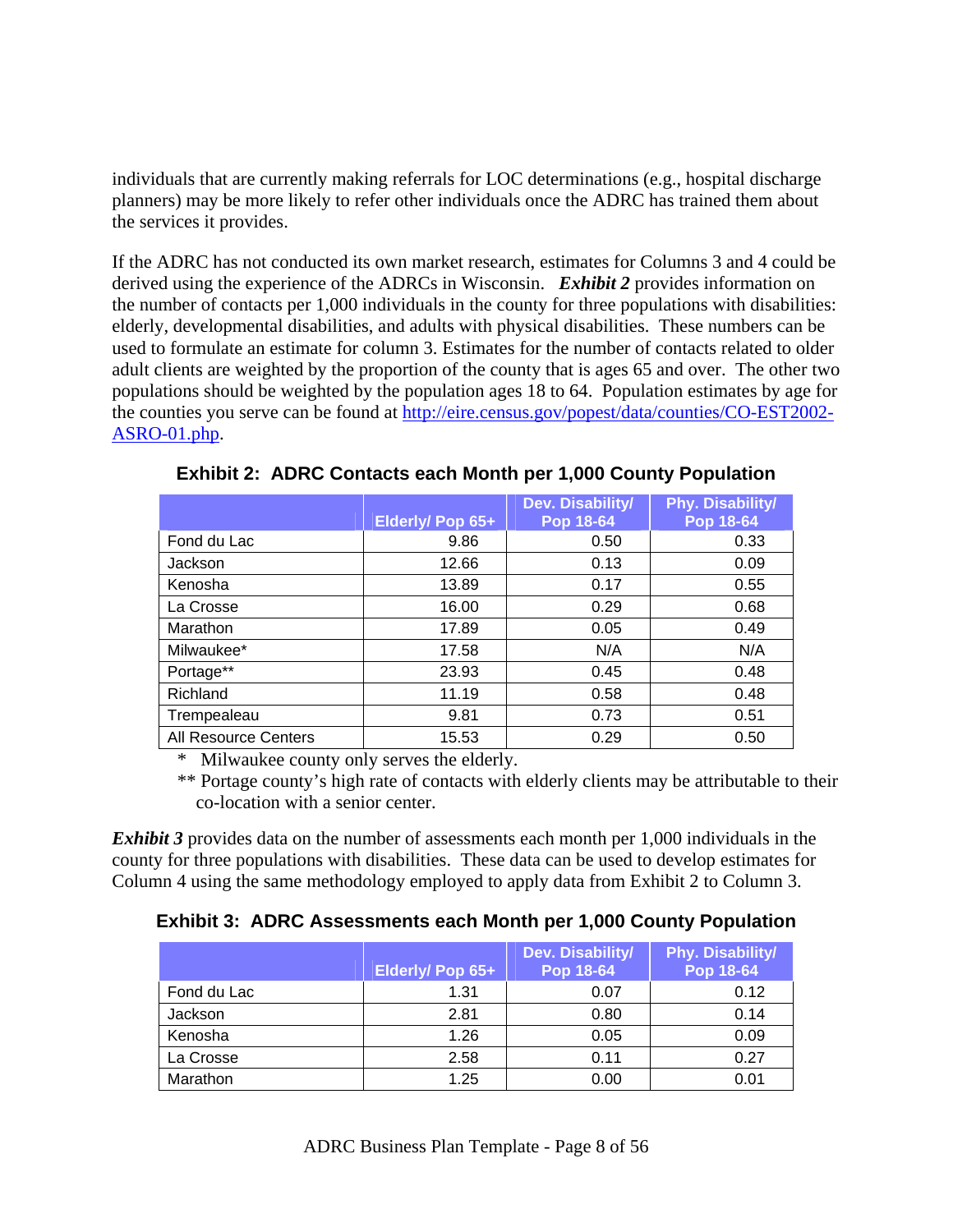| Milwaukee*           | 2.10 | N/A  | N/A  |
|----------------------|------|------|------|
| Portage              | 1.81 | 0.07 | 0.08 |
| Richland             | 0.76 | 0.13 | 0.26 |
| Trempealeau          | 1.13 | 0.00 | 0.02 |
| All Resource Centers | 1.79 | 0.08 | 0.13 |

\* Milwaukee county only serves the elderly.

Please note that there are substantial variations across the counties in Wisconsin. Thus, you may wish to select a county that has implemented an outreach plan similar to the one that you are planning for your ADRC. *Exhibit 4* provides summary information on the types of outreach activities in each of the counties.

**Exhibit 4: Outreach Activities in Conducted by the ADRCs in Wisconsin** 

|                                                 | <b>County</b>      |              |              |                          |              |              |              |                  |                    |
|-------------------------------------------------|--------------------|--------------|--------------|--------------------------|--------------|--------------|--------------|------------------|--------------------|
| <b>Outreach Strategy</b>                        | Fond du Lac        | Jackson      | Kenosha      | Crosse<br>$\vec{\omega}$ | Marathon     | Milwaukee    | Portage      | Richland         | Trempea-leau       |
| <b>General Public</b>                           |                    |              |              |                          |              |              |              |                  |                    |
| RC Literature (brochures, posters, magnets)     | $\mathbf{x}$       | $\mathbf{x}$ | X            | $\mathbf{x}$             | $\mathbf{x}$ | $\mathbf{x}$ | $\mathbf{x}$ | $\mathbf{x}$     | $\pmb{\mathsf{x}}$ |
| Directory of Services Developed and Distributed |                    | X            | X            |                          | $\mathbf{x}$ |              |              |                  |                    |
| <b>Public Speaking to Community Groups</b>      | X                  | X            | X            | $\mathbf{x}$             | X            | X            | $\mathbf{x}$ | $\mathbf{x}$     | X                  |
| Presence at Health Fairs                        | X                  |              |              |                          | X            |              |              |                  |                    |
| Website                                         | $\pmb{\mathsf{x}}$ |              | $\mathbf{x}$ |                          | $\mathbf{x}$ | $\mathbf{x}$ | $\mathbf{x}$ |                  | $\mathbf{x}$       |
| Community Info. Sessions                        |                    | X            |              |                          |              |              |              |                  |                    |
| <b>Media</b>                                    |                    |              |              |                          |              |              |              |                  |                    |
| Radio                                           |                    | X            |              |                          |              |              |              | X                |                    |
| TV Ad/ Interview Show                           |                    | X            |              | $\mathbf{x}$             |              |              |              |                  | $\mathbf{x}$       |
| Newspaper Ads                                   |                    | $\mathbf{x}$ |              | $\mathbf{x}$             |              |              |              |                  |                    |
| Newspaper Articles                              | X                  |              | X            |                          |              |              |              |                  |                    |
| <b>Targeted Outreach</b>                        |                    |              |              |                          |              |              |              |                  |                    |
| Hmong Elders Focus Group                        |                    |              |              | X                        |              |              |              |                  |                    |
| Presentations to School System                  | $\pmb{\mathsf{x}}$ |              |              | X                        |              |              |              |                  |                    |
| Provider Presentations/ Meetings (Group)        |                    | X            |              |                          |              |              |              | $\boldsymbol{x}$ | $\mathbf x$        |
| Provider Meetings (Individual)                  | X                  |              |              | X                        |              |              |              |                  |                    |
| <b>Staff and Budget</b>                         |                    |              |              |                          |              |              |              |                  |                    |
| Full time outreach staff                        |                    |              |              |                          |              | X            |              |                  |                    |
| 2000 Funds Spent for Outreach (in thousands)    |                    | \$20.2       |              | \$6.6                    |              | \$1.5        |              |                  | $$3.5$ \$16.7      |

**Source**: Quarterly reports submitted by Resource Centers and RC budgets submitted to DHFS by the pilots.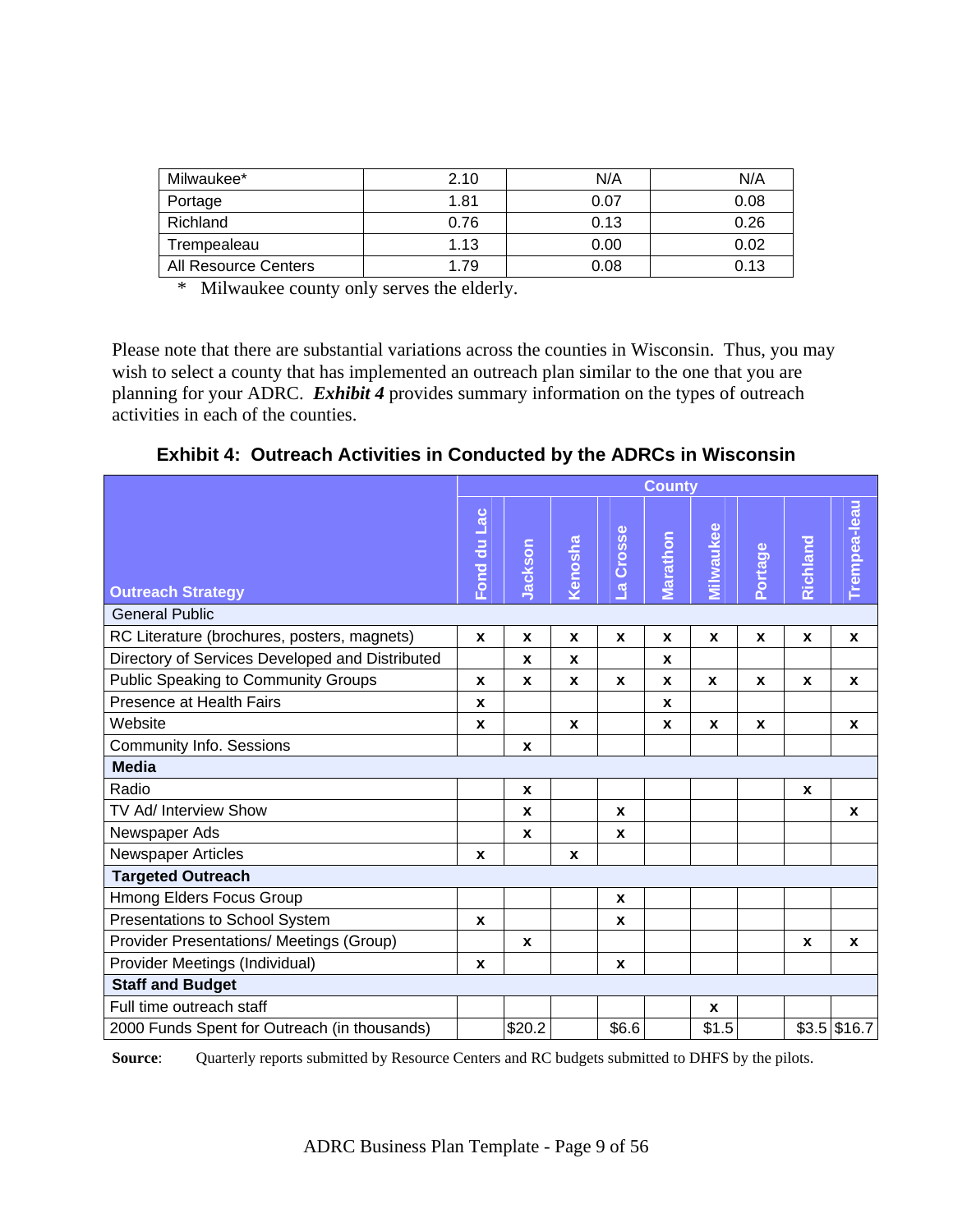Columns 5 and 6 in *Exhibit 1* may be derived from your operational budget. If this is not the case or to serve as a point of comparison, we have provided estimates from the experience of the ADRCs in Wisconsin. *Exhibit 5* provides estimates on the amount of time spent on each contact and the number of contacts that each full time employee (FTE) is likely to address each month. To fill out Column 5 multiply the number of I&R FTEs you are planning on employing by the number in the last column in the *Exhibit. 5*.

|             | <b>Intake FTEs</b> | <b>Avg. # Contacts</b><br>per month | <b>Minutes per</b><br>contact | <b>Contacts per FTE</b> |
|-------------|--------------------|-------------------------------------|-------------------------------|-------------------------|
| Fond du Lac | 2.25               | 243                                 | 96                            | 108                     |
| La Crosse   | 1.75               | 333                                 | 55                            | 190                     |
| Milwaukee   | 9.00               | 3,438                               | 27                            | 382                     |
| Total       |                    |                                     | 34                            | 309                     |

#### **Exhibit 5: Estimated Time Allocation for ADRC Information and Referral Contacts in Three Wisconsin Counties**

*Exhibit 6* provides time estimates for how long it takes for each case worker to conduct an assessment. Please note that this calculation assumes that the assessment includes the full range of ADRC services beyond I&R (i.e., assessment, eligibility determination, LTC options counseling, and linkage to services). This information can be used to fill out Column 6 in *Exhibit 1.*

**Exhibit 6: Estimated Time Allocation for ADRC Assessments in Three Wisconsin Counties** 

|             | <b>Case Worker</b><br><b>FTEs</b> | Avg. #<br><b>Assessments per</b><br>month | <b>Hours per</b><br>assessment | <b>Assessments per</b><br>FTE. |
|-------------|-----------------------------------|-------------------------------------------|--------------------------------|--------------------------------|
| Fond du Lac | 4.25                              | 67                                        | 11.0                           | 15.8                           |
| La Crosse   | 4.50                              | 116                                       | 6.8                            | 25.7                           |
| Milwaukee   | 25.00                             | 317                                       | 13.7                           | 12.7                           |
| Total       |                                   |                                           | 11.7                           | 14.8                           |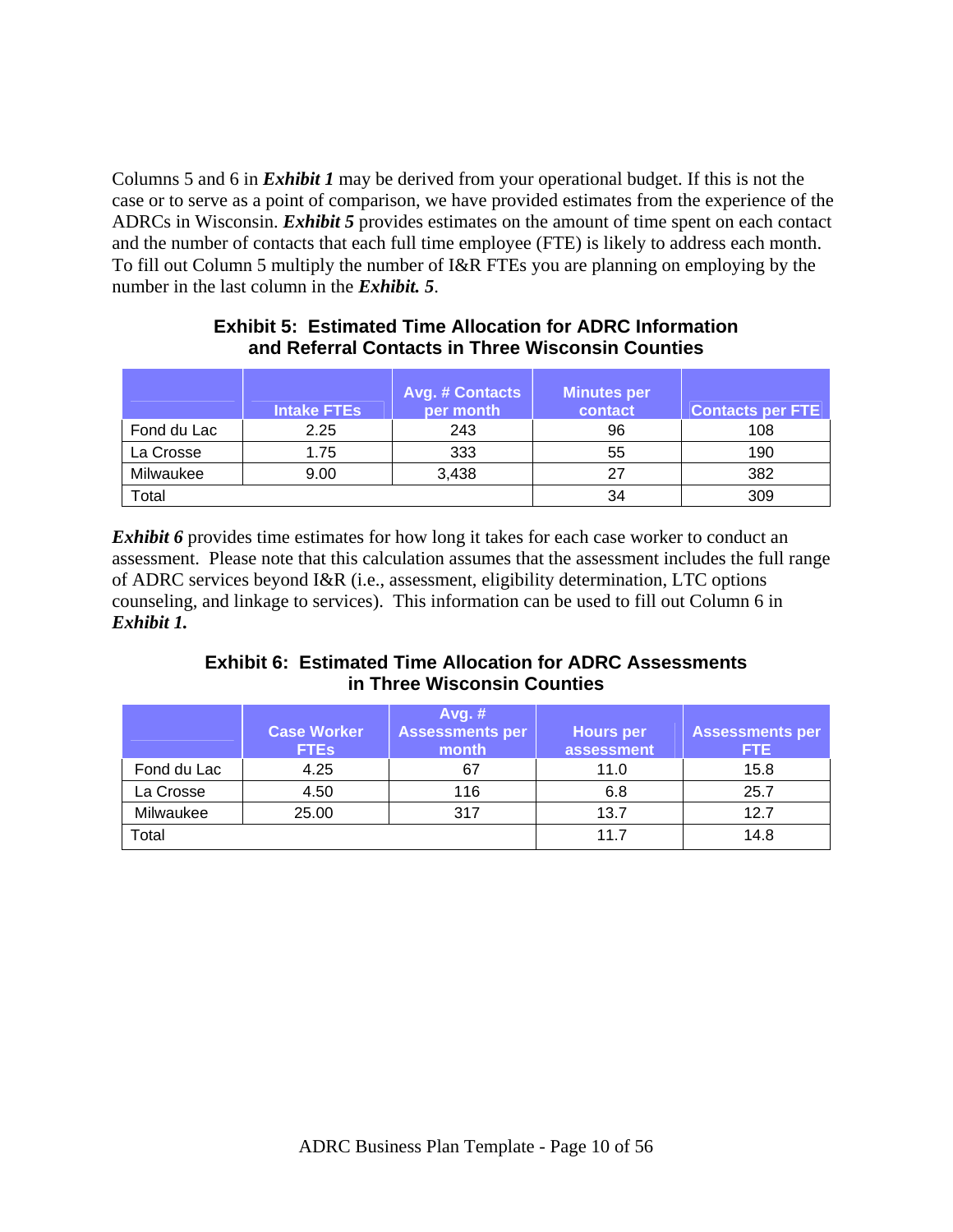# **V. Operational Plan**

# **Functions**

According to the terms and conditions of the grant, the ADRC must fulfill the following functions:

- Intake
- Information and Referral
- Training and outreach to workers at key pathways to long term care (e.g., hospital discharge planners)
- Short term stabilization
- Assessment and eligibility determinations
- LTC options counseling
- Interaction with Medicaid eligibility approval processes
- Linkage to long term supports
- Benefits counseling
- IT maintenance and operations
- Reporting

Additional functions, include:

- General outreach
- Early intervention/disease prevention

*Exhibit 7* provides a flowchart detailing how these functions might interrelate.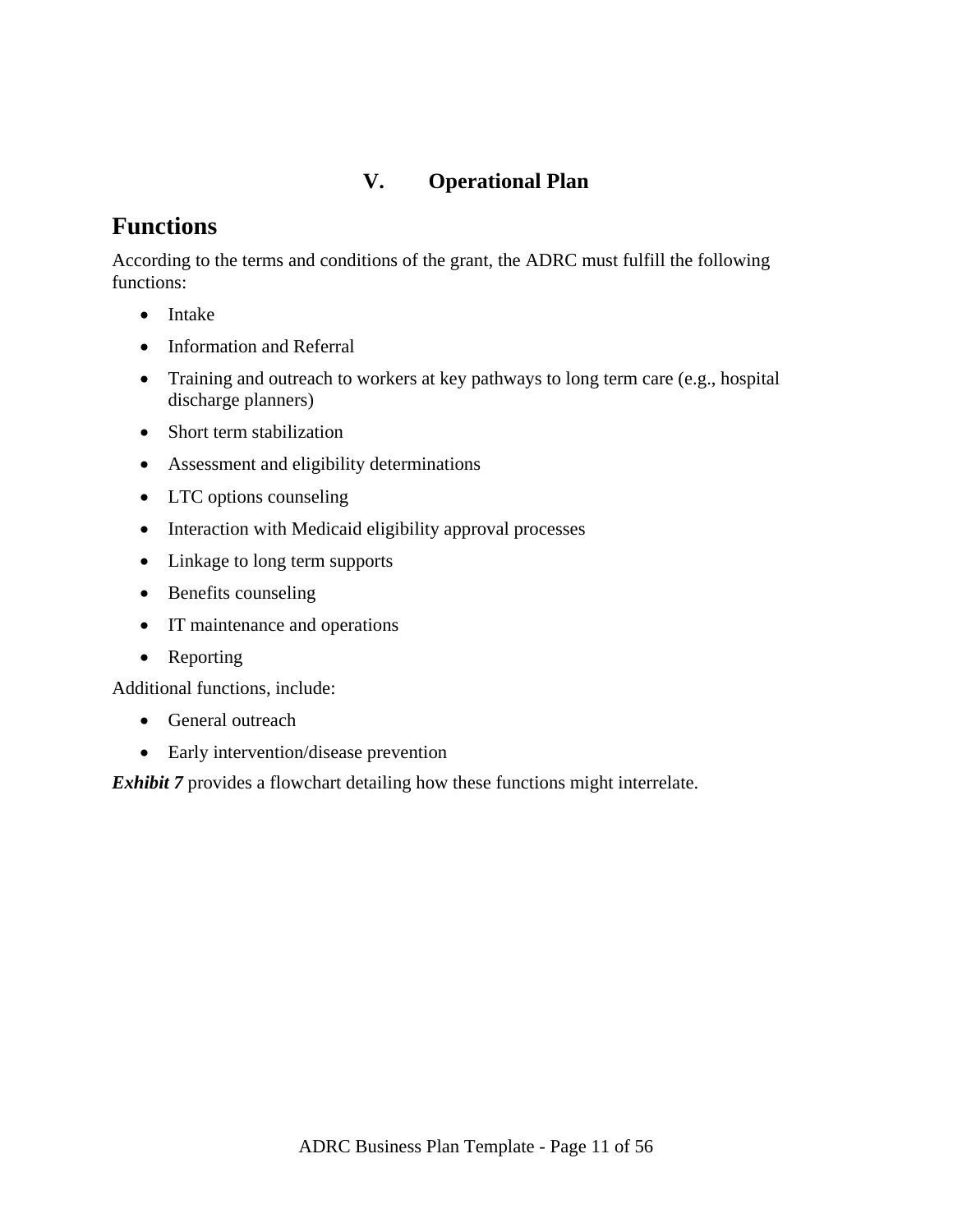

# **Exhibit 7: Example ADRC Operational Flowchart**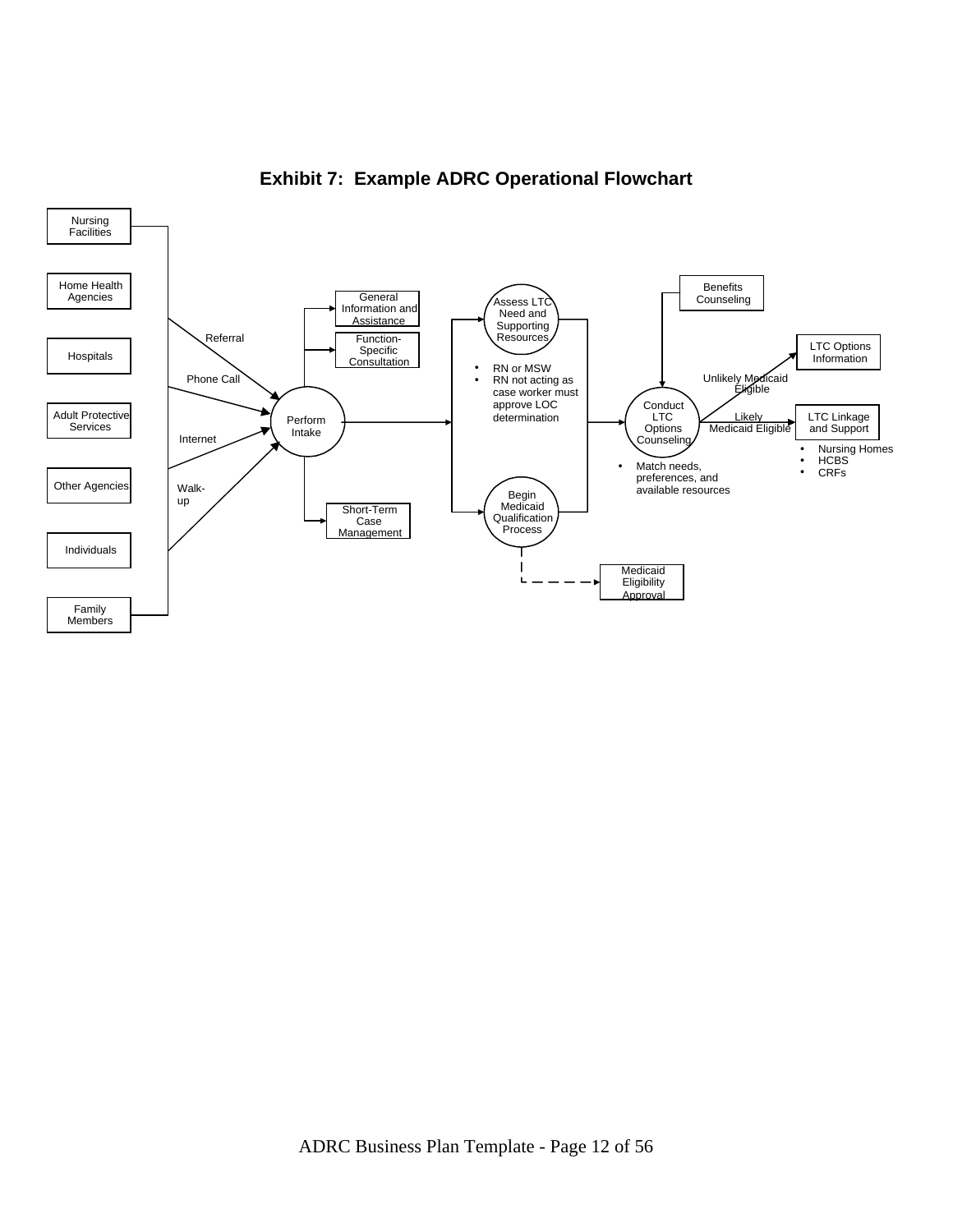*The following section includes a generic description of the requirements of some of the key functions performed by the ADRC. These functions were adapted from the RFP for the ADRC in DC. This RFP was based on lessons learned during the development and implementation of the ADRCs in Wisconsin. Each ADRC should look at these requirements as a template to be adapted to meet their state's individual circumstances and budgetary constraints.*

### **1. Information, Referral and Intake**

This function provides a single point of contact to initiate all inquires about LTC and chronic care for persons with disabilities served by the ADRC. The ADRC will develop information and referral protocols and intake procedures and instruments. This phase shall include the following components:

- (a.) Provide intake services in a professional manner in a way that is most convenient to the public.
	- Act as a knowledgeable and courteous initial client contact that sets the tone for a successful consultation.
	- Provide the public with a toll-free number and TTY capabilities. Also have email capabilities.
	- Answer all calls with a system that ensures that a caller speaks directly to a person, as opposed to an answering machine or voice mail where practicable.
	- Be able to handle calls 24 hours per day. After-hours calls will be routed through a call center answering service, either privately or publicly run, including 2-1-1 services. The ADRC will develop specific training on how operators at the after-hours call center should handle inquiries. A qualified ADRC staff member will be on-call after hours to handle emergency situations.
	- Meet physical accessibility requirements and be able to provide information and assistance to walk-ins in a private location.
	- Identify if the caller has previously contacted the ADRC, using a database of caller information.
	- (b.) Identify the problem leading to the inquiry, the knowledge and capacities of the inquirer, and the urgency of the problem, to determine how to approach the information-giving service.
	- (c.) Receive calls regarding interest in a Functional Assessment from the individual in question, a person acting on behalf of the individual, a hospital, or a LTC facility.
	- (d.) Explain the services offered by the ADRC, focused on the LTC Needs and Supporting Resources Assessment, LTC Options Counseling, and Benefits Counseling.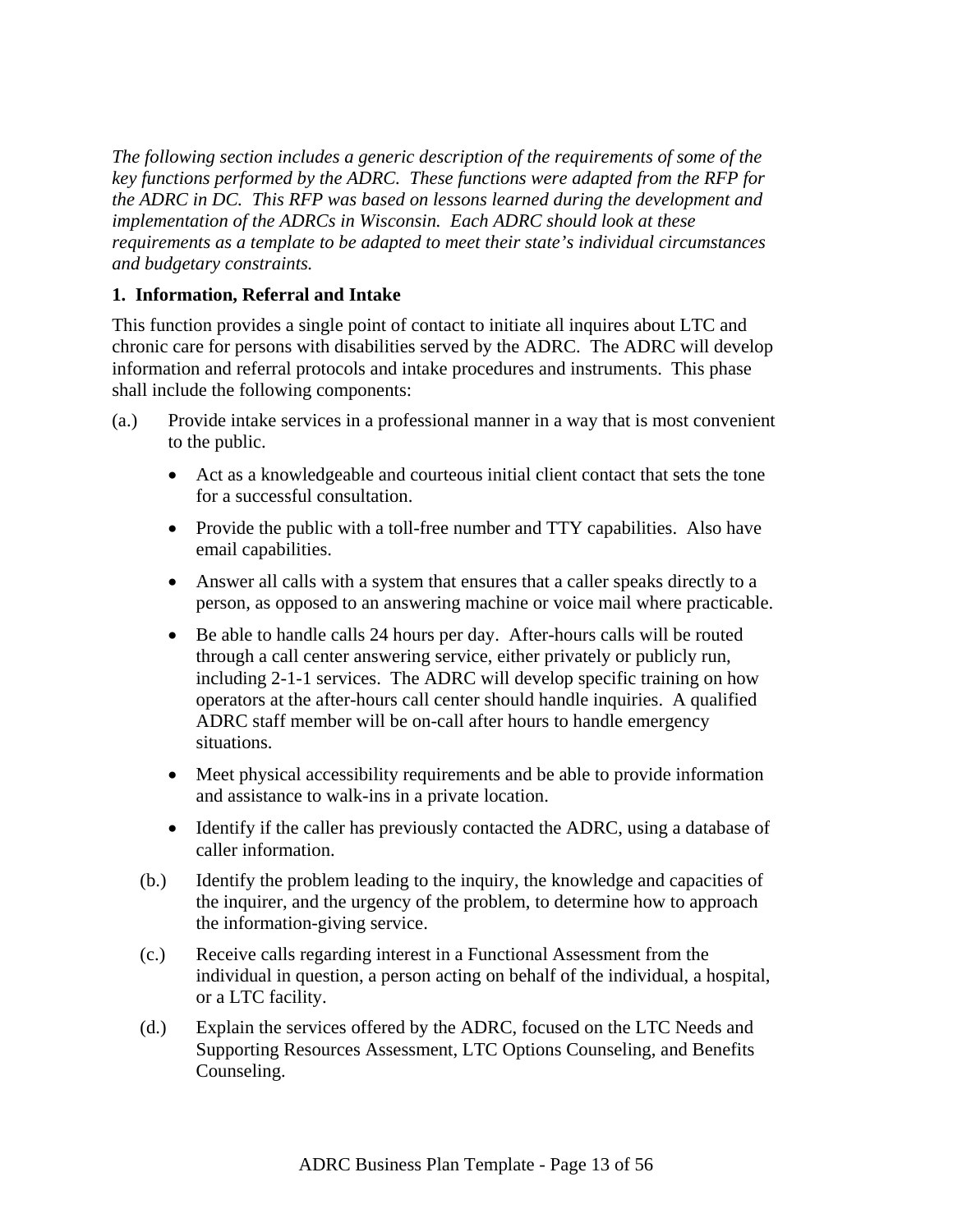- (e.) Provide information, which is updated through continual revision at intervals sufficiently frequent to ensure accuracy of information and comprehensiveness of its contents, about services, resources, providers and programs related to LTC or chronic care. It is suggested that this database include all data elements recommended by the Alliance of Information and Referral Systems (AIRS) Standards for Professional Information and Referral. The ADRC should also look to develop satisfaction and quality ratings of providers. See the adrc-tae.org website link for example information assistance websites at http://adrctae.org/tikipage.php?pageName=I+and+A+Matrix-Public .
- (f.) Indicate to the caller those organizations that may be capable of meeting the caller's need(s) if it is not appropriate to refer the caller for the complete range of ADRC services. Assist in linking callers to those alternative resources and organizations. Organizations may include, but are not be limited to:
	- Adult Protective Services, abuse, neglect, and exploitation
	- Transportation
	- Health and nutrition
	- Legal and financial matters
	- Employment, training, and vocational rehabilitation
	- Education, recreation, life enhancement, and volunteerism
	- Long-Term Care Ombudsman Program and other advocacy groups
	- Other relevant social service hotlines
	- Licensing agencies for nursing facilities and other relevant providers
- (g.) Refer calls with defined legal issues to the proper authorities. These include calls that must legally be handled by Adult Protective Services (APS), the police department, the fire and emergency medical services, and an agency responsible for serving specific populations with a disability, such as the developmental disability or mental health agency.
- (h.) Inform the caller that the services offered by the ADRC are not required in order to receive Medicaid assistance. Additionally, the caller is under no obligation to complete the LTC Options Counseling after undergoing the LTC Needs Assessment, or to undergo the Functional Screen to receive LTC Options Counseling.
- (i.) Collect sufficient information (e.g., name, address) and applicable data concerning the caller's condition, environment, or need to allow the ADRC to respond appropriately. This data should be kept in a computerized database. Escalate all calls for urgent or emergency service to the Intake Supervisor. The Intake Supervisor will determine the severity of the case and the best course of action.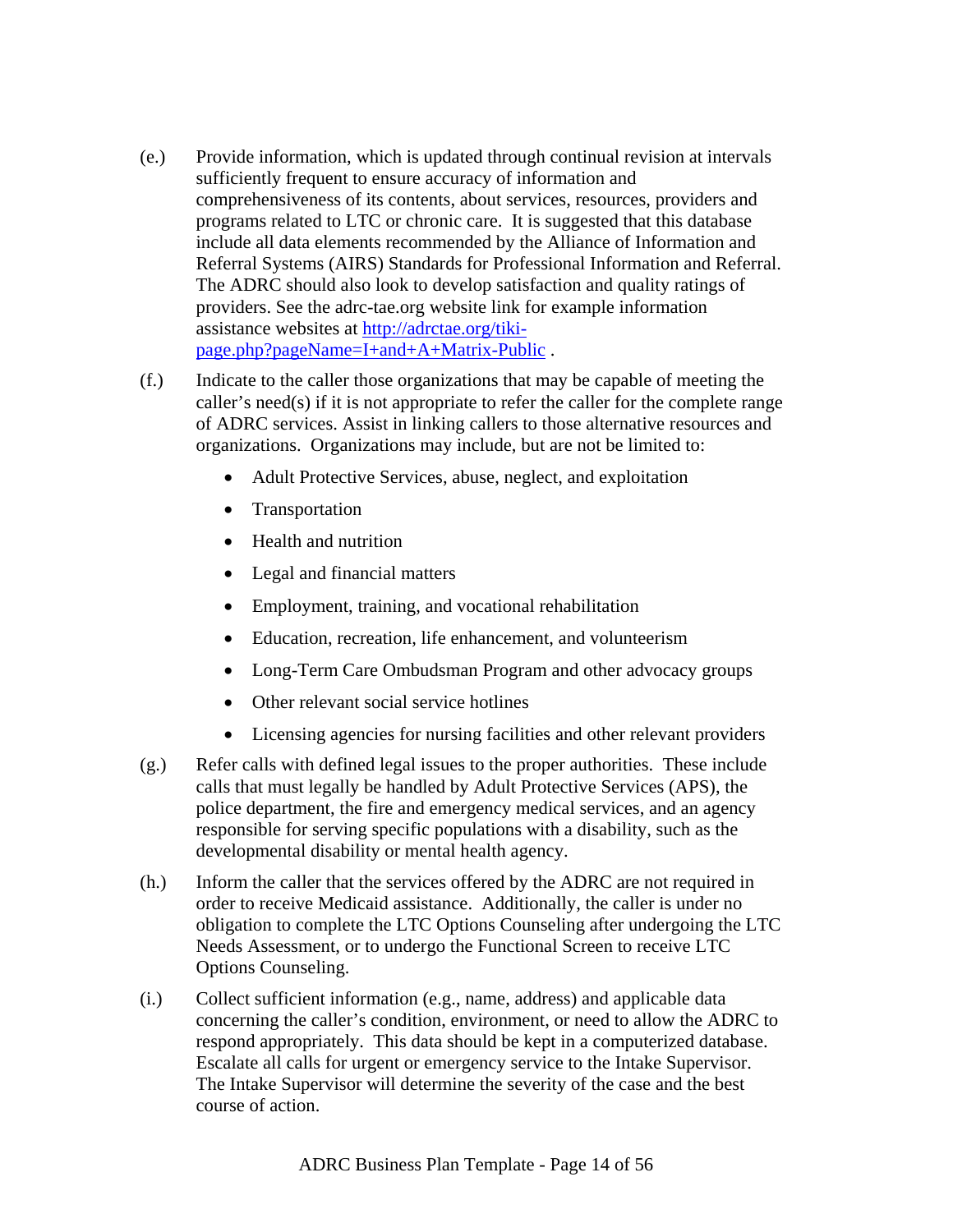(j.) Escalate any call for which the caller's need or requested service cannot be promptly identified. Such calls will be escalated to the Intake Supervisor.

#### **2. Short-term Stabilization**

The purpose of this function is to provide stabilization to individuals in need of urgent or emergency services. The ADRC will not attempt to perform any type of care, but act as a resource to link the case to the needed type of service. This service needs to be more than a pass-off to service organizations. The ADRC Case Worker must take the necessary level of ownership to ensure that the situation is stabilized. During this phase, the Case Worker shall perform the following:

- (a.) Receive referrals from APS, other government agencies, and individuals regarding an at-risk individual.
- (b.) Alert the APS of any cases that are not referred from APS but fall within its legal realm.
- (c.) Work with other agencies as appropriate (e.g., Mental Health, Homeless Services).
- (d.) Complete a preliminary determination of the type of urgent or emergency services needed in all cases.
- (e.) Conduct meetings with the individual needing stabilization in person rather than via phone whenever time permits and is appropriate.
- (f.) Call emergency medical service (i.e., 911) for any case involving acute or emergency medical or psychological suffering.
- (g.) Attempt to contact the individual's guardian or family member(s) where appropriate.
- (h.) Work to assist in locating a suitable temporary place of residence for the individual based on his or her current needs and condition.

#### **3. Case Review**

The goal of this function is to match each individual with a Case Worker with the proper expertise for the medical, social, and psychological aspects of the particular case. During this phase a qualified Assessment Supervisor shall, at a minimum:

- (a.) Evaluate the case as being more medical or social in nature.
- (b.) Assign a Case Worker for the client based on case facts and scheduling (i.e., RN, MSW, or disabilities Case Worker) as soon as possible.
- (c.) Forward the case facts and advise the Case Worker as necessary.
- (d.) Complete the case review within an hour of the initial intake, when possible.

#### **4. LTC Needs and Supporting Resources Assessment**

The purpose of this phase is to evaluate the individual's current health conditions and impairments, and determine what gaps exist in the care currently being provided. The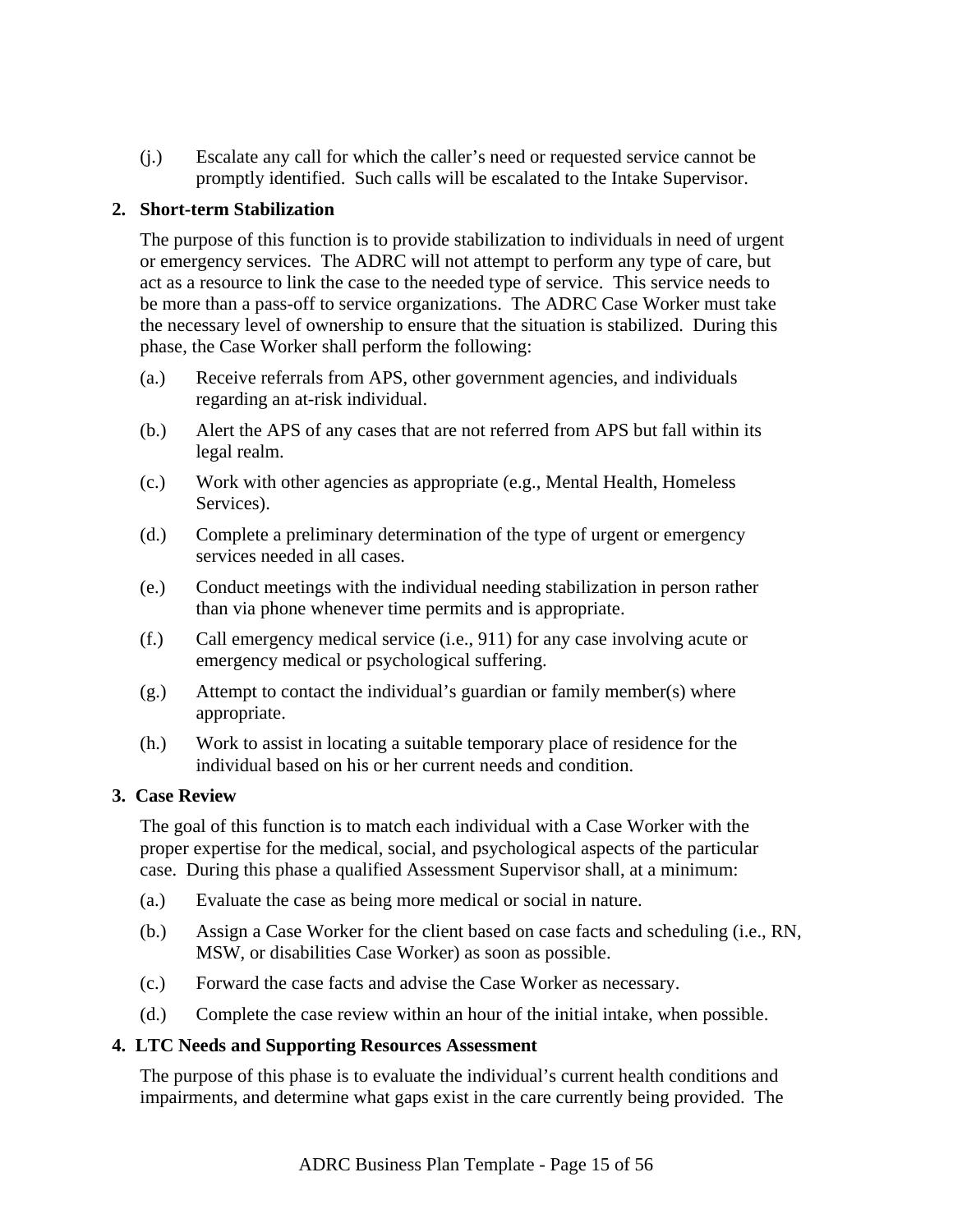ADRC should have validated assessment instruments prior to start of Resource Center operations. During this phase a qualified Case Worker shall, at a minimum:

- (a.) Arrange for and perform the LTC Needs and Supporting Resources Assessment (Assessment). This will include, but not be limited to, the following requirements:
	- − Contact the individual by phone to schedule the Assessment within one hour of receiving the case from the Assessment Supervisor.
	- − Contact by phone the guardian, etc. for any individual that has already had a surrogate decision-maker appointed.
	- − Perform the Assessment within 48 hours of the initial intake, unless this is inconvenient for the individual. This should occur within 24 hours for individuals currently residing at a hospital.
	- − Perform the Assessment at the individual's place of residence (e.g., home, hospital, or nursing facility) unless the individual prefers to conduct the assessment at the ADRC.
	- − Allow and encourage participation in the Assessment from any professional currently overseeing supports provided to the individual, family, or guardian currently caring for or responsible for the individual.
	- − Strongly encourage the presence of primary caregivers, hospital discharge planners or representative social worker for Assessments occurring in a hospital or institutional setting.
- (b.) Collect key background information. This will include, but not be limited to, the following:
	- − Additional directory information to augment or confirm information received during the Intake process, if necessary.
	- − Record the individual's preferred LTC or chronic care service/setting.
- (c.) Perform a standardized Functional Assessment to evaluate the individual's activities of daily living (ADLs), medical diagnoses, care requirements, cognitive awareness, and behavioral and mental health.
- (d.) Perform a standardized Situational Assessment to evaluate the individual's housing and infrastructure status, family support, community support, and risk of abuse or neglect.
- (e.) Complete a standardized non-binding inquiry into the individual's income and assets levels. Inform the individual that he or she is under no obligation to complete this form nor does this provide eligibility certification, only an estimate regarding whether the individual may qualify.
- (f.) Refer the individual to Short-term Stabilization Services if the individual is deemed to be in immediate risk or in need of emergency services.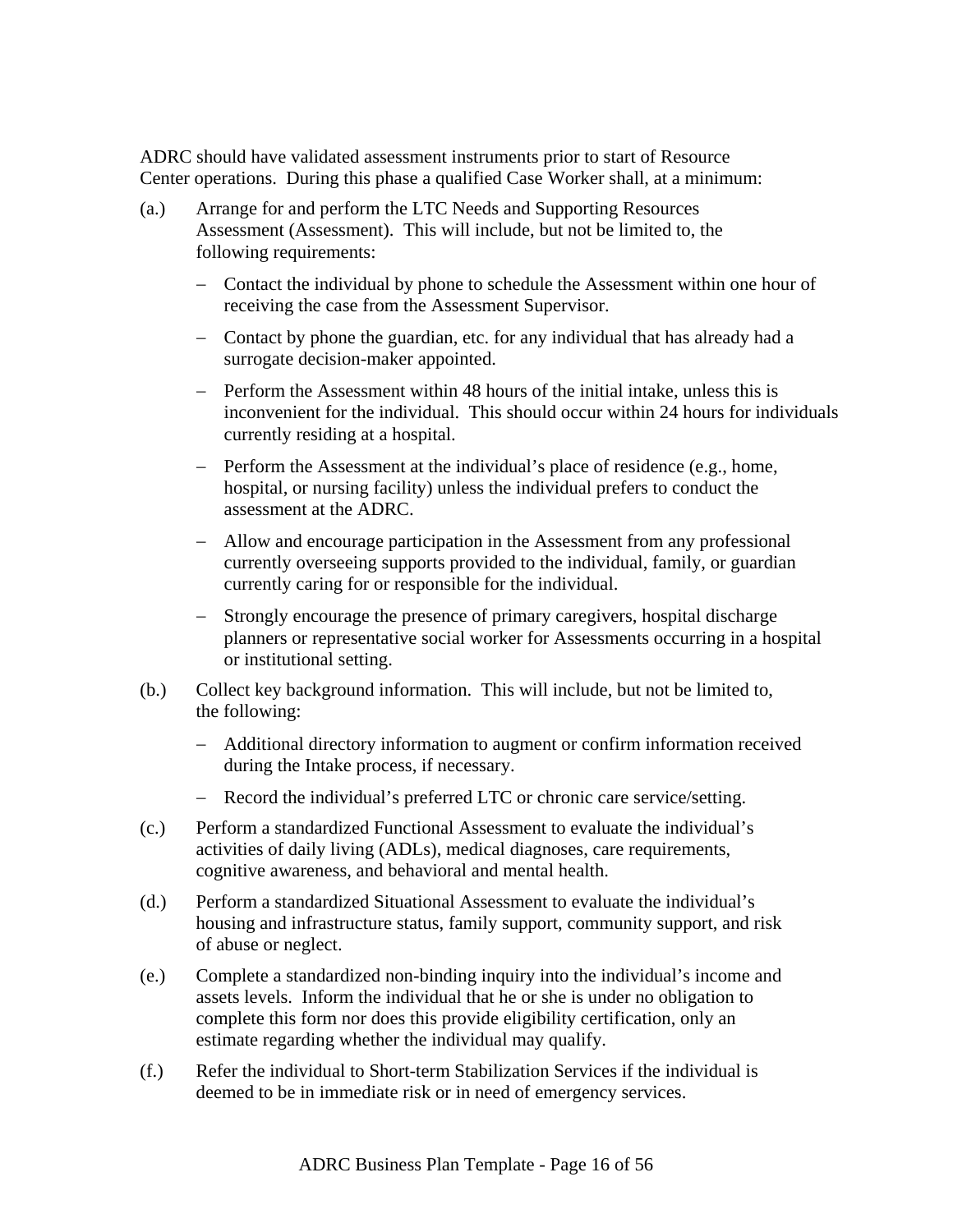- (g.) Advise the individual, if appropriate, regarding Medicaid eligibility requirements (e.g., paperwork requirements).
- (h.) Initiate the Medicaid eligibility determination process, establishing contact with a Benefits Counselor, if necessary.
- (i.) Ensure that the Case Worker has collected sufficient information to complete the Assessments.
- (j.) Request an additional case review with the Assessment Supervisor and other Resource Center Case Workers in cases where the primary Case Worker does not have sufficient ability to assess the individual's condition.
- (k.) Arrange an assessment by on-call professionals, when necessary. Professionals who may need to be called may include, but are not limited to, medical doctors, psychiatrists, psychologists, occupational therapists, and Alzheimer's specialists.
- (l.) Schedule and complete additional assessment visits with additional Case Workers or specialists.
- (m.) Inform the individual of the availability of LTC Options Counseling and Benefits Counseling. The Case Worker will schedule an LTC Options Counseling appointment at the time of the Assessment, if possible. If not, scheduling of the appointment should be initiated within one (1) day of completing the Assessment.

#### **5. Benefits Counseling**

Benefit Counseling ensures that individuals receive information about and assistance in applying for public and private benefits for which they are eligible. Additionally, the purpose is to assist with and give advanced training to ADRC employees regarding benefits intricacies. As part of this function, the ADRC will:

- (a.) Use the Case Worker to serve as a liaison between the individual and the benefits counselor, and to participate in any meeting between the two parties.
- (b.) Use a centralized Benefits Counselor with knowledge of the following:
	- − Medicaid
	- − Medicare
	- − Medicare supplement insurance
	- − Long Term Care financial planning
	- − Supplemental Security Income (SSI)
	- − Social Security
	- − Medical assistance
	- − Optional State Payment
	- − Age discrimination in employment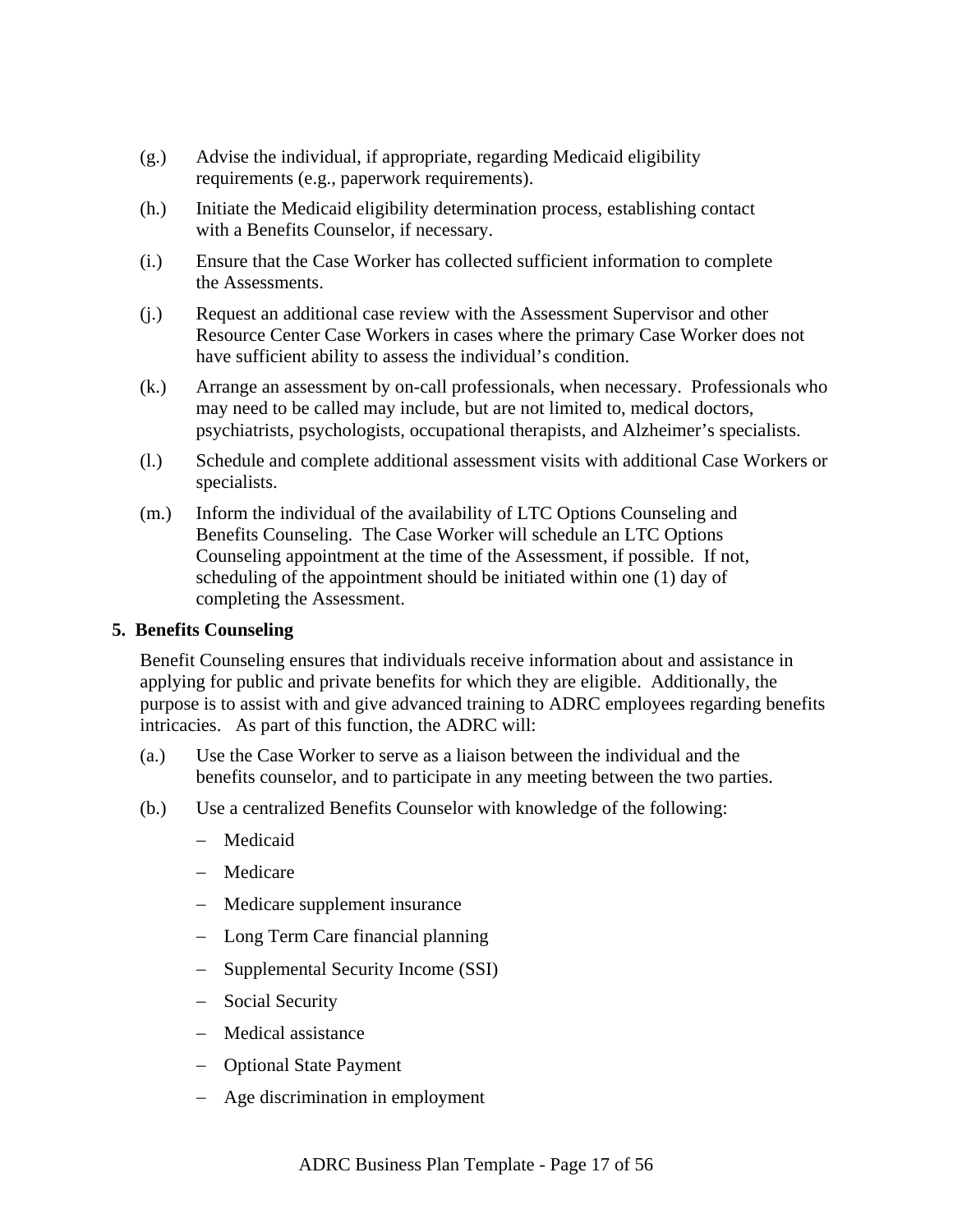- − Homestead tax credit
- − Housing problems
- − Supportive home services
- − Veteran's Administration benefits
- − General relief
- − Other legal and benefit problems
- (c.) Assist Case Workers and individuals with inquiries about Federal and state rules and regulations for government benefits and programs.
- (d.) Field basic inquiries and detailed questions from individuals not yet associated with a Case Worker to streamline the work of the state Medicaid eligibility workers.
- (e.) Assist potential applicants, as a secondary resource to family members and care providers, in gathering information and completing an application for benefits eligibility.
- (f.) Conduct training of ADRC staff on available benefits, eligibility, and how individuals can apply for them.
- (g.) Consult with legal support to determine inquiries that require further interpretation of law.
- (h.) Identify areas of repeated difficulty for applicants and bring those issues to the attention of the appropriate agency.

### **6. LTC Options Counseling**

The purpose of LTC Options Counseling is to best fit the LTC needs and preferences of the client with the options that are available. During this phase the ADRC shall:

- (a.) Provide continuity between the Assessment phase and the Counseling phase by having the Case Worker continue to be the individual's main point of contact.
- (b.) Develop materials to facilitate informed choice. Materials will cover, among other areas, common LTC conditions, the realm of LTC Services, available services within the District, eligibility and application processes.
- (c.) Assist the individual and family to understand the results of the Functional and Situational Assessments by discussing the following:
	- − Current and expected impact of the resident's condition(s) on their life
	- − Type(s) of care (e.g., chore service, attendant care) that will help to alleviate that impact
	- − Impact of the resident's financial status on care options. At this point it may be necessary to include a Benefits Counselor as part of the counseling discussion.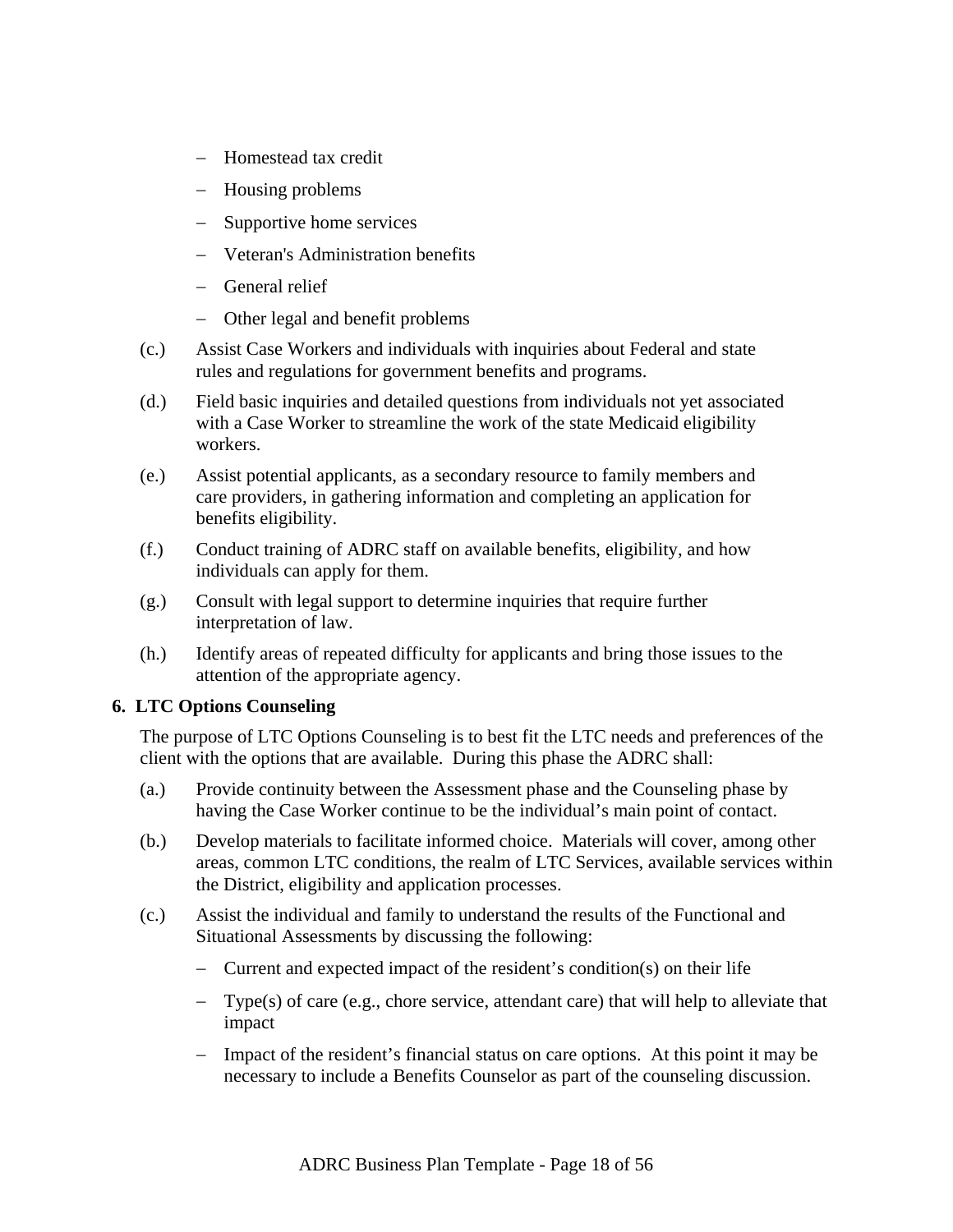- (d.) Provide impartial information about the LTC services that are available. This step should cover, but not be limited to, the following issues:
	- − Possible environments in which to receive care (e.g., Home, Nursing Facility, Community Residential Facility, Assisted Living Facility).
	- − Types of service providers (e.g., Nursing Facility, Home Health Agency) that provide service in a given environment.
	- − The benefits and drawbacks of each environment and type of service provider.
- (e.) Inform the individual of the sources and methods of both public and private payment for LTC or chronic care services, including the Home and Community-Based Waiver benefit and the Medicaid fee-for-service system, as well as the functional and financial criteria for receiving the benefits.
- (f.) Provide the individual with a list of providers of their selected service. The following conditions apply:
	- − The choice of the individual (assuming good cognition) and the individual's family or guardian is the preferable driver of the LTC decision, not the Case Worker.
	- − The Case Worker must remain objective based on data and experience in the presentation of options.
	- − The preferred type of service may not be currently available, and an alternative type may have to be selected.
- (g.) Maintain a resource database that complies with AIRS Standards and corresponding quality and performance metrics.
- (h.) Maintain a database with client tracking function that records the individual's preferred type of service and the actual service in which he or she was placed.
- (i.) Complete additional documentation required by the waiver operating and/or Medicaid agency(ies) or other funding sources. This may include a Level of Care, Social Summary, and Pre-Admission Financial Screen among other documents.
- (j.) Provide a review and certification of completed Level of Care (LOC) forms. This needs to be conducted by a qualified individual within the ADRC not involved with drafting the Level of Care or the Assessment and/or counseling of the individual in question.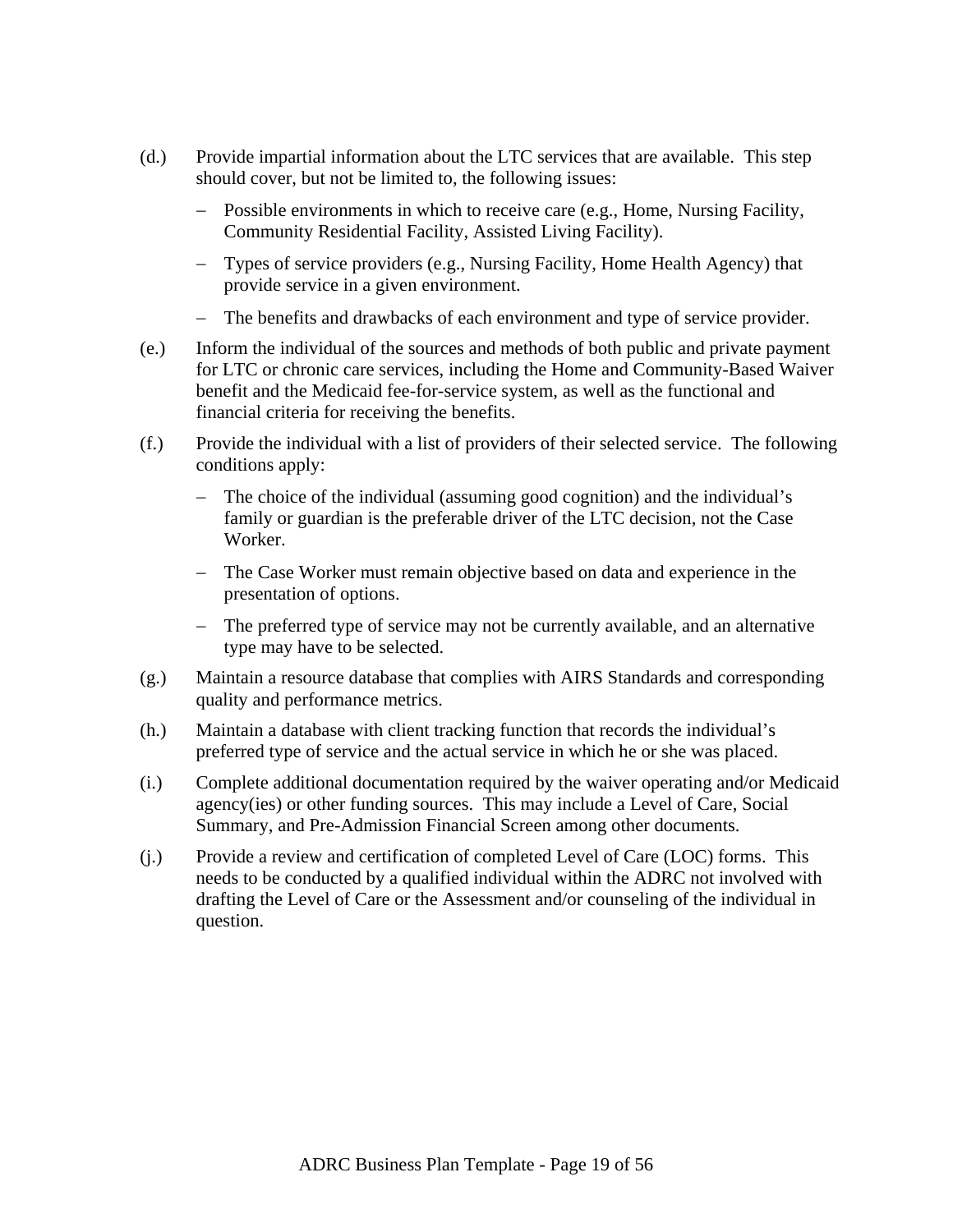#### **7. Linkage to LTC Services**

*Note: This section assumes that the ADRC will directly facilitate access to LTC services for individuals likely to be eligible for publicly administered supports, while providing referral information and assistance to other individuals. Each ADRC can decide how involved the ADRC case worker will be in connecting individuals to supports and should feel free to alter the language to reflect that decision.* 

The ADRC will provide the following services designed to transition the individual from the Assessment and Counseling process into the appropriate LTC solution. As part of this service, the ADRC shall:

- (a.) Determine the depth of linkage services that can be provided based on the client's presumed eligibility for publicly funded supports including Medicaid.
	- − Those individuals already determined or presumed to be eligible for public services will receive hands-on linkage services from the ADRC Case Worker.
	- − Those clients already denied benefits or presumed not to be eligible will not be turned away. The Case Worker should work to expedite the transition of these clients to organizations accepting private pay.
- (b.) In performing linkage services, ensure the following:
	- The individual's Case Worker will perform linkage services whenever possible to ensure continuity.
	- − Linkage services will occur face-to-face as part of the LTC Options Counseling or during a subsequent appointment, if necessary.
	- − Linkage services will be provided via the telephone or mail if the individual makes such a request.
- (c.) Provide the individual and family with provider-specific data regarding their preferred LTC choices.
- (d.) Contact the individual's preferred provider in cases in which the individual is likely to be eligible for benefits. This contact will be limited to arranging an appointment or requesting further information, whenever possible.
	- − On an occasional basis, the ADRC will need to be extremely active in linking a client to the appropriate LTC solution. This will especially be the case if the client does not have an active support system. This effort may include, but is not limited to, facilitating joint conference calls between the ADRC case worker, the client, and a provider representative, or conducting light follow-up with a provider to ensure that a client was successfully enrolled.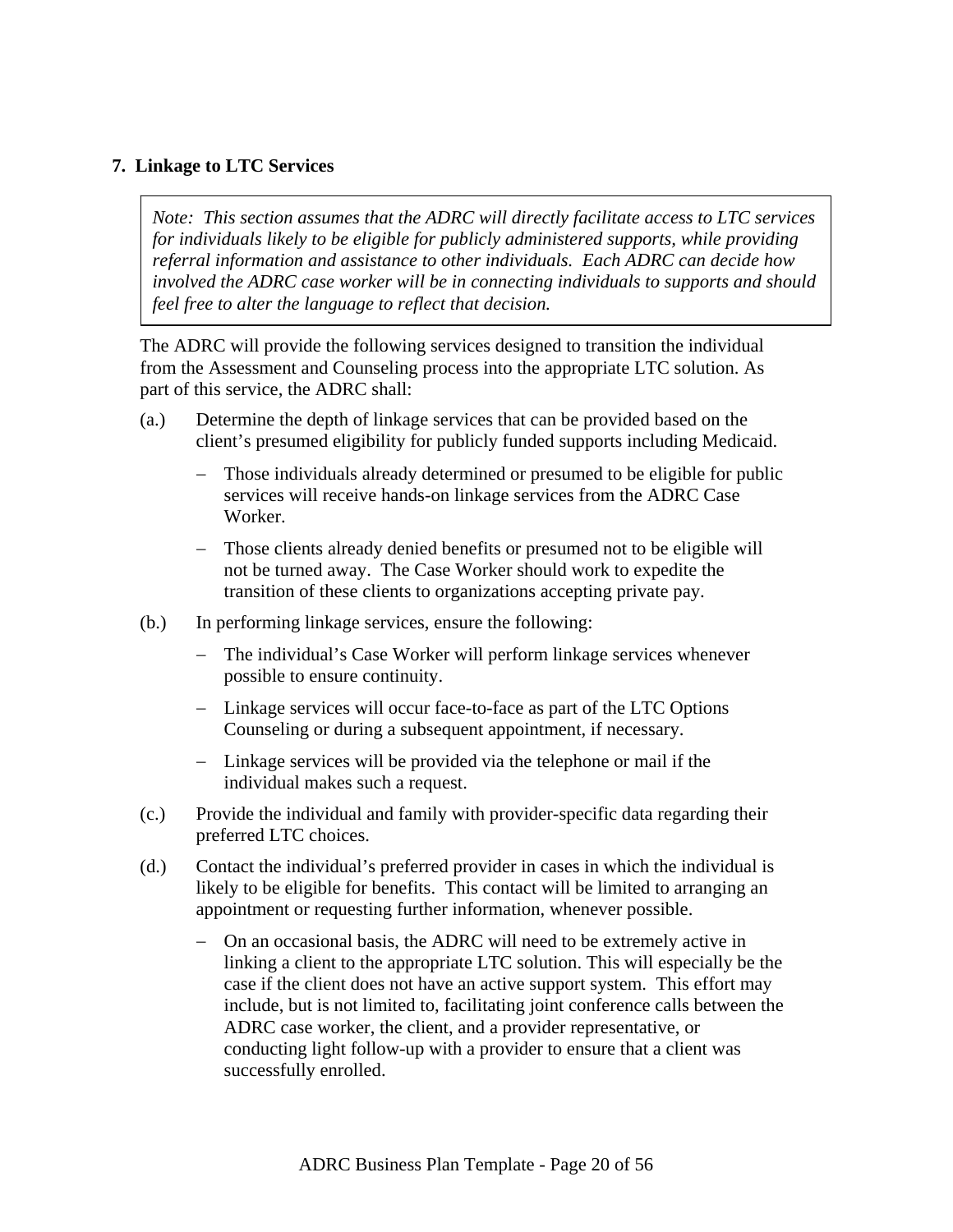- (e.) Continue to assist individuals eligible for publicly funded supports in securing an organization to provide LTC services in the event that their preferred provider is not able to accommodate them within a sufficient amount of time given the client's LTC needs.
	- − There should be no limit to the number of times that an individual may use Resource Center services.
- (f.) Provide input to the provider's Plan of Care (POC) for the client or depending on the level of responsibility of the ADRC, development of the POC..

### **8. Interaction with Medicaid Eligibility Approval Process**

*Note: This section assumes that the ADRC will co-locate government employees responsible for reviewing and approving eligibility for Medicaid within the ADRC. This is not a requirement of the grant. Each ADRC should develop its own plan for facilitating Medicaid eligibility determinations and alter the language in this section to reflect this plan.* 

The ADRC will allow employees from the entity responsible for determining Medicaid eligibility to co-locate in the same physical space as the Resource Center, but they will not have any responsibility over the staff. The following provisions outline this relationship:

- (a.) The ADRC shall not require or receive rent payments for the space used by Medicaid eligibility employees.
- (b.) The ADRC will be required to maintain the physical space and infrastructure used by these employees. This includes use of photocopy and fax machines to be supplied and maintained by the ADRC.
- (c.) The agency responsible for Medicaid eligibility determinations will be responsible for supplying the co-located staff with the necessary hardware, software, other information technology, and supplies.
- (d.) The Medicaid eligibility employees will not require physical space for more than *fill in number* employees.
- (e.) The ADRC will not have responsibility or authority for monitoring or managing the work being performed by the co-located employees.
- (f.) The ADRC will attempt to assist Medicaid eligibility employees whenever possible to expedite the Medicaid eligibility approval process. Such activities may include, but not be limited to:
	- Answering benefits-related inquiries about available services or the Application process.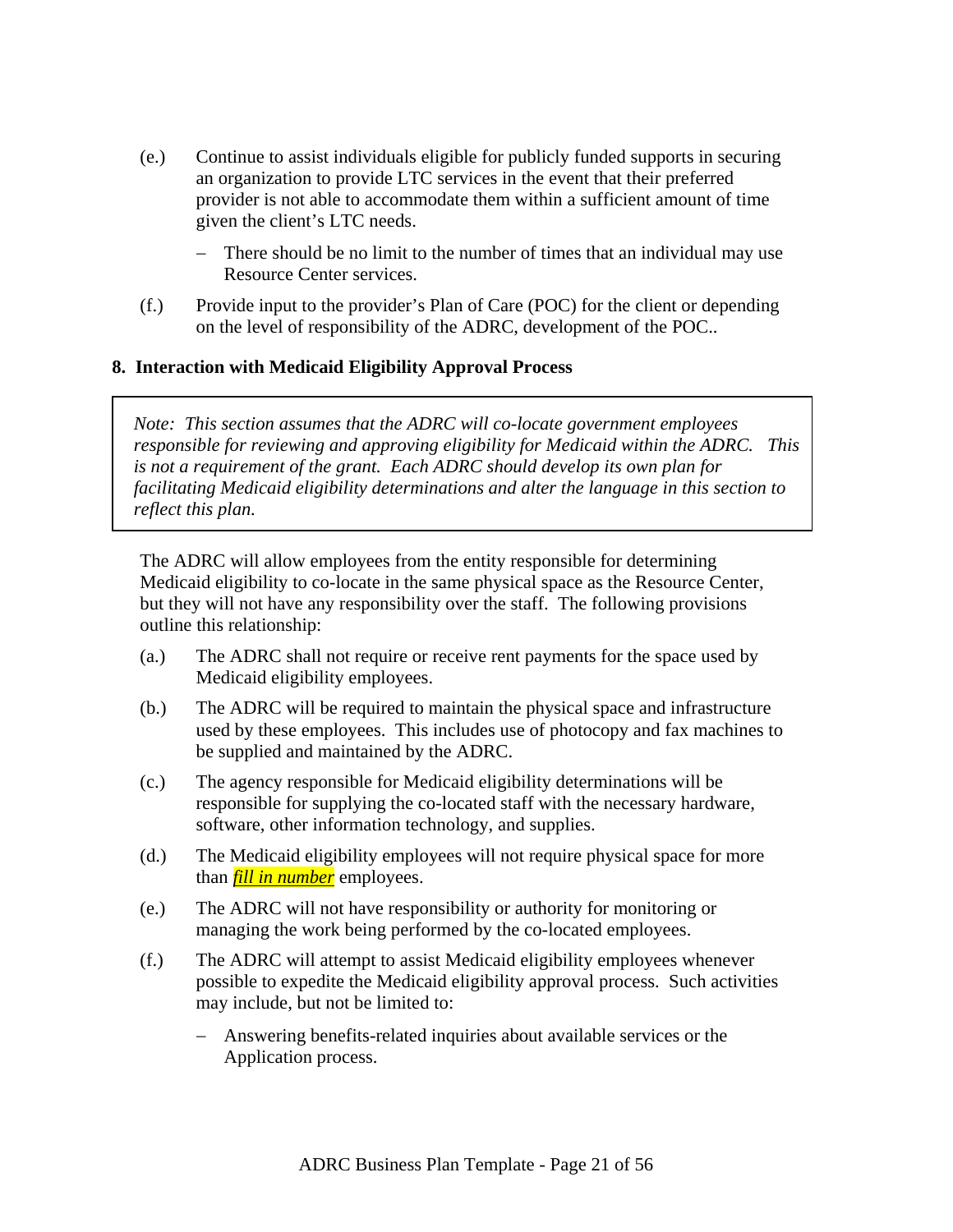- − Assisting individuals gather required documentation when the current care provider or individual's family is unable to do so.
- (g.) The co-located employees will not have the responsibility or authority for monitoring or managing the work being performed by ADRC staff.
- (h.) The ADRC and the agency responsible for Medicaid eligibility determinations will have a dual feedback and reporting role. Each party will be responsible for providing an assessment of the other's ability to perform service and means for improvement. This assessment will be non-binding.
- (i.) The ADRC and the Medicaid eligibility employees will be responsible for meeting monthly to discuss operating policies and procedures and areas of improvement.

#### **9. Assistance in continuous improvement projects for the LTC system**

The ADRC will be responsible for ongoing assessment, evaluation, and improvement measures to enhance ADRC operations and interaction with the LTC system. The ADRC will be responsible for the following:

- (a) Improving the ADRC's operating policies and procedures. Such activities shall include, but not be limited to:
	- − Assessing current operations and implementing changes and improvements to the operating policies and procedures.
	- − Following Advisory Board recommendations for changes to operating policies and procedures.
- (b) Assessing where state and Federal application for service processes can be streamlined. Processes in question include, but are not limited to, the HCBS Application Process and Medicaid eligibility determination and application. Such processes shall include, but not be limited to:
	- − Evaluating application components and making recommendations for improvement to the Advisory Board.
	- − Assessing the application process and making recommendations to the Advisory Board.
	- − Enacting the above recommendations, where possible. Approval of waiver operating and/or Medicaid agency or additional state and Federal agencies may be required.
- (c) Assessing the impact of technology on the ADRC operations. Technology solutions will be applicable in many areas of operations.

#### **10. Futures Planning**

The ADRC will establish mechanisms to educate and counsel individuals not immediately in need of long term care about actions that they can take to prepare for the possibility of these needs in the future. This "futures planning" will consist of some or all of the following: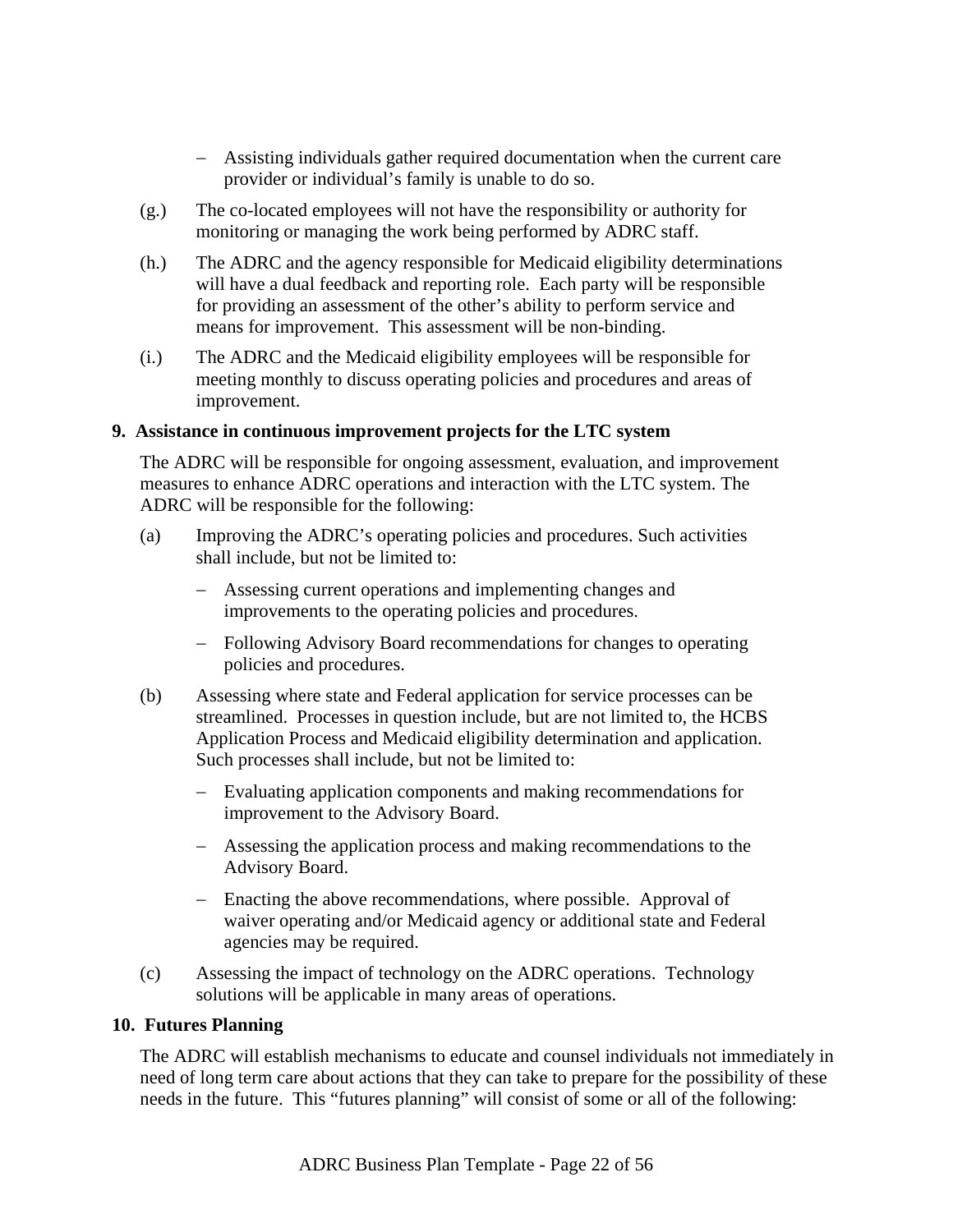- (a) Establishing policies and procedures for identifying individuals who could benefit from futures planning and for offering them these services. This will include training intake workers to identify and refer individuals who could benefit from this planning. In addition, case workers should also inform family members or friends of an individuals referred for assessment that this service is available to them.
- (b) Developing or procuring educational materials regarding potential need for long term care in the future.
- (c) Developing or procuring educational materials about mechanisms for paying for long term care, including private long term care insurance and reverse mortgage annuities.
- (d) Establishing collaborative relationships with the local Senior Health Insurance Program (SHIP).

### *Personnel*

*Exhibit 8* provides suggestions for needed ADRC staff by their functions and minimum qualifications. ADRC staff will likely fall into one of the following categories: intake workers, case workers, training and outreach, benefits counselors, administrative staff and consultants.

Intake workers are the individuals that serve as first point of contact. They must be trained to recognize who would benefit from being referred for the full range of services and who only requires information and referral. In addition, they must have sufficient knowledge about the long term support system in the area to fulfill the I&R function.

Case Workers are the individuals who receive individuals referred by the intake worker for a full assessment. If feasible, the ADRC may wish to have two categories of these workers: social workers and nurses. Because many of the individuals being assessed have complex medical conditions, it is necessary to have some level of clinical capacity within the ADRC to perform all or some of the assessment. This can be accomplished in a number of ways, such as:

- An initial review of each case can be done to assess the level of medical complexity. Individuals assessed to be not medically complex can be referred to a case worker with a social work background, while individuals categorized as medically complex are channeled to a case worker with a nursing background.
- All case workers have social work background, but a nurse is available for consultation.
- All case workers have social work background, but a nurse is brought in to conduct a portion of each assessment.
- All case workers have social work background, but a nurse reviews each of the assessments.
- Benefit Counselors will ensure that individuals receive information about and assistance in applying for the public and private benefits for which they are eligible.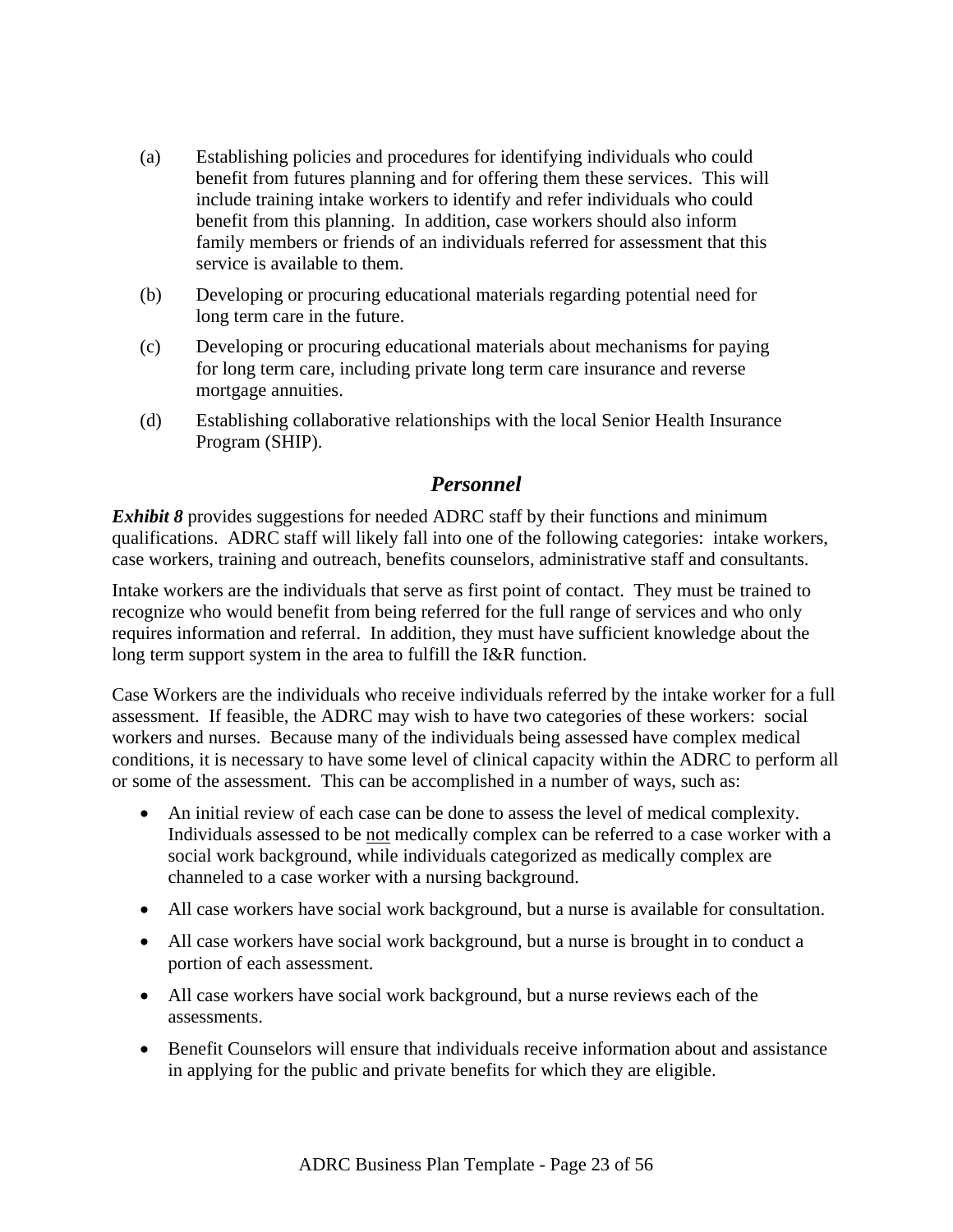In addition, each ADRC will likely want to have arrangements with other individuals to provide clinical consultation as necessary. These consultants may include physicians, psychiatrists, behavioral specialists, pharmacists, and others. Each ADRC will need to decide whether to contract with these individuals on a consultant basis or to hire them as full or part time staff depending on the expected case load of the ADRC. The ADRC may also wish to consider including these individuals on the ADRC's Advisory Council or other advisory body.

ADRCs should factor in considerations regarding drawing Matching Federal Funds for staff time in determining the qualifications of its staff. In order to obtain certain higher match rates for some activities, staff members are required to have certain licensing provisions. More information regarding this issue will be provided in the Financial Plan section.

| <b>Staff Type</b>                                              | <b>Functions</b>                                                                                                                         | <b>Minimum Qualifications</b>                                           |
|----------------------------------------------------------------|------------------------------------------------------------------------------------------------------------------------------------------|-------------------------------------------------------------------------|
| Intake Worker                                                  | Intake                                                                                                                                   | B.A.                                                                    |
|                                                                | <b>Information and Referral</b>                                                                                                          | Training requirement                                                    |
| Case Workers - Social<br>Work                                  | Assessment<br><b>LTC LOC determinations</b><br><b>LTC Options Counseling</b><br>Interaction with Medicaid<br><b>Eligibility Approval</b> | <b>BSW or MSW</b>                                                       |
|                                                                | Linkage to Long Term Supports                                                                                                            |                                                                         |
| Case Workers - R.N.                                            | Same as Case Worker - Social<br><b>Work Plus</b><br><b>LTC LOC determinations</b>                                                        | LPN or RN                                                               |
| <b>Training and Outreach</b>                                   | Training and Outreach to workers<br>at key pathways to LTC (e.g.,<br>hospital discharge planners)<br>Training to ADRC staff              | MSW or RN                                                               |
| <b>Benefits Counselor</b>                                      | <b>Benefits Counseling</b>                                                                                                               | Master's Degree in related<br>field                                     |
| <b>Professional Consultants</b>                                | Providing Consultation on an as<br>needed bases regarding medical,<br>psychological, behavioral, or<br>other issues.                     | Degree related to type of<br>consultation (e.g., MD,<br>$Ph.D., etc.$ ) |
| <b>Administrative Staff:</b><br>Director<br>Staff Assistant(s) | Program Management<br><b>Administrative Support</b>                                                                                      | Master's Degree in related<br>field for Director                        |
| Information<br>Technology/Program<br>Reporting                 | IT Development and Maintenance<br><b>Program Reporting</b>                                                                               | Expertise with computer<br>programs selected to<br>support ADRC         |

### **Exhibit 8: Suggested ADRC Staff Categories by Function and Minimum Qualifications**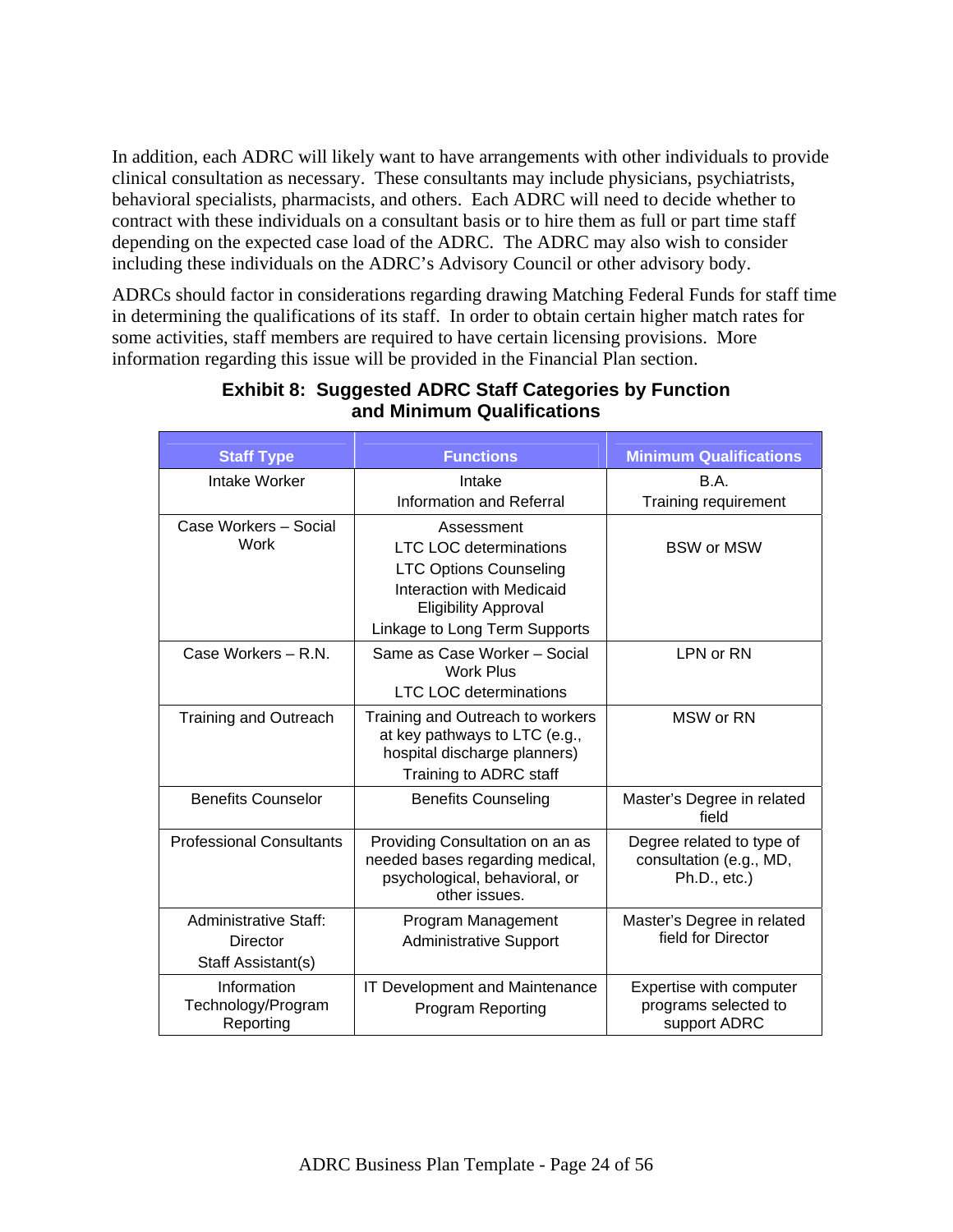# *Location*

Each ADRC will need to make a decision about where to locate the actual ADRC site. In selecting a site, each ADRC should consider the following:

- Although most of the contacts and assessments done by the ADRC will be via telephone or at the location of the individuals with a disability (e.g., their home or a hospital), there will be some individuals who wish to come to the ADRC. Thus, the site should be fully accessible for individuals with disabilities and easily reached using public transportation. This later consideration can be important in metropolitan areas, especially if ADRC case workers going to see clients need to use public transportation.
- Convenient access to other entities that ADRC must work closely with should be considered. For example, if the Medicaid eligibility workers are not co-located with the ADRC, a location that allows for frequent in person interaction will be helpful. Proximity to other partners, such as the agency(ies) operating HCBS waivers and the Medicaid agency should be considered.
- Co-location with other service providers can increase access to services. For example, Portage County in Wisconsin experienced substantially more contacts with elderly clients than other counties because they were co-located with a senior center.

# *Information Technology Systems*

Each ADRC will need to have IT systems that support the following functions:

- Information and Referral
- Client tracking including client intake, needs assessment, care plans, utilization and costs.

These functions can be combined into one system or be separate systems.

The Information and Referral technology system should consist of a searchable database of information about long term care and other providers and other relevant information in the area that the ADRC serves. More information about these requirements is provided in item 1.(e) of the discussion about ADRC Functions.

The client tracking system will be used by the ADRC staff including intake workers and the case workers and in some cases by provider organizations. The intake workers will enter information from individuals contacting the ADRC and search the database to determine if she or he had called before and use information in the database to inform the current contact. This information will be important to understanding who the ADRC is serving so that operations can be fine tuned and to classify contacts by category for conducting time studies necessary for drawing down federal financial participation.

Case workers will use the database to enter assessment and other information and to track outcomes for each client. This database will provide a wealth of information about ADRC operations, as well as, the adequacy of the current network of long term supports to meet the needs and preferences of individuals with disabilities receiving ADRC services. ADRCs may consider having two tracking databases, one for intake workers and one for case workers.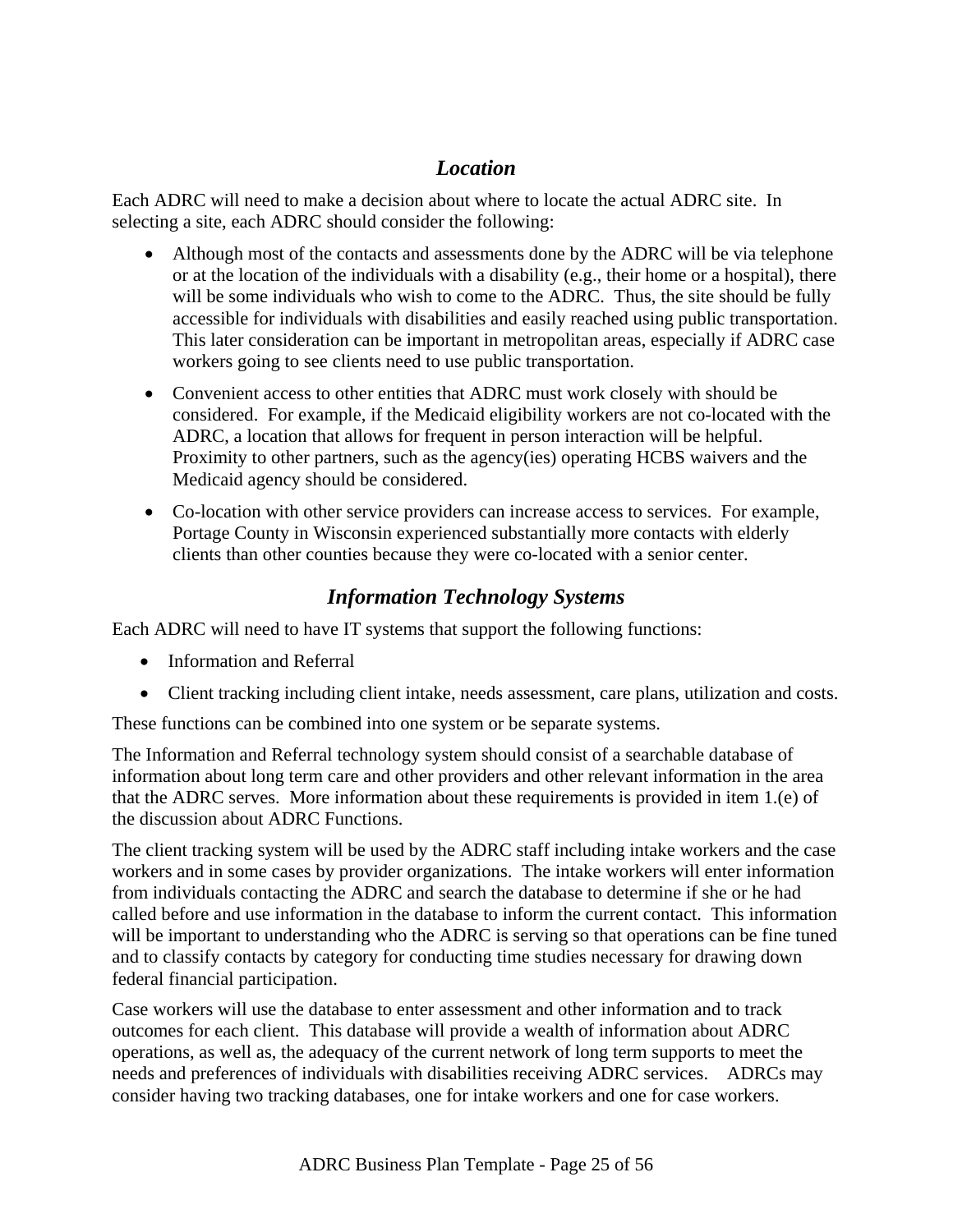However, if the ADRC chooses to go this route, they should have a mechanism for transferring information from one database to another.

ADRCs are likely to find that having an IT system that supports functions such as web-based entry and searching and the ability to hold and analyze larger amounts of information will become necessary. At this point, it will probably be necessary to hire an outside contractor to develop or adapt a system. The ADRC-TAE.org website has several resource that may be useful in this planning and selection process found at http://adrctae.org/tikipage.php?pageName=IT+and+MIS.

In developing this system, it will be important to consider linkages to other relevant databases, such as the Medicaid Management Information System (MMIS) and an IT system that supports ongoing case management, such as a system used by HCBS waiver case managers. Linking to other databases will allow for automation of approvals for Medicaid waivers and other services and allow ADRC intake and case workers to view what services an individual is already receiving.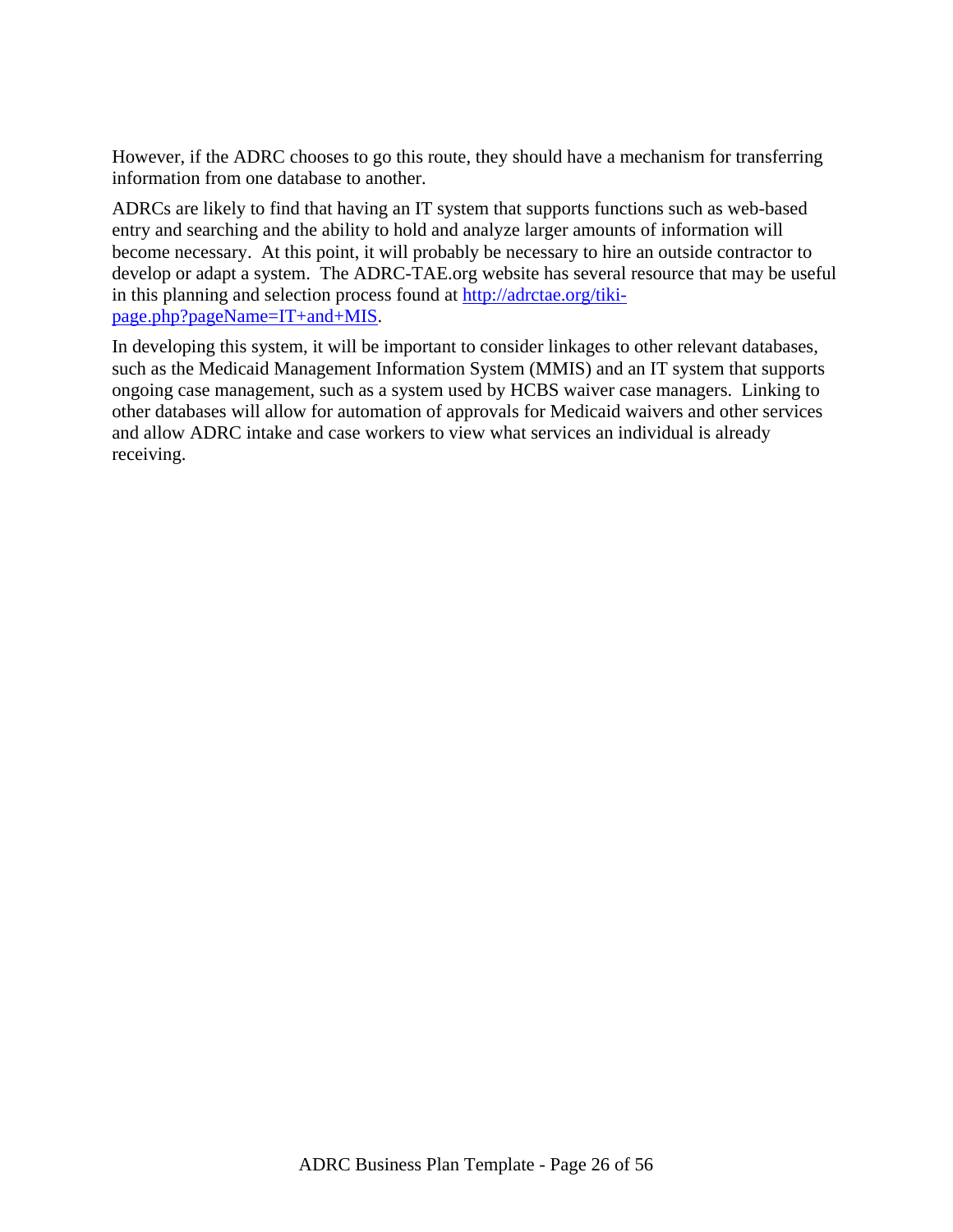### **VI. Management and Organization**

In designing a management and organizational plan, it will be important to consider not only the key functions the ADRC performs, but where the ADRC resides in the larger long term care delivery system. The ADRC is situated as a crucial intersection that affects the movement of individuals with disabilities to publicly funded long term supports, most notably Medicaid funded institutional and home and community-based services.

In most cases, these individuals will be referred to the ADRC by providers of services that have interests that may or may not be consistent with the interests of the individual with a disability. For example, nursing facilities may reluctantly refer an individual to the ADRC recognizing that the individual may choose another setting because the ADRC approves the LOC determination crucial to receiving Medicaid funding. Hospital discharge planners have an incentive to refer individuals to the ADRC so that they may reduce a length of stay be more quickly moving an individual to another setting. Government agencies have an interest in an ADRC because it can be an effective tool for trying to shift individuals to more cost effective settings and to better understand weaknesses in the current array of services available.

These multiple concerns require that the ADRC have a strong and active advisory body that is guiding the development of the ADRC and ensuring that key stakeholders continue to support the ADRC's work and funding.

Exhibit 9 provides a sample organizational chart for an ADRC. This chart includes a primary role for an advisory body. The exhibit also allows for a project director and supervisors for the ADRC's major functional responsibilities. This chart is only meant to serve as a skeletal framework and it is anticipated that each ADRC will make substantial modifications to reflect its individual requirements and capabilities of its staff. For example, if your ADRC includes state or local level planning committees or issues specific work groups that provide input into the development and implementation of the ADRC these should be included in the organizational chart.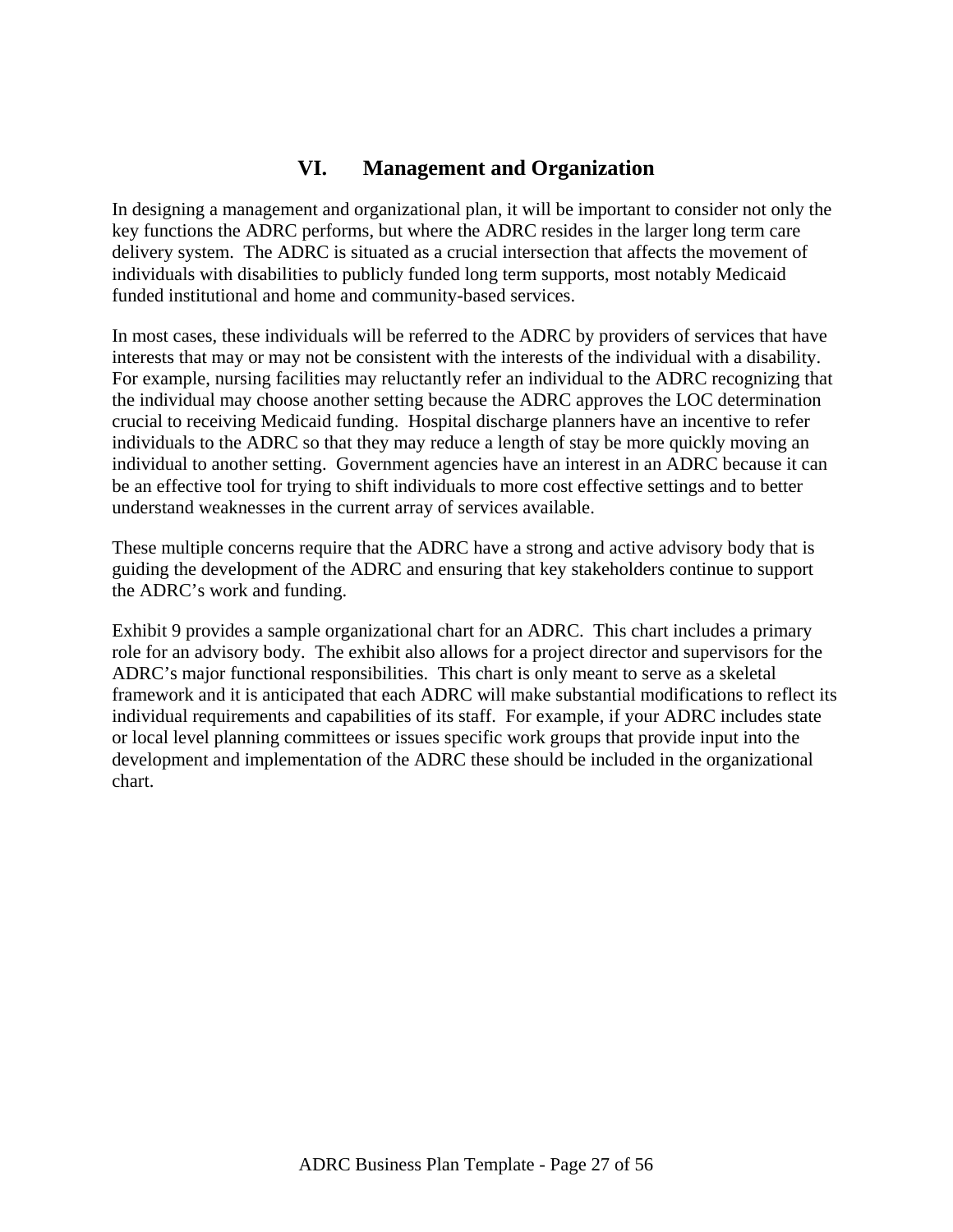

**Exhibit 9: Sample ADRC Organizational Chart** 

*Exhibit 10* presents proposed membership categories for an ADRC Advisory Board. The Advisory Board should have representation from all stakeholders including individuals with disabilities and their advocates, providers, and government. The ADRC may wish to include other individuals who have regular interactions with the ADRC, such as physician consultants.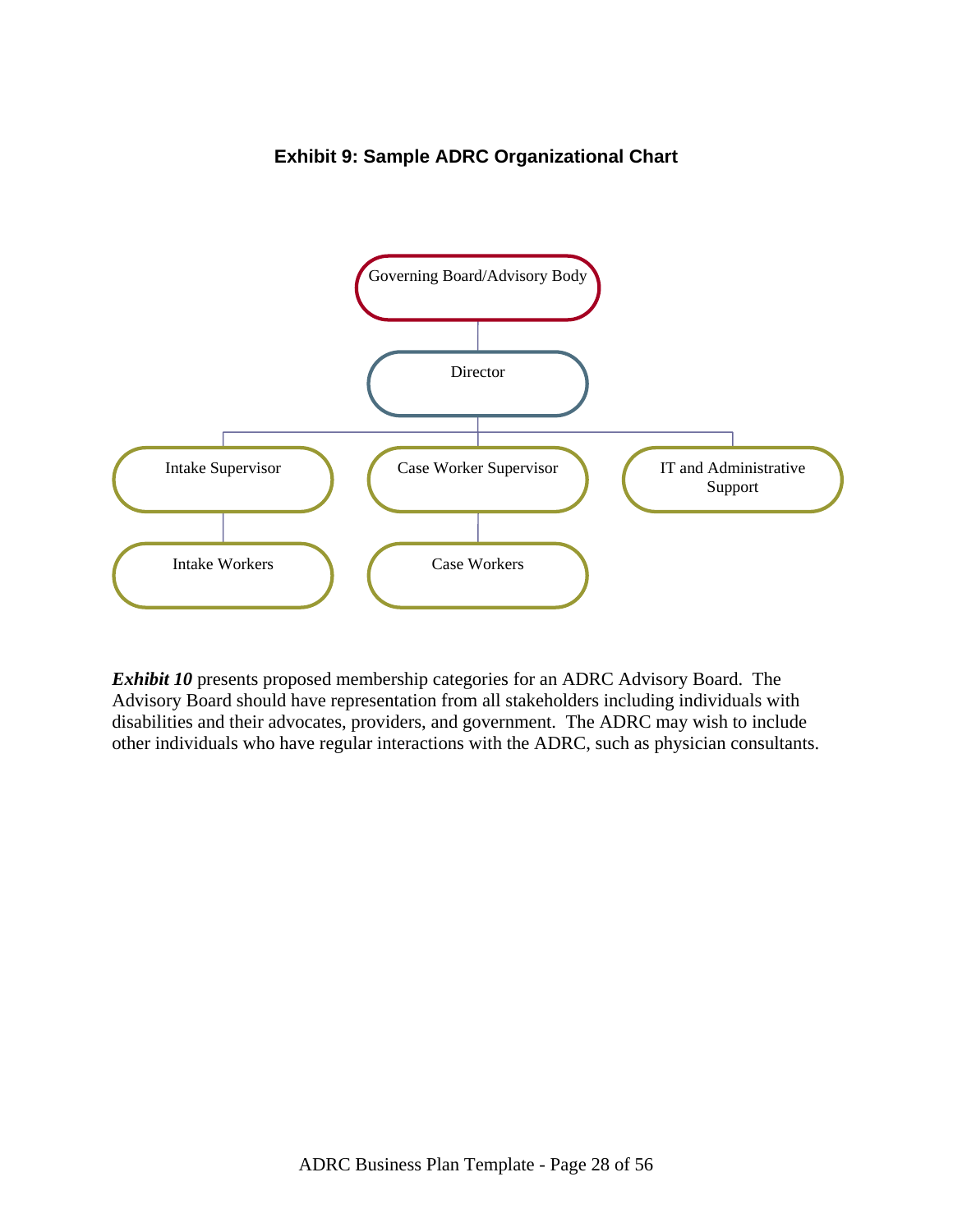

### **Exhibit 10: Proposed Membership Categories for ADRC Advisory Board**

Each ADRC may wish to consider structuring the Advisory Board so that individuals with disabilities and their advocates represent a plurality or a majority for any votes that are taken. This will help ensure that the ADRC remains true to its central mission of providing individuals with disabilities with an efficient and objective source of information about and access to long term care services.

Each ADRC will also need to define the roles and authority of the Advisory Board. The ADRC may choose to use the advisory body in an advisory capacity regarding operations and other issues or it may provide it with some degree of authority to approve or disapprove ADRC policies and decisions. The lead state agency should have ultimate authority over the program and its Advisory Board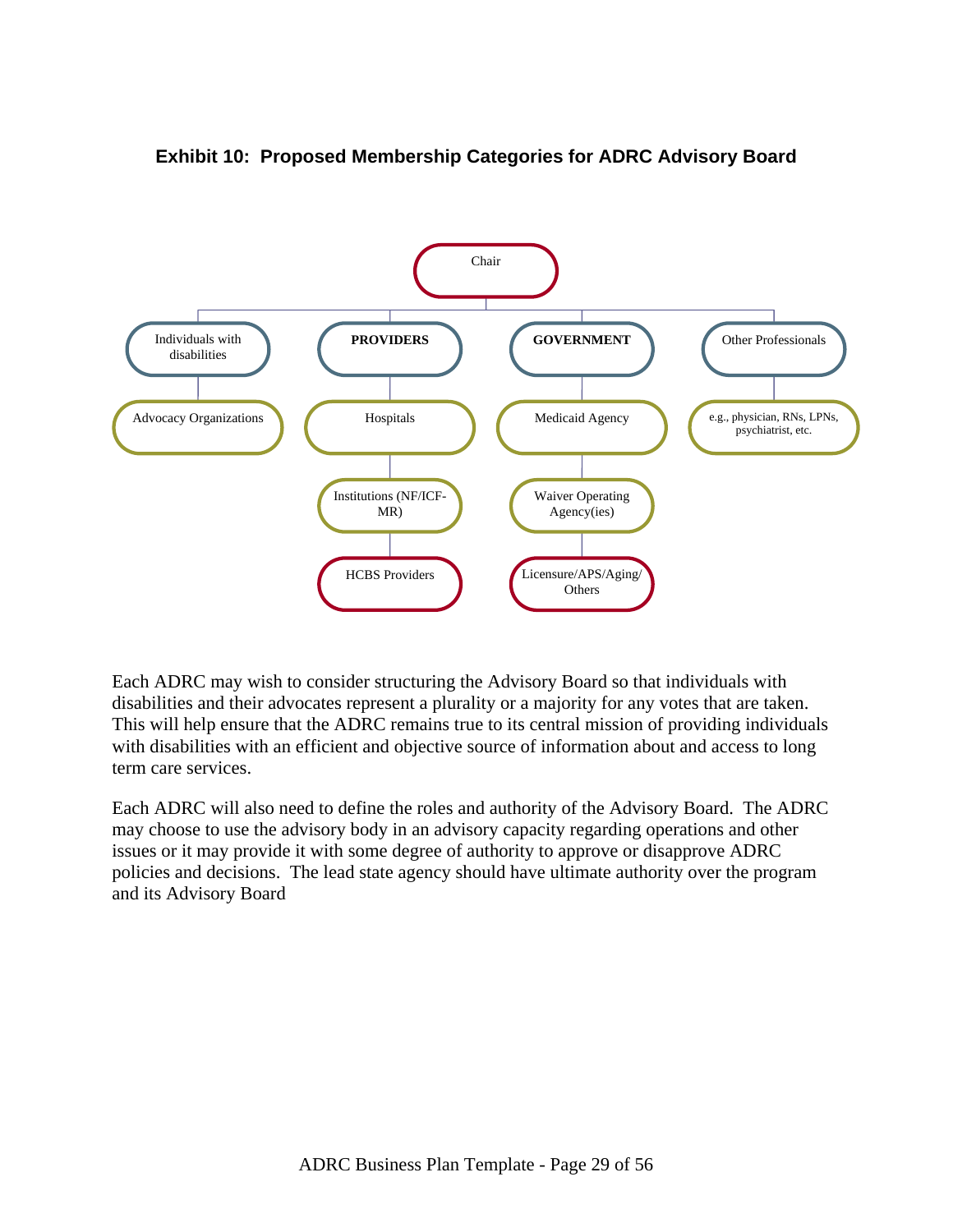## **VII. Financial Plan**

Each ADRC's financial plan will consist of two major components: an operating budget and a plan for securing revenues. This section focuses primarily on providing assistance with the plan for securing revenues. This effort will likely have three foci: (1) creating a business case to justify the investment of state funds; (2) securing the maximum amount of federal financial participation (FFP) and; (3) obtaining additional funding from other sources.

### *Operating Budget*

Each ADRC's operating budget is likely to include the following components:

- Personnel
	- o Administrative Staff
	- o Benefits Counselor
	- o Case Manager
	- o Information and Referral
	- o Outreach
	- o Project Manager
- Rental/Lease
- Functional Screen and/or Assessment
- Telephone
- Education/Outreach
- Supplies
- Maintenance
- IT
- Contractual
- Brief Services
- All Other Expenses

### *Plans for Securing Revenues to Cover Operating Costs*

Each ADRC will need to develop a plan to sustain operations over time. ADRCs may draw from several funding sources, including:

- State Funds
- Matching Federal Medicaid Funds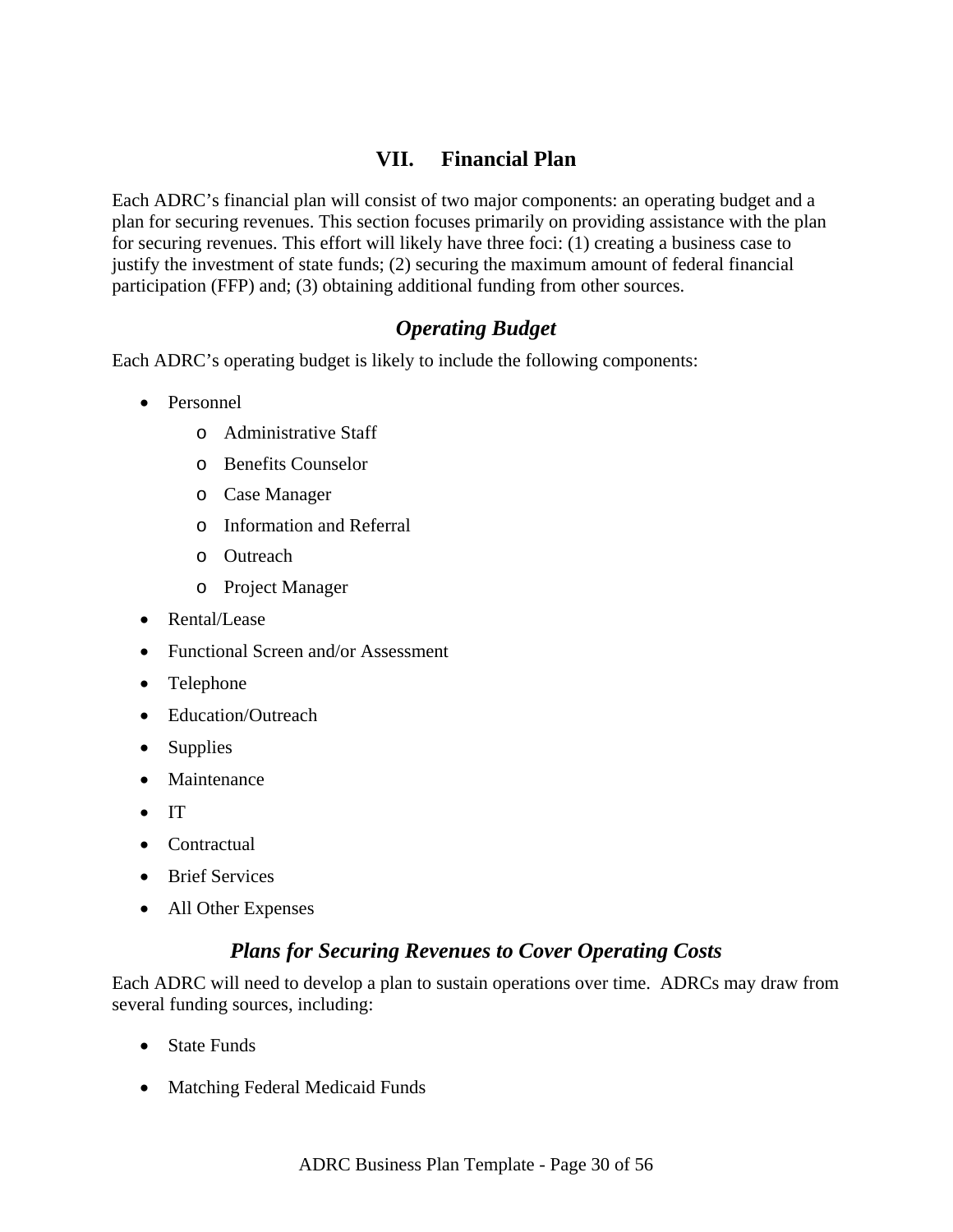- Other Federal Funds
- Private Donations
- Cost Sharing
- Spin-off Services/Public-Private Partnerships

The ADRC is designed to serve as the gateway to publicly-funded long-term care services. Because the majority of this funding is likely to be Medicaid, it is likely that the majority of the funding for operating the ADRC will come from state funds and matching federal Medicaid dollars. Thus, the ADRC will likely need to create a business case for these funds. We discuss options for achieving this goal in the first section.

To minimize reliance on state funds, the ADRC will want to maximize the ability to draw down federal financial participation and explore other sources of revenue. Therefore, we provide discussions of cost sharing and other sources for securing additional revenues.

# *Making the Business Case for Securing State Funds*

Most states are required to make a business case or provide a fiscal impact statement (FIS) when implementing a new program or expanding an existing one. Requirements for a business case or a FIS differ by state, but typically they compare costs for operating the program against potential savings that will offset some or all of these costs, and other potential benefits (e.g., keeping people out of institutions, etc.). Often times, states require that these estimates be projected for multiple fiscal years (e.g., a five year projection).

A business case or a FIS for an ADRC will compare the costs associated with operating the ADRC against savings produced by the ADRC. Potential savings include the following:

- Functions currently funded by the state that are to be assumed by the ADRC; and
- Analysis of savings to the state associated with implementation of the ADRC, such as:
	- o Diversions from institutions;
	- o Diversions from Medicaid; and
	- o Greater ability to influence the delivery system (e.g., efficiencies gained from identifying high risk individuals and channeling them to appropriate programs).

Another major component of this analysis will be the extent to which the ADRC can draw down matching federal financial participation (FFP) to pay for operating costs of the ADRC. This issue is discussed in greater detail in the next section.

*Counting costs for current functions assumed by the ADRC*. ADRCs are fulfilling all or part of several functions for the Medicaid program, including activities associated with Medicaid eligibility determinations, long-term care level of care determinations, and assistance and outreach. Therefore, it is reasonable that state funds will be a major component of funding for ADRC operating costs because: (1) funding of the ADRC involves, to some extent, a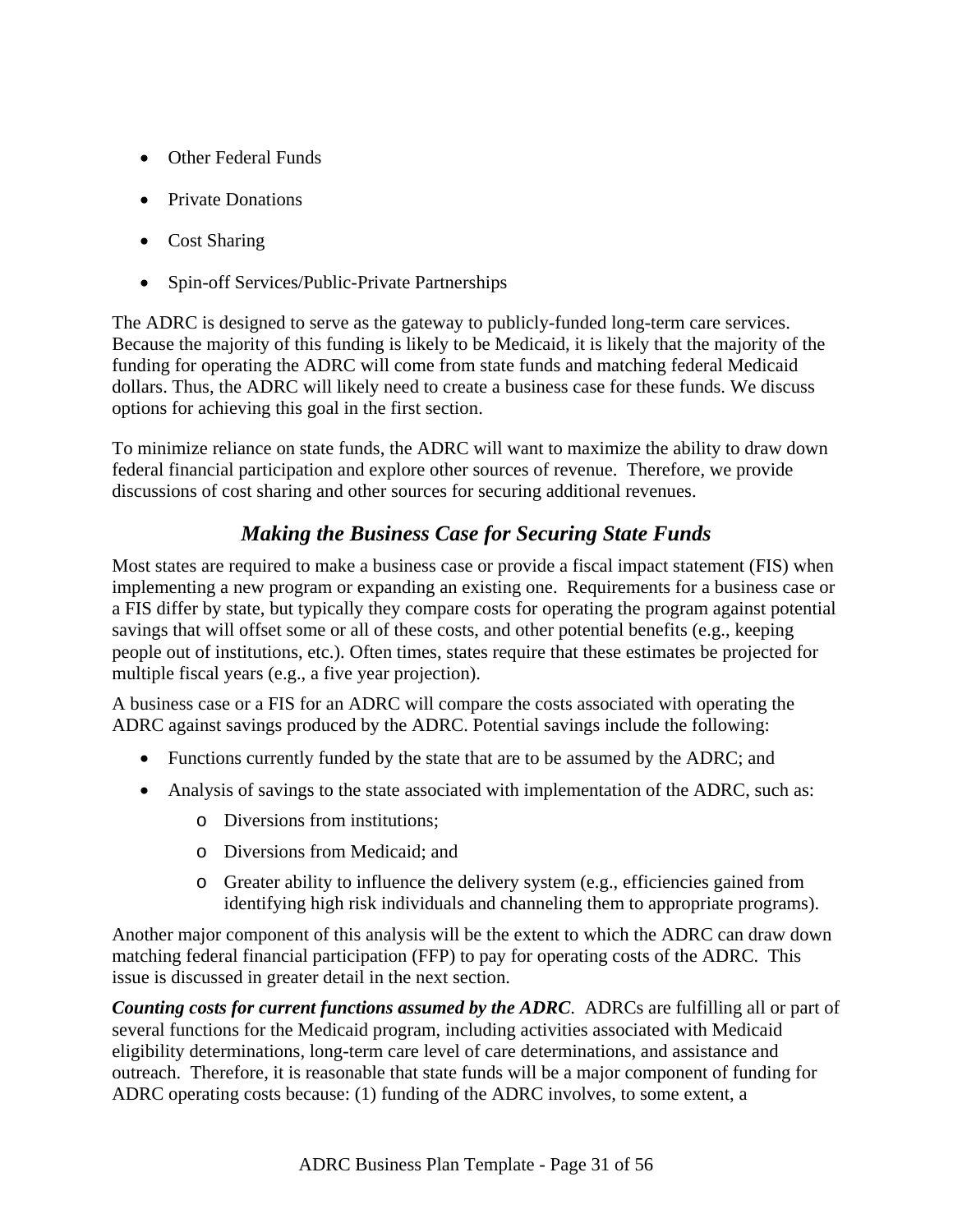reorganization of functions that are currently being paid by the State; and (2) the ADRC will potentially result in some savings of Medicaid dollars. To draw down FFP for Medicaid-funded institutional or home and community-based waiver care, states must assess whether an individual meets the hospital, nursing facility, or ICF-MR level of care and make an eligibility determination. States often delegate these functions to a Quality Improvement Organization  $(QIO)^5$ . If the ADRC assumes both the assessment and eligibility functions, it would be logical that the corresponding budgets should shift to the ADRC.<sup> $67$ </sup> The ADRC may also assume additional functions that had been performed by other state agencies or under different contracts, such as outreach and education about Medicaid long-term care services and assistance in Medicaid eligibility determinations. The business case should include all of these costs as offsets against the ADRC's operating costs.

*Savings from diversions from institutions.* One of the primary goals of an ADRC is to intervene in the current flow of individuals from the community into institutions to delay or prevent the use of institutions. Because the ADRC will allow the state to better identify and target interventions to individuals at high risk of institutionalization and remove other barriers to these individuals accessing community-based services (e.g., streamlining the eligibility process), it is reasonable to assume that the ADRC will result in some individuals being served in less expensive community settings.

A simplistic calculation for estimating these savings could be as follows:

(Number of people diverted from institutions because of ADRC )\*

(Average institutional cost – average HCBS cost)) – ADRC operating costs

Average institutional and HCBS costs can be relatively easily obtained using Medicaid claims data (the Medicaid agency is required to submit this information on an annual basis using CMS Form 372), however these estimates may not adjust for possible differences in the severity of disability between individuals in the different settings.<sup>8</sup> Estimating the number of individuals diverted will likely be more difficult. Once the ADRC has begun operations, it can track outcomes for referrals and compare these to experience before the ADRC began operations or the experience of a comparable county or service area.

Prospectively estimating the effect of diversions and impacts of the ADRC on cost is difficult.<sup>9</sup> To the extent that the ADRC intervenes in the pathways to institutions as opposed to general outreach efforts, it should help in targeting and diverting individuals at the highest risk of

1

<sup>5</sup> QIOs were formerly known as Peer Review Organizations or PROs. 6

In some cases, it may be necessary to alter a contract with the existing entity performing the assessment and/or eligibility determination functions. In addition, there may be barriers related to having to transfer budgets across agencies. This may delay or prevent the ADRC from receiving these funds.

The actual eligibility determination for Medicaid or for a home and community-based services waiver is a function of the Medicaid agency itself. See 42 CFR 431.10 However, Medicaid may use the ADRC to recommend decisions. The decision

is that of the Medicaid agency, and any appeals must be directed to it. See 42 CFR Part 431 Subpart E.<br>Section 1915(c)(7)(A) of the Social Security Act allows states to estimate the costs of a target group that is less tha individuals at X level of care." If a waiver uses targeted data in its estimates for the CMS Form 372, these data may reflect severity of condition.

An Issue Brief about institutional diversions and transitions and the difficulty of accurately determining diversions was prepared by ADRC-TAE staff and can be found on ADRC-TAE.org under Resources by Type, Issue Briefs.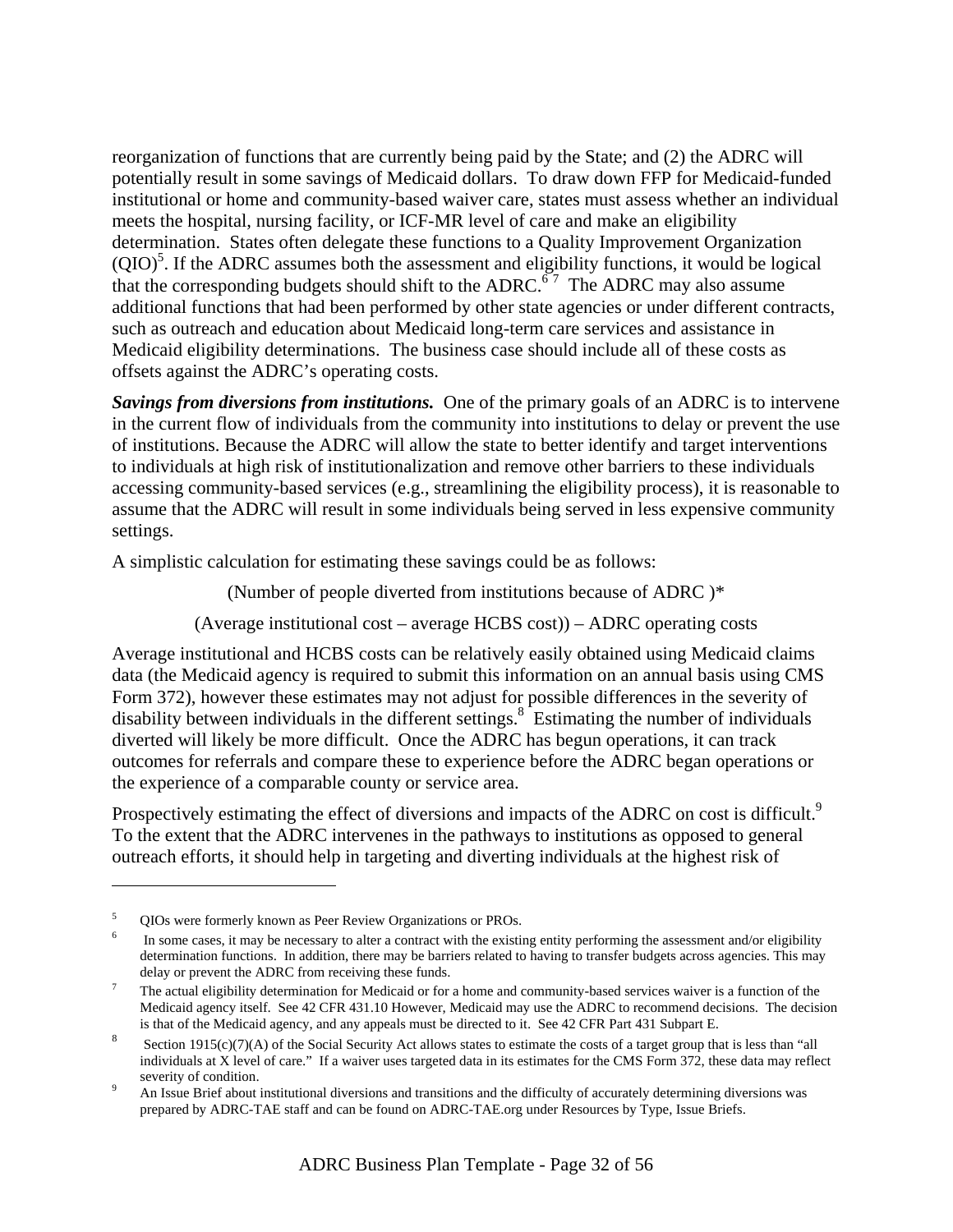institutionalization and minimize any woodwork effect (when these individuals are already receiving or in the process of obtaining services). In addition, the effectiveness of the ADRC at diverting individuals from institutions may also be affected by other factors, such as the supply of institutional beds and direct care community workers.

It is possible to present a simplistic fiscal impact statement that demonstrates the number of diversions necessary to cover the cost of operating the ADRC and comparing that number to the total number of people applying for Medicaid funded long-term care. For example, an ADRC may have an annual operating cost of \$1 million to serve an area that has approximately 1,000 individuals entering an institution and 500 individuals entering a HCBS waiver on an annual basis. Thus, 33% of individuals go into HCBS waivers rather than institutions. The average cost of the institution is \$50,000 while the average waiver cost is \$14,000 (a difference of \$36,000). Thus, the ADRC would need to divert approximately 28 individuals over the year to cover its operating costs. This translates to a less than two percentage point increase in the percentage of individuals going to HCBS rather than an institution (35%).

*Savings from Diversions from Medicaid*. The ADRC may also argue that it will produce savings by keeping some individuals off of Medicaid altogether. Some individuals who receive ADRC services and are at risk of spending down to become Medicaid eligible may end up receiving HCBS services that are less expensive than an institution. As a result of services provided by the ADRC, some of these individuals will likely choose to receive HCBS rather than going into an institution. The lower cost of the HCBS services may result in their spending down their assets at a slower rate or may even be sustainable on their current income resulting in them never becoming eligible for Medicaid or becoming eligible at a much later time. For example, an individual with \$1,500 a month in income and \$22,000 worth of countable assets who is diverted to an assisted living facility at \$2,000 a month rather than going into a nursing facility at \$4,000 will be able to pay for her services without the assistance of Medicaid for an additional 2 years and 8 months.

### *Securing Matching Federal Medicaid Funds*

Because the ADRC is fulfilling several functions key to efficient operation of the Medicaid program, it will likely be eligible to receive matching federal financial participation (FFP) for these administrative functions. When developing a plan to secure FFP, each ADRC should understand the following:

- Functions for which administrative FFP is available at:
- The operational requirements necessary to secure FFP and pass a state or federal audit; and
- When and how to work with the designated State Medicaid Agency to secure federal approval.

**Functions potentially eligible for FFP:** Many, if not most, of the ADRC functions are potentially eligible for matching Medicaid administrative funds. States can receive FFP from the federal government for costs associated with the "efficient and effective" administration of the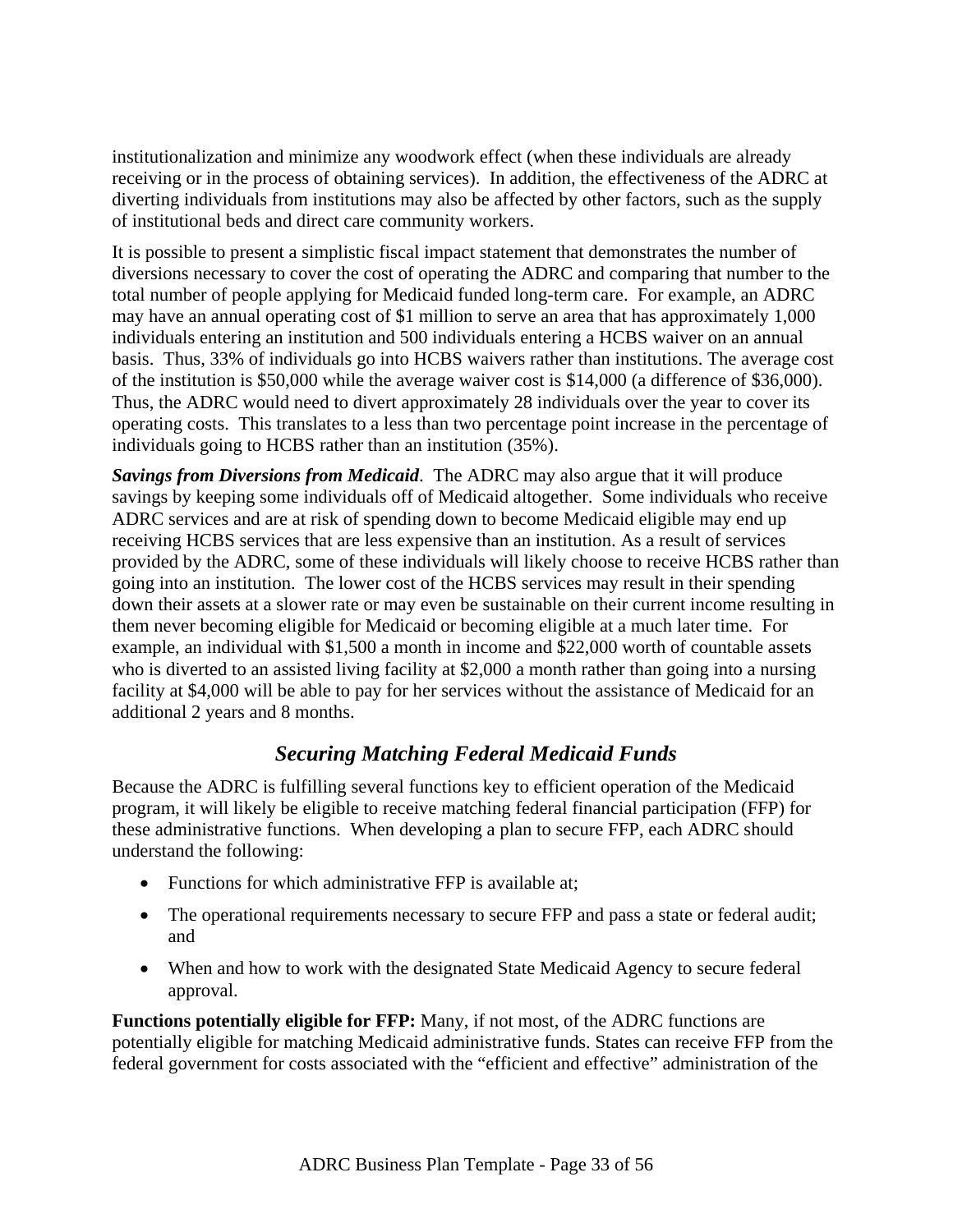Medicaid program. Generally the administrative match rate is 50%.<sup>10</sup> Medicaid administration activities can include the following:

- outreach and enrollment,
- case management,
- provider monitoring,
- planning and development,
- network development,
- auditing, and

 $\overline{a}$ 

• quality improvement activities.

While Medicaid must be managed by a "single state agency," that entity is free to subcontract these administrative functions.<sup> $11$ </sup> Thus, regardless of whether the ADRC is a state or local government agency or a private contractor it may be eligible for FFP. All FFP must be drawn down through the Medicaid agency. Thus, if the ADRC is operated by an entity other than the Medicaid agency, arrangements must be made for FFP to flow through the Medicaid agency to the ADRC.

Most of the relevant ADRC functions for which FFP may be available will likely fall into the outreach and enrollment category, but some of the other categories are also relevant. *Exhibit 11* provides a breakdown of the potential to secure FFP for core ADRC functions.

| <b>ADRC Function</b>                                           | <b>Potential Ability to Receive Medicaid</b><br><b>Administrative Match</b>                                                                                                                                                          |
|----------------------------------------------------------------|--------------------------------------------------------------------------------------------------------------------------------------------------------------------------------------------------------------------------------------|
| Outreach                                                       | Yes, if outreach emphasizes access to Medicaid program                                                                                                                                                                               |
| Information, Referral and<br>Intake                            | Yes, if functions discuss Medicaid as potential service or if<br>provided to someone who is Medicaid eligible                                                                                                                        |
| Short-term Stabilization                                       | Yes, if the individual is Medicaid eligible and the activities are<br>related to connecting individuals to Medicaid funded<br>services. May also be eligible if funded as Targeted Case<br>Management under the Medicaid State Plan. |
| Case Review                                                    | Yes, if individual is Medicaid eligible or if part of Medicaid<br>eligibility determination process                                                                                                                                  |
| <b>LTC Needs and Supporting</b><br><b>Resources Assessment</b> | Yes, if individual is Medicaid eligible or if part of Medicaid<br>eligibility determination process                                                                                                                                  |

### **Exhibit 11: ADRC Functions by Potential for Medicaid Administrative Match**

 $10$  Higher match rates theoretically could be obtained, such as compensation and training of skilled professional medical personnel performing administrative tasks that are medically related. Typically, these rates have been applied to utilization reviews.<br><sup>11</sup> It is important to note that because of requirements included in 42 CFR 431.10(3), the Medicaid agency must retain

authority and responsibility for the functions. Thus, although the Medicaid agency may subcontract these functions, they are still responsible for making final decisions regarding appeals and program design.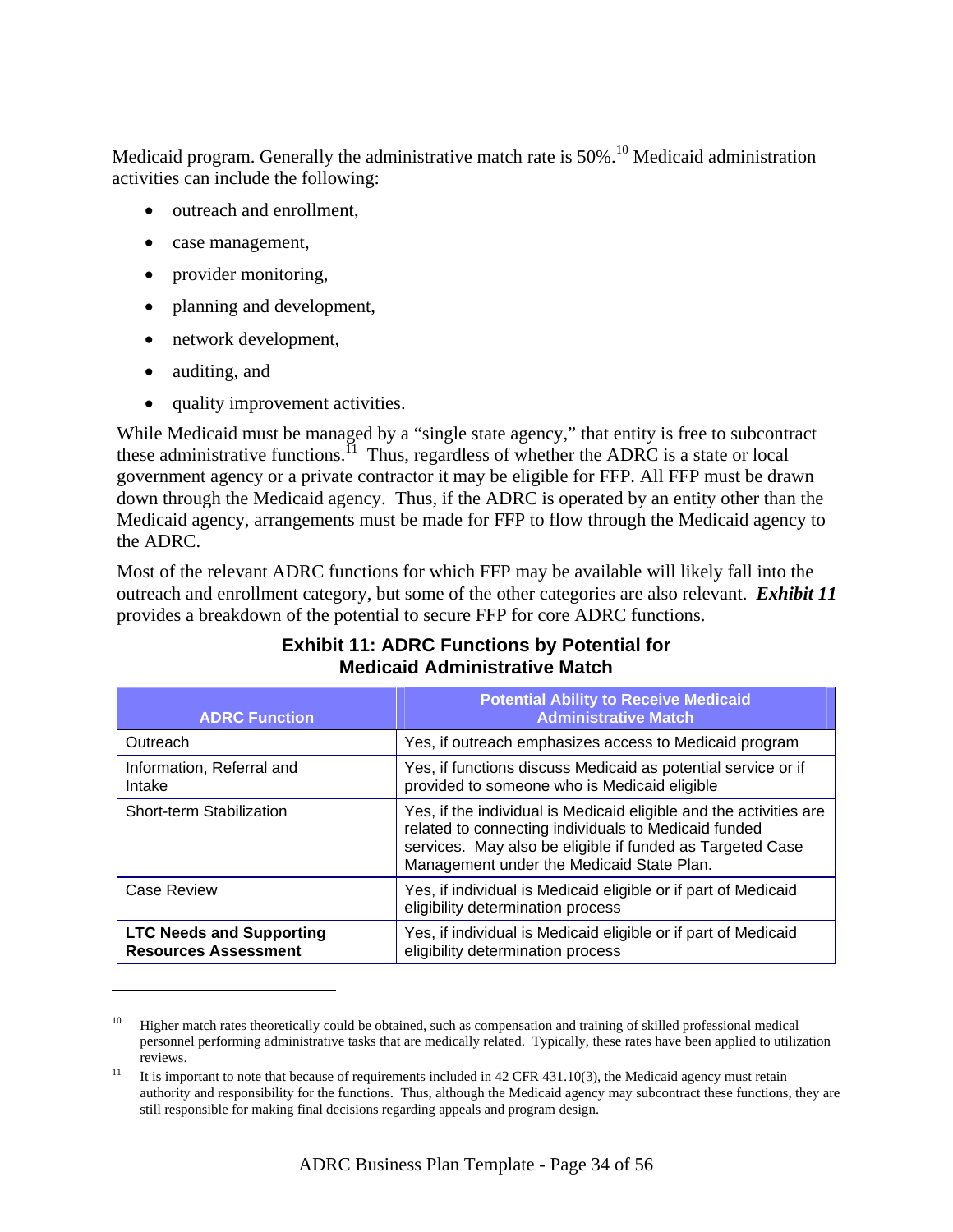### **Exhibit 11: ADRC Functions by Potential for Medicaid Administrative Match, continued**

| <b>ADRC Function</b>                                                   | <b>Potential Ability to Receive Medicaid</b><br><b>Administrative Match</b>                         |
|------------------------------------------------------------------------|-----------------------------------------------------------------------------------------------------|
| <b>Benefits Counseling</b>                                             | Yes, if individual is Medicaid eligible or if part of Medicaid<br>eligibility determination process |
| <b>LTC Options Counseling</b>                                          | Yes, if individual is Medicaid eligible or if part of Medicaid<br>eligibility determination process |
| Linkage to LTC Services                                                | Yes, if individual is Medicaid eligible                                                             |
| Interaction with Medicaid Eligibility<br><b>Approval Process</b>       | Yes                                                                                                 |
| Assistance in continuous<br>improvement projects for the<br>LTC system | Yes, if effort impacts Medicaid services and beneficiaries                                          |
| <b>Futures Planning</b>                                                | No <sup>12</sup>                                                                                    |

Generally, the ADRC could receive FFP for services provided to someone who is Medicaid eligible. How the state and the ADRC define the eligibility determination process may affect the ability to draw down FFP for individuals who are ultimately determined not to be Medicaid eligible. For example, if this process is narrowly defined as simply completing the Medicaid application and the level of care determination, then the ADRC will not be able to draw down FFP for functions such as LTC options and benefits counseling for individuals who are not determined to be Medicaid eligible. However, if the state defines these functions as being an integral part of its process for determining whether an individual is eligible for Medicaid, it could draw down FFP regardless of whether or not an individual is ultimately determined to be eligible.

This broader interpretation of the eligibility determination process can be justified because eligibility criteria are often different for individuals served in an institution or under a 1915(c) waiver than for the regular Medicaid program.<sup>13</sup> Thus, because an individual may only be eligible if he or she chooses to go into the waiver or another service that has a more liberal eligibility process and the individual must make a choice of this service over what could be offered under the state plan, it could be reasonably argued that it is proper for the state to offer counseling on that choice as part of the eligibility determination process.

1

<sup>12</sup> FFP could potentially be drawn down for providing futures planning for Medicaid eligible individuals. However, it is unlikely that these individuals would benefit from this service. The possible exception to this could be educating individuals about Reverse Annuity Mortgages (RAM). In this scenario, Medicaid eligible individuals would be informed of mechanisms to obtain a RAM rather than relying on Medicaid to pay for the long term care bills. This could be helpful to individuals who prefer not to receive Medicaid benefits or face long waiting lists for home and community-based services offered under a 1915(c) waiver.<br>States are allowed to set more liberal financial eligibility for individuals in institutions and the corresponding 1915(c)

waivers. Thus, individuals would need to select the institution or the waiver over the traditional Medicaid program for this more liberal criterion to apply.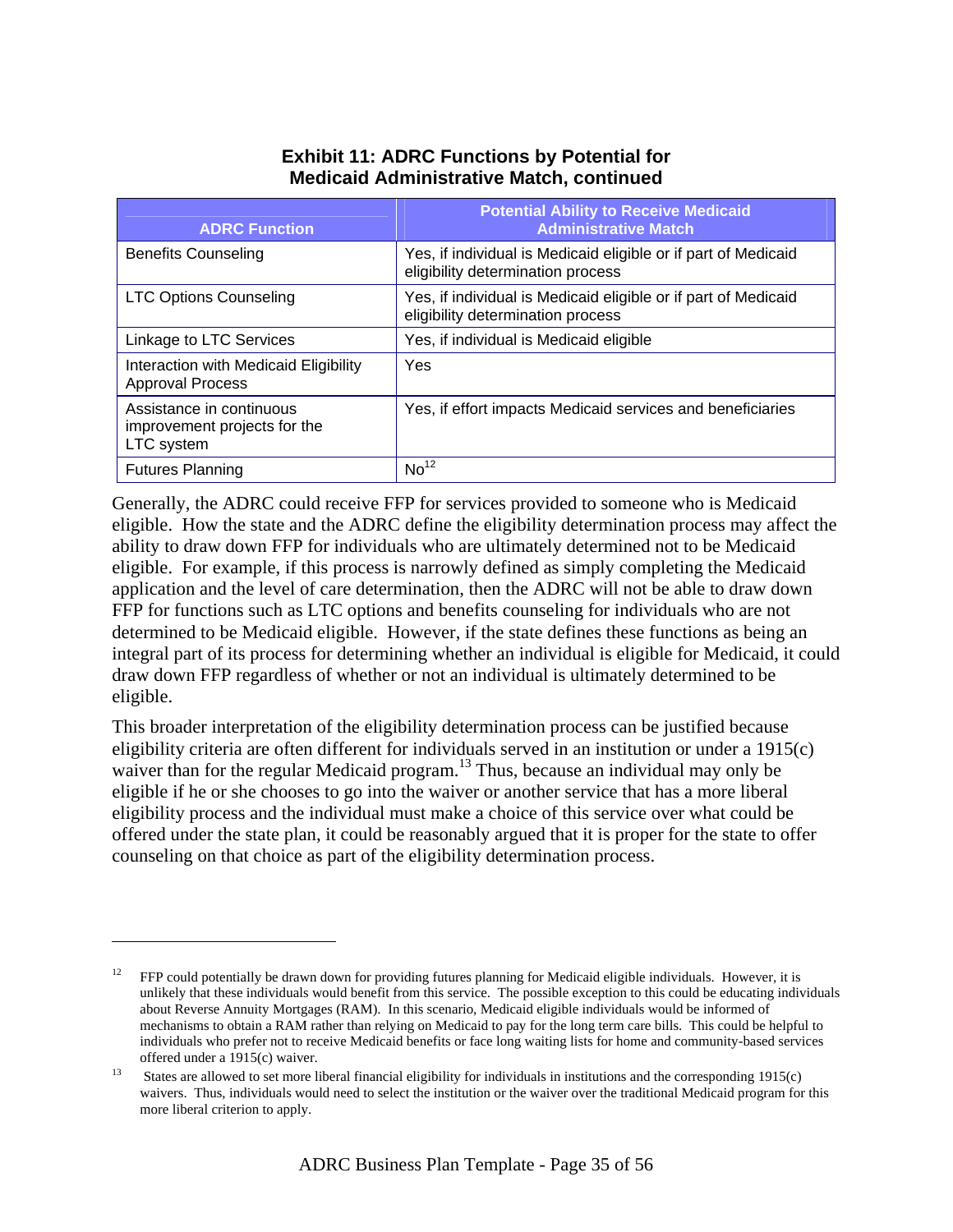# *Operational Requirements for Securing Match*

CMS has provided the following guidance to ADRCs seeking to draw down federal match: "The state should include their costs in the cost allocation plan that it submits annually to HHS. Costs must be allocated according to the amount of time/effort/fixed cost attributed to each program that they serve. The Medicaid agency is experienced in computing these costs, and can provide direction as to how to proceed."<sup>14</sup>

Although the designated Medicaid agency will submit the cost allocation plan, in most cases, that agency will expect the ADRC to provide components that can be inserted into that plan. The Medicaid agency will then review and approve the proposed language and include it in the state's plan. The following two documents provide parameters for developing a cost allocation plan:

- Relevant federal regulations can be found in CFR 45 section 95 at http://frwebgate6.access.gpo.gov/cgibin/waisgate.cgi?WAISdocID=97448670832+2+0+0&WAISaction=retrieve.
- Additional guidance is found in Office of Management and Budget (OMB) Circular A-87, "General Principles for Determining Allowable Costs", http://www.whitehouse.gov/omb/circulars/a087/a87\_2004.html.

DHHS has developed a document entitled, "A Guide for State and Local Government Agencies: Cost Principles and Procedures for Establishing Cost Allocation Plans and Indirect Cost Rates for Grants and Contracts with the Federal Government." It is available at:

http://permanent.access.gpo.gov/websites/www.hhs.gov/grantsnet/state/asmbc10.pdf. This document provides greater detail regarding the specifics of a cost allocation plan.

CMS has published guidance for claiming administrative match for school based programs at: http://www.cms.hhs.gov/medicaid/schools/macguide.pdf. While this guide is targeted to programs that differ from an ADRC, the discussion of the infrastructure necessary to claim FFP for the administration of a program is relevant.

Below we include text in italics from this document; text was selected to highlight the principle requirements that each ADRC will need to meet to draw down Medicaid administrative FFP. We also provide links to resources that may be helpful in meeting these requirements

• **The ADRC must have an interagency agreement with the single state Medicaid agency:** *An interagency agreement, which describes and defines the relationships between the state Medicaid agency, the state Department of Education and/or the school district or local entity conducting the activities* [in this case, the ADRC]*, must be in place in order to claim federal matching funds.* 

1

<sup>14</sup> E-mail provided to The Lewin Group by Mary Clarkson, CMSO Division of Benefits, Coverage and Payment.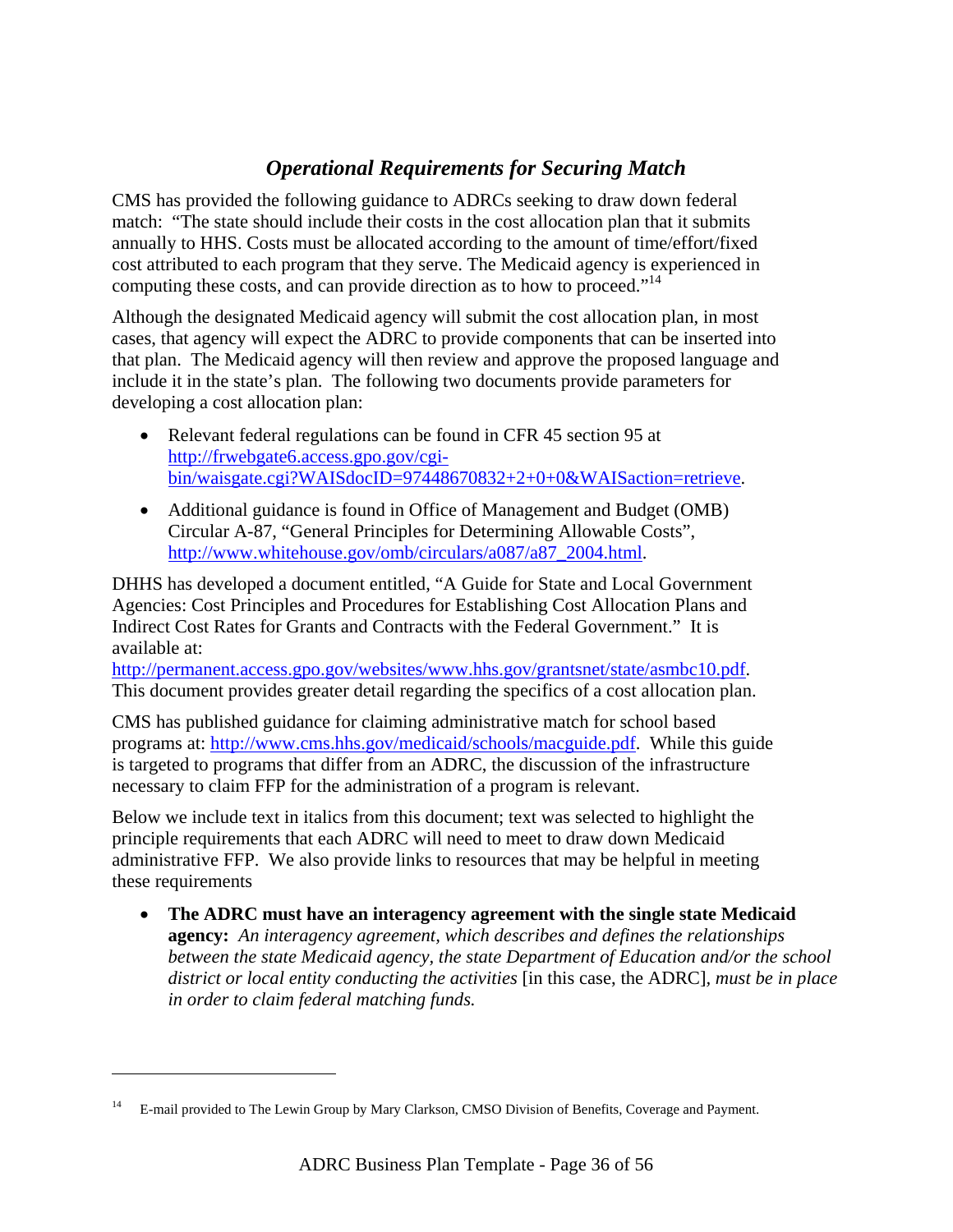*The state Medicaid agency is the only entity that may submit claims to CMS to receive FFP for allowable Medicaid costs. This requirement necessitates that every participating agency be covered, either directly or indirectly, through an interagency agreement, but there is no need for duplicative or overlapping agreements.* 

Examples of interagency agreements can be found at the following websites:

- o http://www.greenbush.org/Spectra/SDAC\_materials/SDAC%20IAA.doc
- o http://www.education.ky.gov/NR/rdonlyres/e35frbx7myxstgjoadlmqop6atqdyybf 3q6l4xomny2pqsjcp6luzd55vxv272eyo6ctrwcj6jzlf4jq5fh4tozwqpb/SBACDistric tAgreement.rtf
- **ADRCs must conduct time studies** (this issue is discussed in greater detail below)**:** *The time study is the primary mechanism for identifying and categorizing Medicaid administrative activities performed by school or school district employees* [in this case, the ADRC]*. The time study also serves as the basis for developing claims for the costs of administrative activities that may be properly reimbursed under Medicaid.* 
	- o The CMS guide provides greater detail on the requirements necessary to conduct a time study.
	- o California produced a guide that includes detailed instructions for conducting a time study. This documentation could be adapted to meet the needs of an ADRC.15 This document is titled, "Children's Medical Services Plan and Fiscal Guidelines for Fiscal Year 2004-05, Section 9 – Federal Financial Participation," California Department of Health Services, Children's Medical Services Branch. The full report can be accessed at: http://www.dhs.ca.gov/pcfh/cms/onlinearchive/pdf/cms/informationnotices/2004/ cmsin0405/cmsin0405.htm.
- **ADRCs must not claim FFP for functions for which they are already receiving reimbursement:** *Federal, state and local governmental resources should be expended in the most cost-effective manner possible. In determining the administrative costs that are reimbursable under Medicaid, duplicate payments are not allowable. That is, states may not claim FFP for the costs of allowable administrative activities that have been or should have been reimbursed through an alternative mechanism or funding source. The state must provide assurances to CMS of non-duplication through its administrative claims and the claiming process. Furthermore, in no case should a program or claiming unit in a local jurisdiction be reimbursed more than the actual cost of that program or claiming unit, including state, local, and federal funds.*

Federal regulations provide flexibility regarding how time studies can be conducted and allow a state to propose an alternative methodology to conducting a time study. Also, a time study is not necessary if 100 percent of an individual's time is spent doing Medicaid related activities for

 $\overline{\phantom{a}}$ 

<sup>&</sup>lt;sup>15</sup> California's guide is an available resource but has not been approved by CMS. Each ADRC should have its designated state Medicaid agency review and approve any time study that it develops.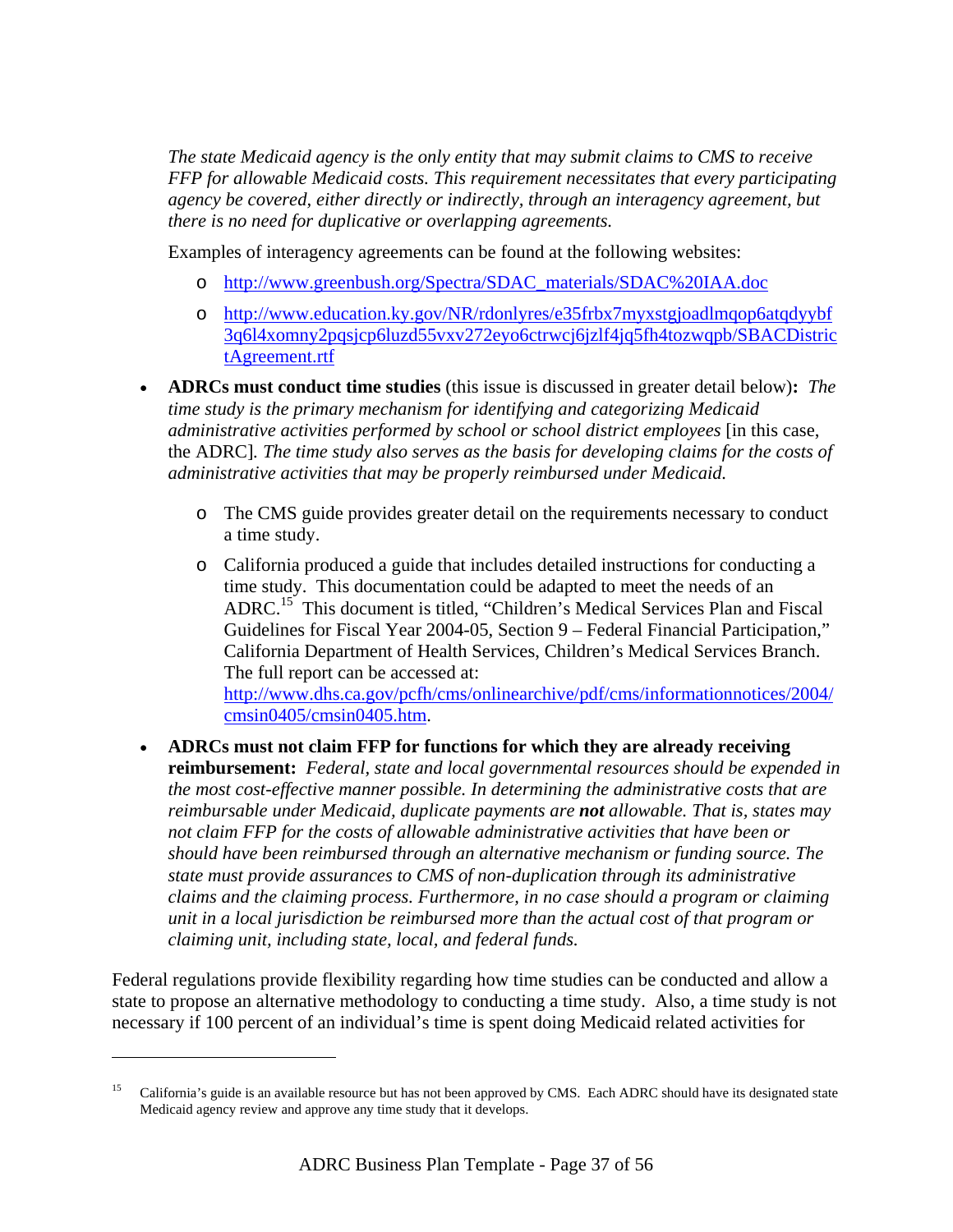which FFP will be claimed at the 50% match rate. The designated state Medicaid agency and CMS must approve the methodology and it should be included as part of your state's cost allocation plan. Below we briefly discuss operational issues related to securing FFP for each of the core ADRC functions:

- Outreach Outreach activities may be tracked by separating efforts that emphasize the ADRC as the access point for Medicaid funded long-term care from those that do not. A time study may not be necessary if: (1) all outreach activities emphasize access to Medicaid and (2) the individual(s) conducting these activities do not allocate a portion of their time to non-Medicaid related activities.
- Information and Referral– Many I&R activities can be viewed as outreach activities because they are providing information to individuals about services provided by the Medicaid program. The ADRC may be eligible to claim FFP if one of the two following conditions are met: (1) the interaction (typically a telephone call) discusses Medicaid, such as whether the person may be eligible for Medicaid or providing information about a home and community-based waiver or Medicaid funded institutional care or (2) the interaction occurs with someone who is already Medicaid eligible. Therefore, the ADRC will likely want to have a mechanism for tracking whether these interactions are Medicaid related and/or the individual is Medicaid eligible.**<sup>16</sup>**

The next challenge is translating these interactions into units of time. This could be done in a variety of ways. For example, individuals could complete periodic time studies to track the portion of their time spent on Medicaid or non-Medicaid related interactions. The ADRC could also track the amount of time spent for each interaction (e.g., including amount of time on the tracking form).

If the ADRC practice is not to ask whether individuals are Medicaid eligible or not emphasize Medicaid related services, it may still be able to draw down FFP. For example, the ADRCs in Wisconsin only track the amount of time spent on I&R. Then they divide this time by the proportion of Medicaid eligibles in the region that the ADRC serves and only claims FFP on this proportion. An alternative approach would be to conduct more detailed tracking, which would require additional infrastructure.

• **Short-term Stabilization** – FFP can be drawn down for this function to the extent that short-term stabilization consists of activities that identify immediate needs and accelerates access to Medicaid funded services to address these needs for Medicaid eligible individuals. In most cases, the ADRC will want to conduct time studies that identify which of the individuals receiving these services are Medicaid eligible and which activities are related to connecting these individuals to Medicaid funded services. For example, time spent assisting someone in crisis locating Medicaid funded personal care services could be claimable, but time spent making a referral to adult protective services

1

<sup>16</sup> The ADRC should have a method to verify that an individual is Medicaid eligible. In addition, an individual cannot be required to divulge his or her Medicaid status as part of the I&R function.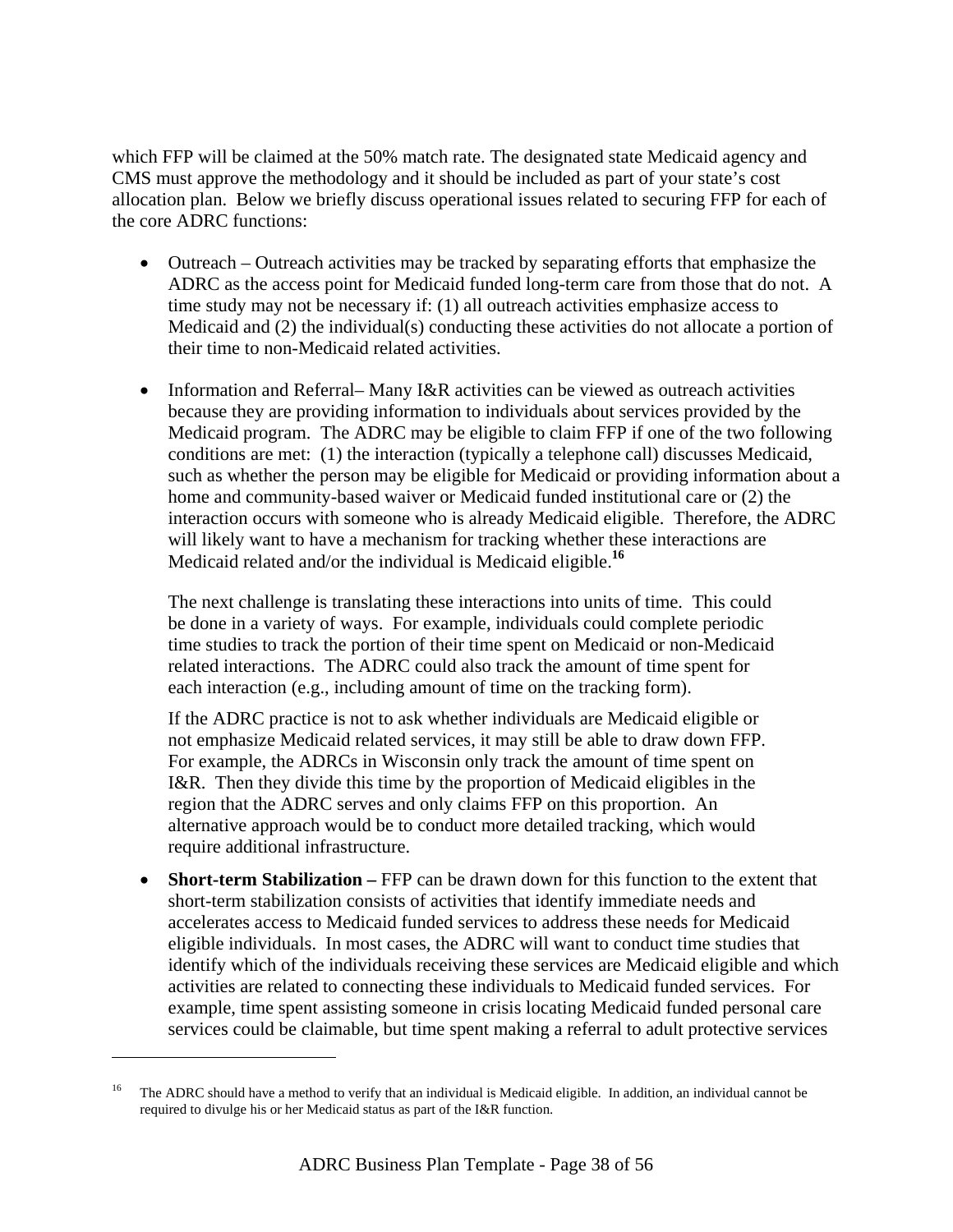would not be. It will be important that the time study methodology include the capability of identifying individuals in the process of having their Medicaid eligibility determined. If these individuals are eventually determined to be Medicaid eligible, FFP could be claimed.

• **Case Review; LTC Needs and Supporting Resources Assessment; Benefits Counseling; and LTC Options Counseling** – ADRCs will need to conduct time studies for any of these services that the Medicaid agency does not consider to be part of the Medicaid eligibility determination process (see earlier discussion on this issue). These time studies will need to differentiate between Medicaid eligible versus non-Medicaid eligible reviews.

If these services are classified as part of the Medicaid eligibility determination process in all cases, it may only be necessary to conduct a time study if the individual conducting the case review and/or assessments does other activities that are non Medicaid related.

Federal regulations allow the ADRC to use samples for the time study rather than capturing this information for all individuals served. These regulations require that this sampling occur on a monthly basis at a minimum. CMS may be willing to accept the use of an alternative methodology, such as calculating the average amount of time for each unit of service provided and developing assumptions regarding the percentage of individuals served who are Medicaid eligible or (when making the case for enhanced match) require a medical review. Any alternative methodology would have to be approved by both the single state Medicaid agency and CMS.

- **Linkage to LTC Services** Because an ADRC will only be eligible for FFP when this service is provided to an individual who is Medicaid eligible, the ADRC will need to conduct a time study for staff that serve both Medicaid eligible and non-Medicaid eligible individuals or perform other non-Medicaid related services.
- **Interaction with Medicaid Eligibility Approval Process** Because this task should always be eligible for FFP, time studies will likely only be necessary if the staff performing this function perform other tasks that are non Medicaid related.
- **Assistance in continuous improvement projects for the LTC system** ADRCs will likely need to conduct time studies for staff engaged in these activities. The ADRC will also need to track these activities and provide a description of if and why they consider staff to be Medicaid eligible.

ADRCs may wish to consider trying to obtain FFP using the optional Medicaid state plan service known as Targeted Case Management (TCM). A CMS State Medicaid Director Letter describes TCM as including the following services: "(1) assessment of the eligible individual to determine service needs, (2) development of a specific care plan, (3) referral and related activities to help the individual obtain needed services, and  $(4)$  monitoring and follow-up."<sup>17</sup>

1

<sup>17</sup> State Medicaid Director Letter dated January 19, 2001 available at: http://www.cms.hhs.gov/states/letters/smd119c1.asp.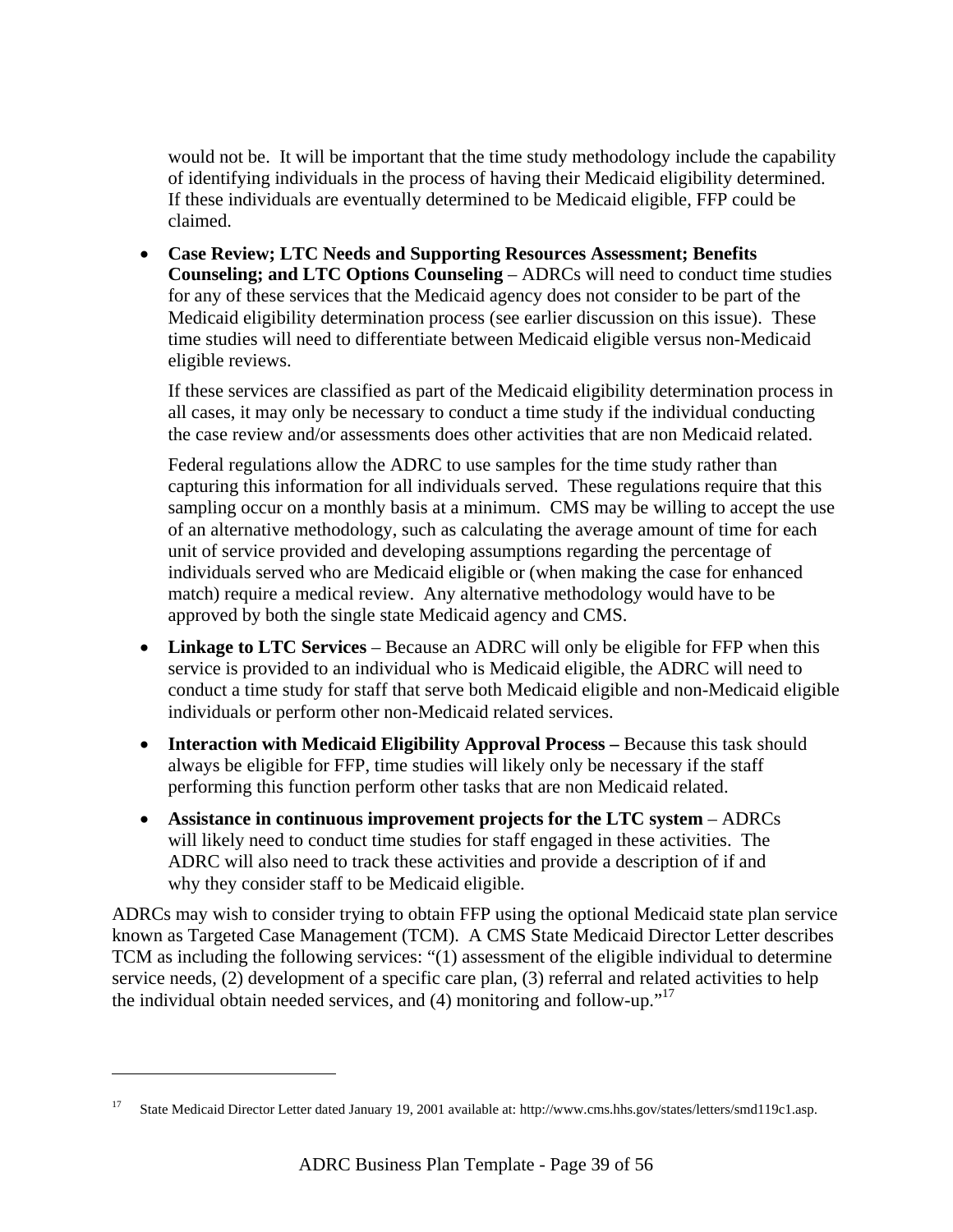A state could potentially establish a TCM program that targets Medicaid eligible individuals seeking access to long-term care. Thus, those individuals who enter the ADRC and who are eventually determined to be Medicaid eligible would qualify for the service. The TCM service would then consist of the following ADRC functions:

- Information and Referral;
- Short Term Stabilization:
- Case Review;
- LTC Needs and Supporting Resources Assessment;
- Benefits Counseling:
- LTC Options Counseling;
- Linkage to LTC Services; and
- Interaction with Medicaid Eligibility Approval Process.

The amount of FFP available using TCM rather than administrative dollars could be higher because FFP would be based on the Federal Medical Assistance Percentage (FMAP) for services provided in the state in which the ADRC operates. In 2005, these FMAP rates range from a minimum of 50% to a high of 77.08%.

A TCM program, as with a Medicaid state plan service, would have to be approved and monitored by the designated state Medicaid agency and approved by CMS. Infrastructure necessary for operating a TCM program will vary depending upon how the program is set up. The infrastructure will need to be consistent with the reimbursement methodology established for the program. For example, if the TCM rate is based on actual costs accrued, the ADRC would likely need to establish mechanisms for tracking and reporting these costs. The ADRC will need to work closely with the designated state Medicaid agency in building these systems.

Two areas of concern in developing a TCM as a mechanism for funding ADRC operation are as follows:

- 1. The TCM program will have to have a target criterion that is broad enough to include most of the individuals eligible for ADRC services, but narrow enough to prevent use by individuals outside of the ADRC. A definition that targets Medicaid eligible individuals seeking long term care services, but not currently receiving services from a 1915(c) HCBS waiver or an institution may suffice.
- 2. Because TCM is a Medicaid state plan service, any willing provider who meets the criteria for the service must be allowed to participate. States may be able to set provider criteria that the ADRC is likely to meet, but that would be prohibitive to other potential providers. These criteria could include requirements such as the following:
	- Utilize nurses and social workers on staff;
	- Be capable of delivering services 24 hours a day, seven days a week; and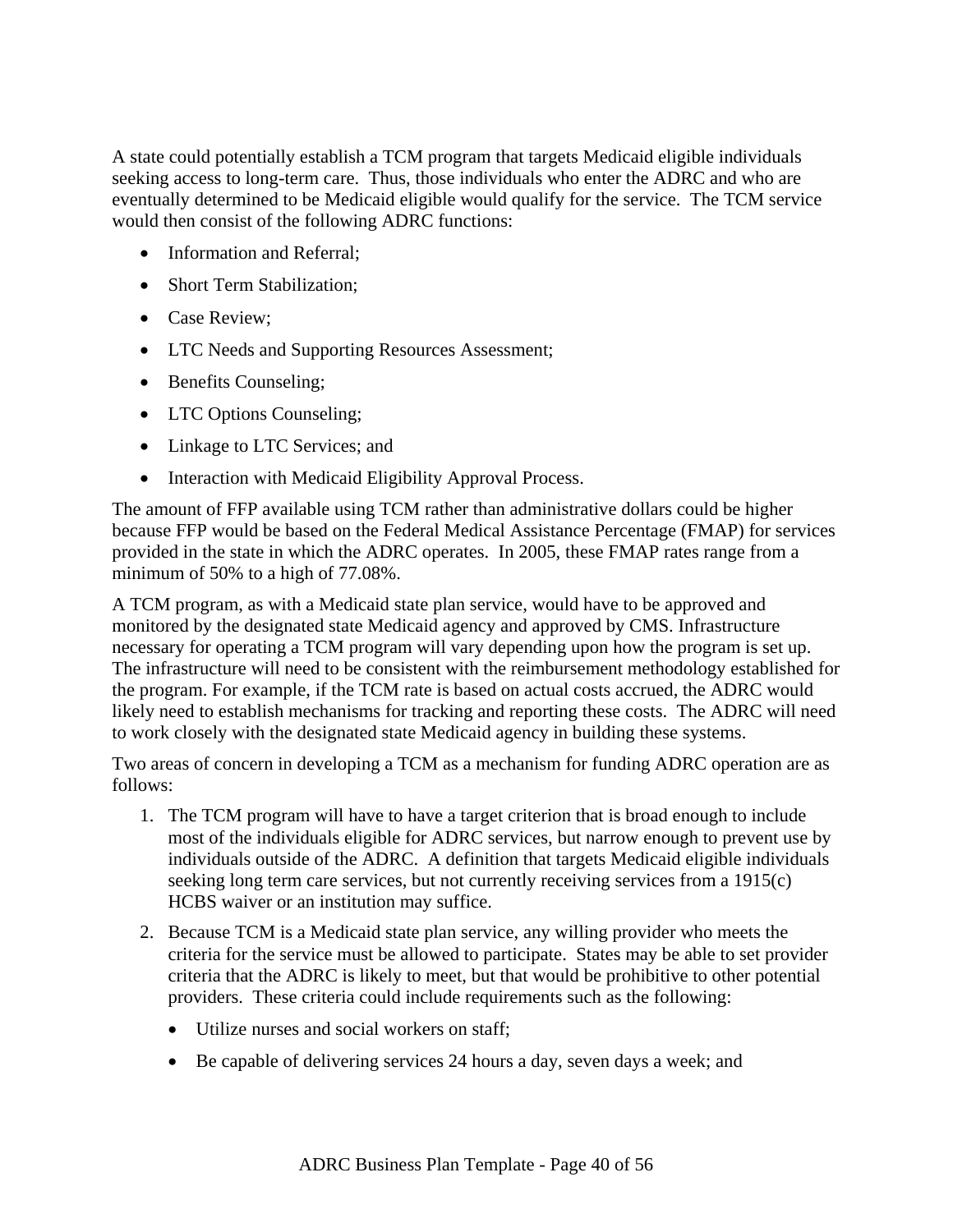• Have a database of all available long term care providers including their capacity to serve new clients.

### *When and How to Secure Federal Approval*

If the ADRC is expecting to receive enhanced match or if the entire amount of the effort (both state funds and FFP) is expected to exceed \$5 million, the state must receive approval of an Advance Planning Document (APD). This document must be filed by the state Medicaid agency with CMS, though the Medicaid agency could require that the ADRC prepare the material for submission.

The Administration for Children and Families, Office of Child Support Enforcement in the Department of Health and Human Services in collaboration with CMS, developed guidance materials for producing an APD. These materials are available at http://www.acf.hhs.gov/programs/cse/stsys/tab6.htm. The following is selected text from that website that provides additional background on APDs:

*States seeking Federal funding for an information systems development and implementation project must submit an Advance Planning Document (APD) for approval by the Department of Health and Human Services (HHS), if the project funding exceeds the regulatory thresholds specified at 45 CFR 95.611. Federal regulations at 45 CFR 307.10(a) specify that a CSES must be planned, designed, developed, installed or enhanced in accordance with an initial and annually updated APD approved under 45 CFR 307.15.* 

*Once a project has been funded at the enhanced FFP rate, it remains an enhanced project and is subject to the enhanced rate thresholds, regardless of the FFP rate that is being requested for a contract, contract amendment or task order.* 

*An APD provides the Federal government with information necessary to determine funding levels as well as monitor the progress of a project. It includes a statement of needs and objectives, a requirements analysis, a proposed schedule and budget, as well as other information as described in 45 CFR 95.605 and 45 CFR 307.15. The APD remains the sole vehicle for approval of a project or for approval of FFP for that project. The APD must be complete and submitted according to requirements.* 

*There are two major types of APD submissions:* 

- • *Planning APD, which is used by States seeking reimbursement for the costs of planning for the implementation of a system; and*
- *Implementation APD, which is used by States seeking reimbursement for the costs of designing, developing and implementing a system.*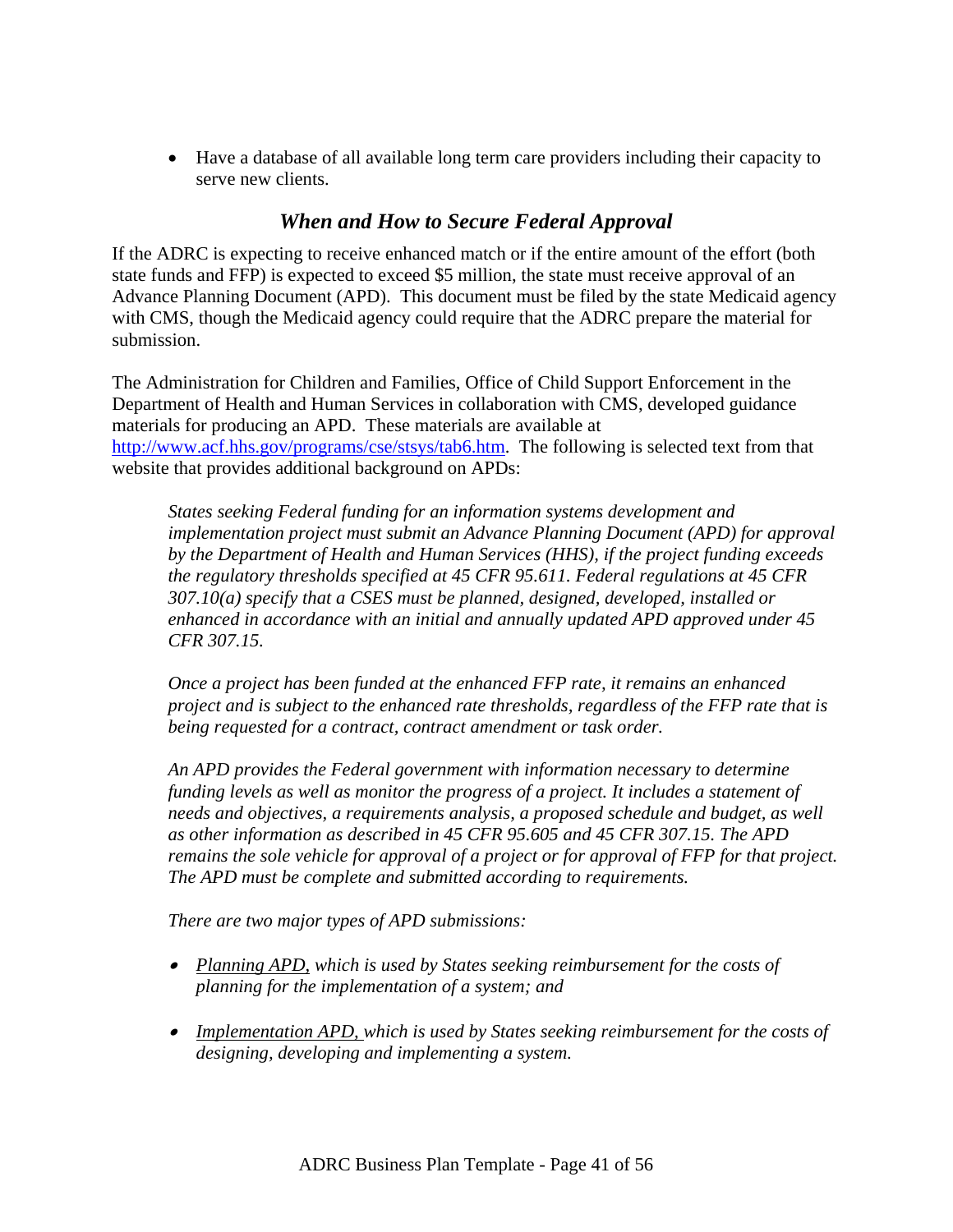*In addition, there are two types of APD Updates (APDUs), which are used to keep HHS informed of the project status, and to obtain continued funding throughout the life of the project:* 

- *Annual APDUs, which are used for providing the official project status reports and requesting continued project funding; and*
- • *As-Needed APDUs, which are used if significant changes occur in the project approach, procurement, methodology, schedule or costs.*

Below are selected examples of APDs that could be adapted:

- o This link provides a APD template for building immunization registries as a component of the Medicaid Management Information System (MMIS): http://www.cms.hhs.gov/states/letters/smd70600.pdf
- o This document describes requirements for developing APDs to fund activities related to HIPAA: http://www.dhs.state.ri.us/dhs/hipaa/documents/APD%20Guide.doc.

### *Integration with Other Federal Funds*

It may be possible to fund portions of the ADRC operations using funds from other federal sources, such as the Older Americans Act (OAA) or Social Services Block Grants (SSBG). As noted in the previous section, it is not allowable to draw Medicaid FFP using federal funds for the state match. Therefore, the ADRC will likely want to craft its operations so that it utilizes these funds to first serve individuals and functions not eligible for Medicaid FFP. Below we provide a brief discussion of the utility of various sources for funding ADRC operations.

*Older Americans Act* – Older Americans Act (OAA) funds can be used to pay many core ADRC services, such as information and assistance, outreach, benefits counseling, and case management. In addition, the core mission of the National Family Caregiver Support Program can be seen as a parallel effort to that of the ADRC in which the primary target is the caregiver rather than the individual with the disability of long term illness.

Coordination between OAA and ADRC funds could take one of the following formats:

- OAA/National Family Caregiver Support can operate separately from the ADRC with no coordination. This will likely result in duplicated systems and databases and two sources for I&R for caregivers.
- OAA/National Family Caregiver Support can be operated as a separate program from the ADRC, but pool resources for developing core infrastructure, such as the development and maintenance of databases of providers and mutual referrals. This will reduce duplication. The two entities should make efforts to minimize confusion among caregivers regarding where they should go to receive I&R and other services that are offered by both programs.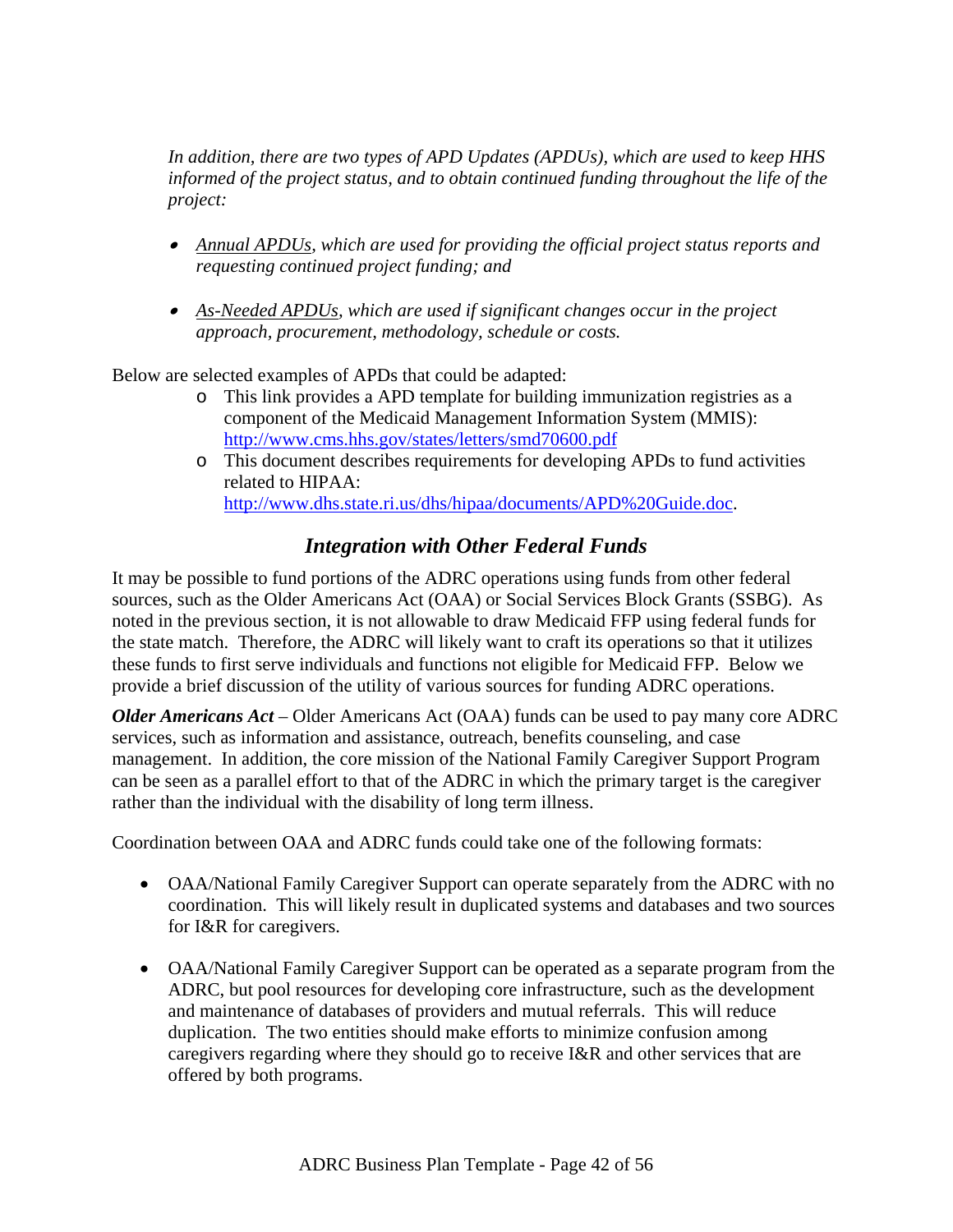• OAA funding for I&R, outreach, benefits counseling, and case management, possibly including National Family Caregiver Support funds can be combined with ADRC funds to operate an expanded ADRC. If necessary, the ADRC would expand its core mission to provide these services to caregivers, as well as individuals with disabilities.<sup>18</sup> The ADRC would then want to ensure that the OAA funds are used only to fund services for which it is not planning on obtaining FFP.<sup>19</sup>

*Social Services Block Grants (SSBG).* Each state is given a capped dollar amount under the Social Services Block Grant (SSBG) program. After declining from \$2.3 billion in 1998, the total amount allocated for these grants has been \$1.7 billion a year from 2002 to 2004. States have substantial flexibility regarding which populations benefit from these funds and how they are used. The largest portions of these funds are used for child protective services and child foster care. $20$ 

SSBG guidelines define 29 service categories including an "other" category. These definitions are fairly broad and provide considerable flexibility. Core ADRC functions could possibly fall within one or more of the following categories:

- Case Management
- Counseling Services
- Education/Training
- Health Related Services
- Home-Based Services
- Independent/Transitional Living
- Information and Referral
- Legal Services

1

• Special Services – Disabled

While the ADRC goals are likely to meet SSBG requirements, the limited pool of these funds is likely to result in stringent competition within each state for these funds. Each state uses its own methodology for dividing these funds. A list of the state officials responsible for overseeing this allocation can be found at the following website:

http://www.acf.hhs.gov/programs/ocs/ssbg/docs/stoff.htm.

<sup>&</sup>lt;sup>18</sup> Because it may be difficult to separate out the needs of the individual from the needs of the caregiver, it is likely that the

ADRC would provide services to caregivers even without combining the two programs.<br><sup>19</sup> See the section on securing FFP for more information regarding cost allocation plans and time studies. The same

infrastructure necessary to justify FFP should be sufficient to allocate sources of funding to OAA funds.<br><sup>20</sup> "SSBG 2002: Helping States Serve the Needs of America's Families, Adults and Children," publication of the US Administration for Children and Families, DHHS, http://www.acf.hhs.gov/programs/ocs/ssbg/annrpt/2002/index.html.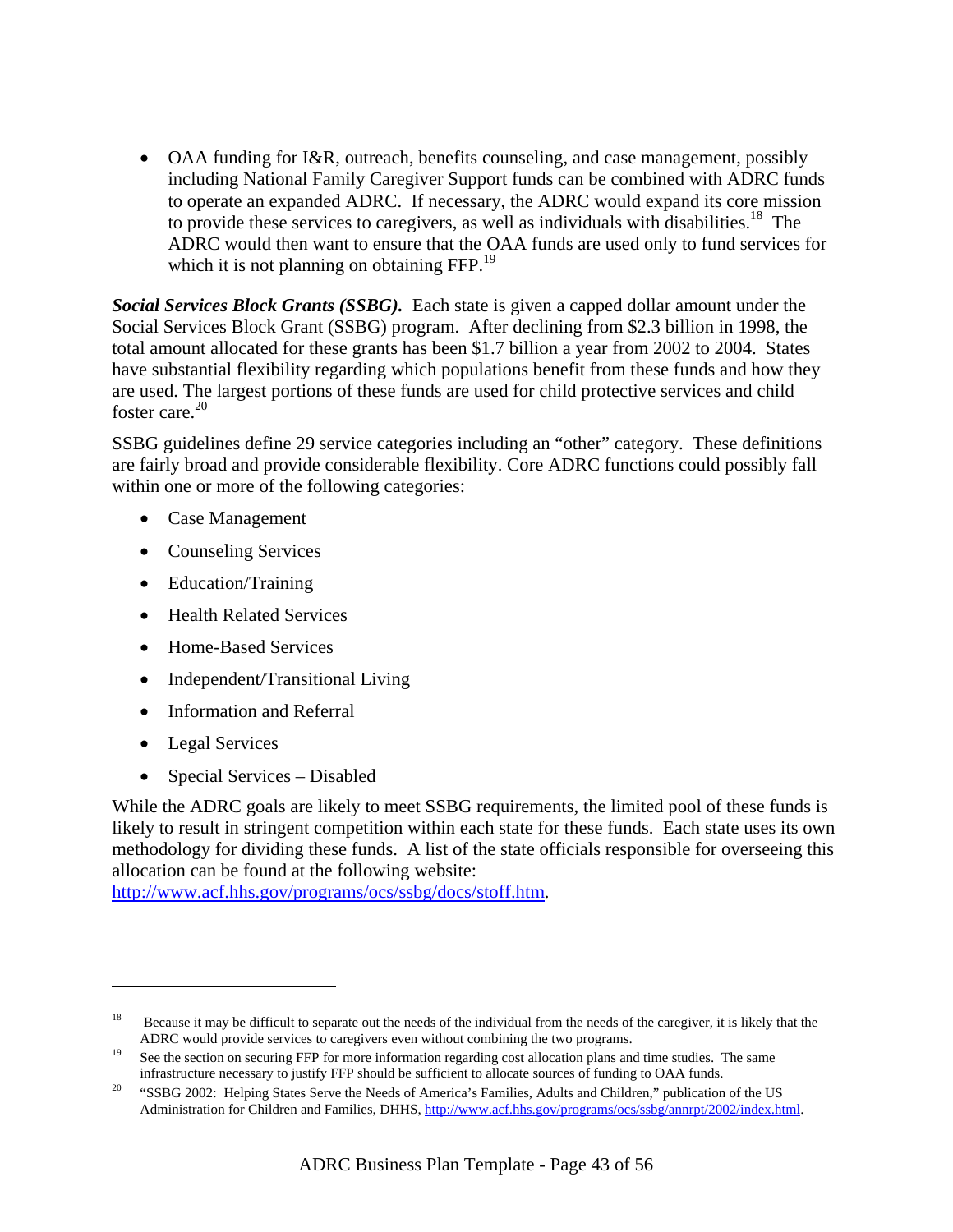*Integration with other entities supporting employment among individuals with disabilities.*  There are a variety of initiatives designed to support employment for individuals with disabilities. These initiatives might intersect with the ADRC in the following ways:

- 1) The ADRC might form a collaborative relationship with the organization operating the employment effort. This relationship may involve mutual referrals and collaborative development and maintenance of core program elements, such as lists of providers.
- 2) The ADRC may apply for funds and expand its mission so that it becomes a central point for I&R and intake to employment supports as well as long-term care services.

Initiatives that provide I&R, assessment and counseling services regarding employment for individuals with disabilities include the following:

- *Vocational Rehabilitation* The Rehabilitation Act of 1973 provides funds to each state to provide a range of services and job training to individuals with disabilities who would like to be employed. More information about this program can be found at: http://www.ed.gov/programs/rsabvrs/index.html. These services are provided through each state's vocational rehabilitation office. Areas for collaboration could include mutual referrals and assistance in developing and maintaining databases of providers, especially for assistive technology.
- *One-Stop Career Centers* The Department of Labor (DoL), Division of Disability and Workforce Programs (DDWP) manages a variety of grants to support employment among individuals with disabilities. The purpose of these grants is to improve the ability of the One-Stop Career Centers (http://www.careeronestop.org) to serve individuals with disabilities. An ADRC could form a partnership with a local One-Stop to help implement an existing grant or apply for a new grant. More information about these programs can be found at: http://www.doleta.gov/disability/eta\_default.cfm. Local One-Stops can be found at: http://www.servicelocator.org.
- *Benefit Planning Assistance and Outreach* The Social Security Administration funds the Benefit Planning Assistance and Outreach (BPAO) program. These funds were awarded to 116 organizations nationwide to assist individuals with disabilities in learning about work incentives and help them plan to obtain or maintain employment. These organizations are required to conduct outreach and coordinate with other agencies providing services to individuals with disabilities (e.g., ADRCs). ADRCs could form relationships with BPAOs to share referrals. In addition, because the BPAOs receive substantial training in disability benefits, the ADRCs could utilize the BPAO to fulfill the benefits counseling function. Information about the BPAO program can be found at: http://www.ssa.gov/work/ResourcesToolkit/congrant.html. A list of state contacts can be found at: http://www.ssa.gov/work/ServiceProviders/BPAODirectory.html.

### *Cost Sharing and Voluntary Contributions*

ADRCs may have the ability to receive contributions from clients for the services received through the ADRC. It is important to make a distinction between receiving voluntary *consumer contributions* and requiring that consumers pay for a portion of their share, or mandatory *cost sharing.* Generally speaking, ADRCs will have much less ability to apply mandatory cost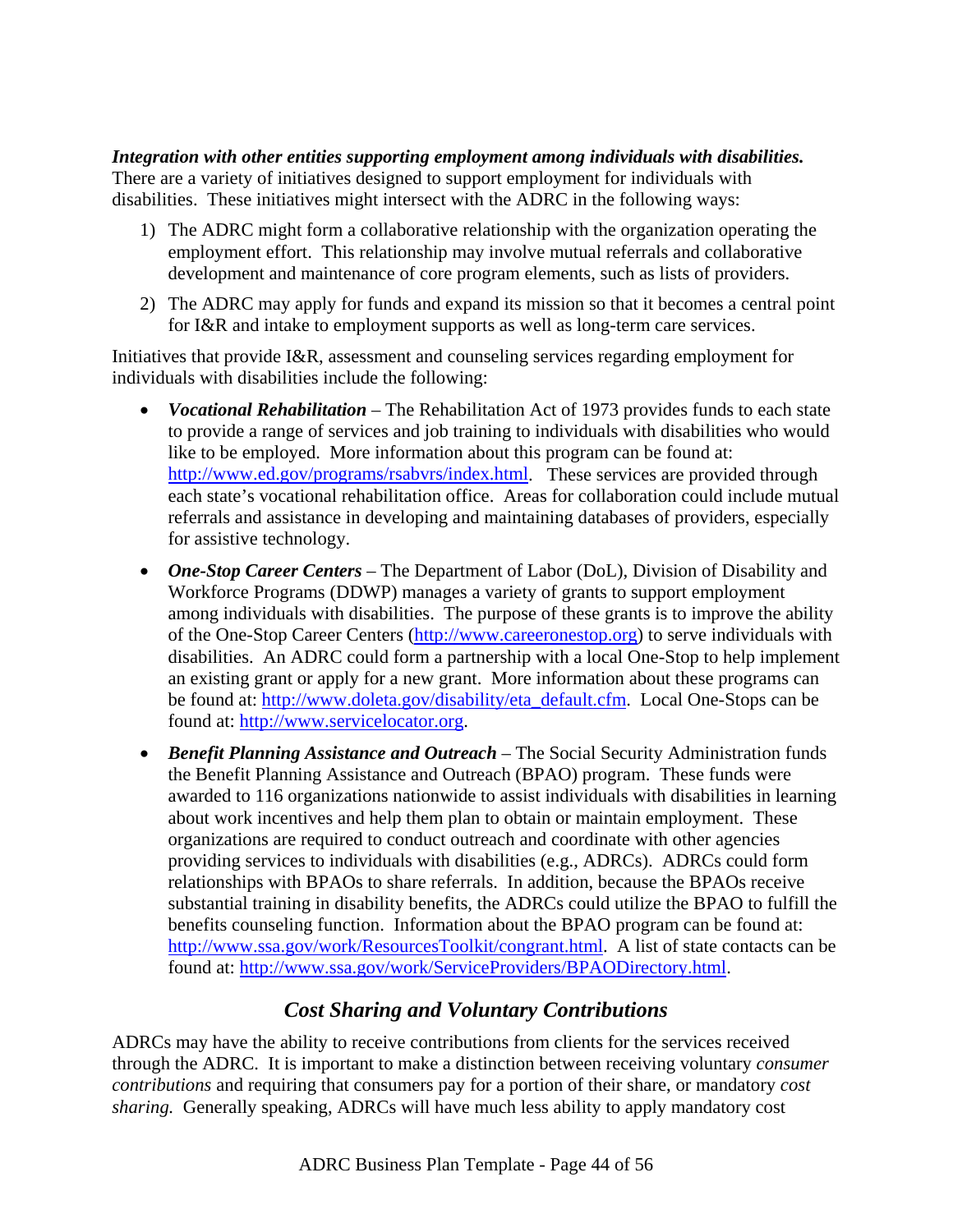sharing due to federal regulations than requesting voluntary consumer contributions. In addition, it may be necessary to develop more extensive operational infrastructure to implement a mandatory rather than voluntary system.

While cost sharing may help offset some of the ADRC's operating costs, each ADRC will need to consider the following before implementing this requirement:

- Cost sharing is often used as a mechanism to limit or control use of a particular service. Therefore, a cost sharing requirement may have an unintended effect of acting as a barrier to individuals using the ADRC. However, in some cases, ADRCs may want to limit use by certain individuals under certain circumstances. Note that cost sharing cannot be applied when drawing down Medicaid FFP. See discussion below.
- Voluntary contribution, as opposed to mandatory cost sharing, will be less likely to act as a barrier to individuals receiving services. Some have argued that applying a voluntary sliding scale to the receipt of services may actually result in these services being more palatable to individuals because it may allow them to feel less like welfare beneficiaries and more like paying customers.
- Medicaid limitations: Although CMS allows cost sharing to be used for Medicaid services, this is a decision that must be approved by the state Medicaid agency, and must be reflected in its approved state Medicaid plan. In addition:
	- o There can be no cost sharing for Medicaid administrative activities.
	- o When furnishing a Medicaid-covered service, the provider is required to accept Medicaid's payment plus any *State Medicaid Agency* mandated deductible, coinsurance, or copayment as payment in full. $^{21}$
	- o If the ADRC were to provide Medicaid services under a 1915(c) Medicaid Home and Community-Based Waiver, it could apply mandatory cost sharing to these services if this were incorporated into the waiver and approved by the state Medicaid agency. Again, the ADRC would not be able to use cost sharing funds as match for drawing down FFP.
- AoA limitations: Under the Older Americans Act (OAA), a state is not permitted to implement mandatory cost sharing for the following programs funded fully or in part by the OAA (however, receiving voluntary consumer contributions is not prohibited):
	- o Information and assistance, outreach, benefits counseling, case management services

 $\overline{a}$ 

<sup>&</sup>lt;sup>21</sup> 42 CFR 447.21 provides for penalties imposed on providers who seek to collect from an individual (or any financially responsible relative or representative of that individual) an amount that exceeds the payment level established by the Medicaid agency up to three times the amount collected.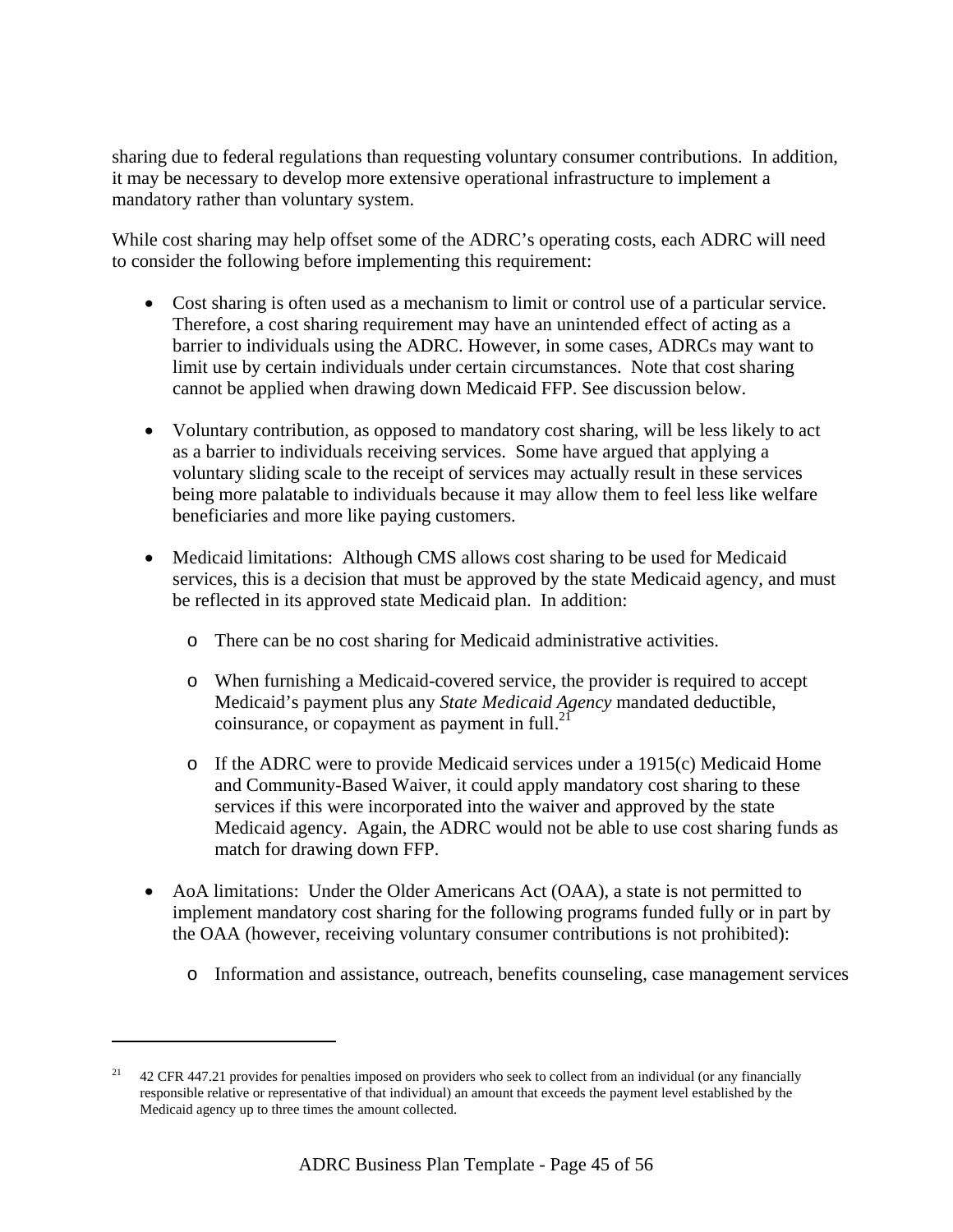- o Ombudsman, elder abuse prevention, legal assistance, other consumer protection services
- o Congregate and home delivered meals
- o Services delivered through tribal organizations

These limitations essentially preclude applying mandatory cost sharing to the essential ADRC functions for any individual who is age 60 or older if the ADRC is receiving OAA funds for these purposes. However, there are two conditions under which an ADRC may apply mandatory cost sharing to older adults:

- If the ADRC is not receiving any OAA dollars for these functions, it is not subject to these restrictions. To achieve this, the ADRC may be able to set up a separate organization. Each program must be completely independent of the other with separate accounting, staffing (though one staff person may work part-time with each of the programs), marketing, etc. For example, one of the programs provides services funded with OAA dollars. The other program could then contract with local businesses or receive private pay funds to provide I&R/A, outreach, case management or other services to their employee caregivers or retirees on a cost share basis.
- The ADRC may implement mandatory cost sharing for long-term care services (services other than those listed earlier) it provides and for which it received OAA funds, such as home care, adult day services, respite care, health promotion/disease prevention, transportation and others. Clients unable to pay the cost share must be provided the service.

However, the ADRC may solicit voluntary contributions for all OAA funded services provided the method of solicitation is non-coercive and services are not denied to individuals who do not contribute. AoA has issued the following guidance regarding obtaining contributions from consumers:

- *(1) IN GENERAL- Voluntary contributions shall be allowed and may be solicited for all services for which funds are received under this Act provided that the method of solicitation is noncoercive.*
- *(2) LOCAL DECISION- The area agency on aging shall consult with the relevant service providers and older individuals in agency's planning and service area in a State to determine the best method for accepting voluntary contributions under this subsection.*
- *(3) PROHIBITED ACTS- The area agency on aging and service providers shall not means test for any service for which contributions are accepted or deny services to any individual who does not contribute to the cost of the service.*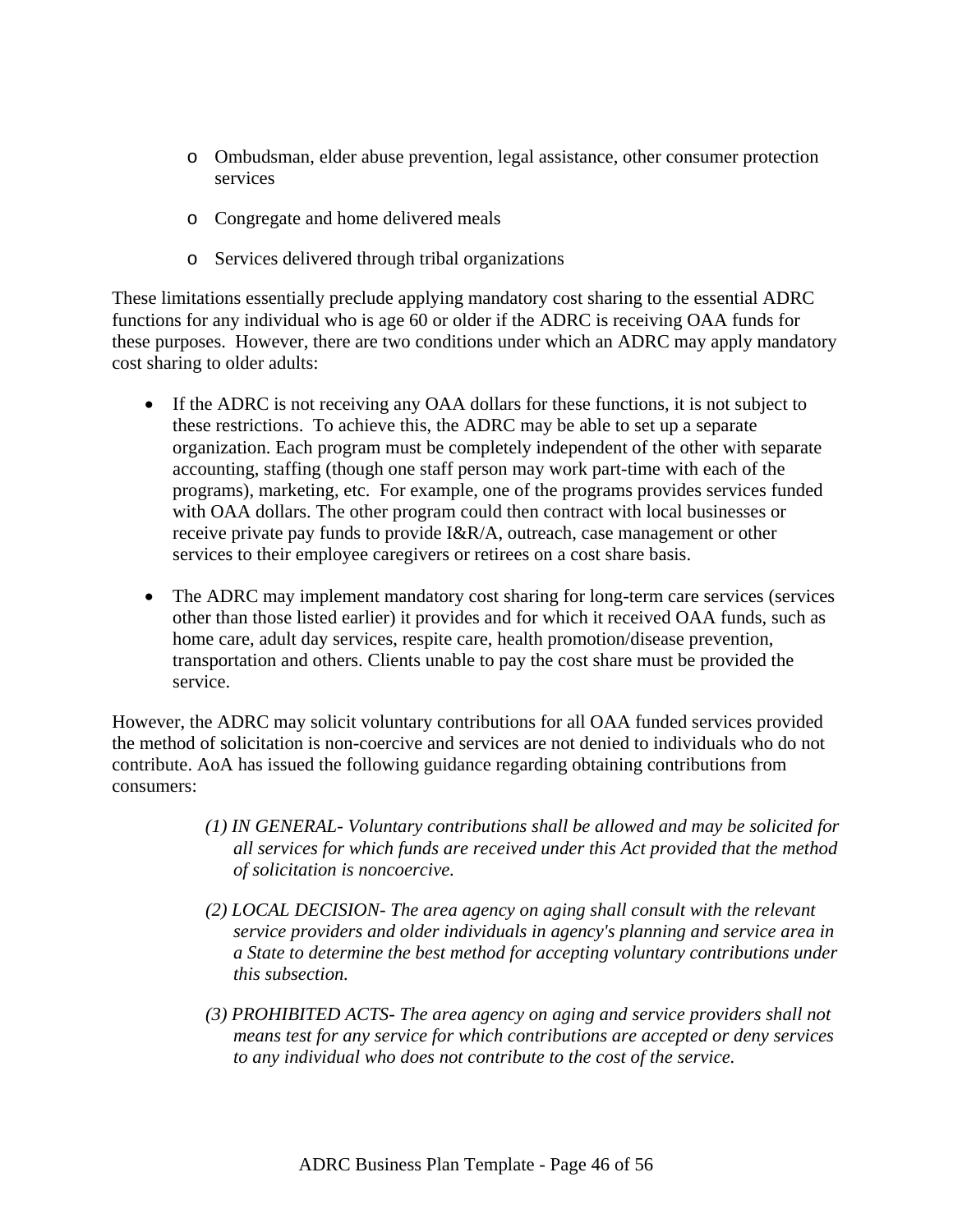- *(4) REQUIRED ACTS- The area agency on aging shall ensure that each service provider will--* 
	- *(A) provide each recipient with an opportunity to voluntarily contribute to the cost of the service;*
	- *(B) clearly inform each recipient that there is no obligation to contribute and that the contribution is purely voluntary;*
	- *(C) protect the privacy and confidentiality of each recipient with respect to the recipient's contribution or lack of contribution;*
	- *(D) establish appropriate procedures to safeguard and account for all contributions; and*
	- *(E) use all collected contributions to expand the service for which the contributions were given."*<sup>22</sup>

In addition, current Medicaid regulations do not preclude an ADRC from soliciting voluntary contributions from Medicaid eligible individuals. However, if the ADRC chooses to go this route, it should be very careful to emphasize that the refusal to make a contribution in no way limits the ability to receive a Medicaid service for which the individual is eligible. Doing so would be illegal under the Social Security Act and subject to hefty fines. Thus, if an ADRC chooses to go this route, it should be very careful to emphasize this point in any training or other materials because if any ADRC staff member is in violation, the ADRC could be sanctioned.

In summary, cost sharing can be used in the following circumstances:

- For basic ADRC services that are not connected with performing Medicaid administrative tasks, or furnishing Medicaid services (including home and communitybased waiver services and case management) (i.e., I&R, assessment, counseling and case management), cost sharing is feasible if:
	- o The recipients are below age 60 and are not Medicaid eligible;
	- o The entity providing the services is not receiving OAA funds; or
	- o Cost sharing is done on a voluntary basis and the ADRC is careful to establish infrastructure and training that is consistent with the federal regulations listed above.
- For other services, cost sharing can be implemented as long as these services are not Medicaid services. Only the state Medicaid agency can impose cost sharing requirements for Medicaid services.

1

<sup>22</sup> Older Americans Act, Section 315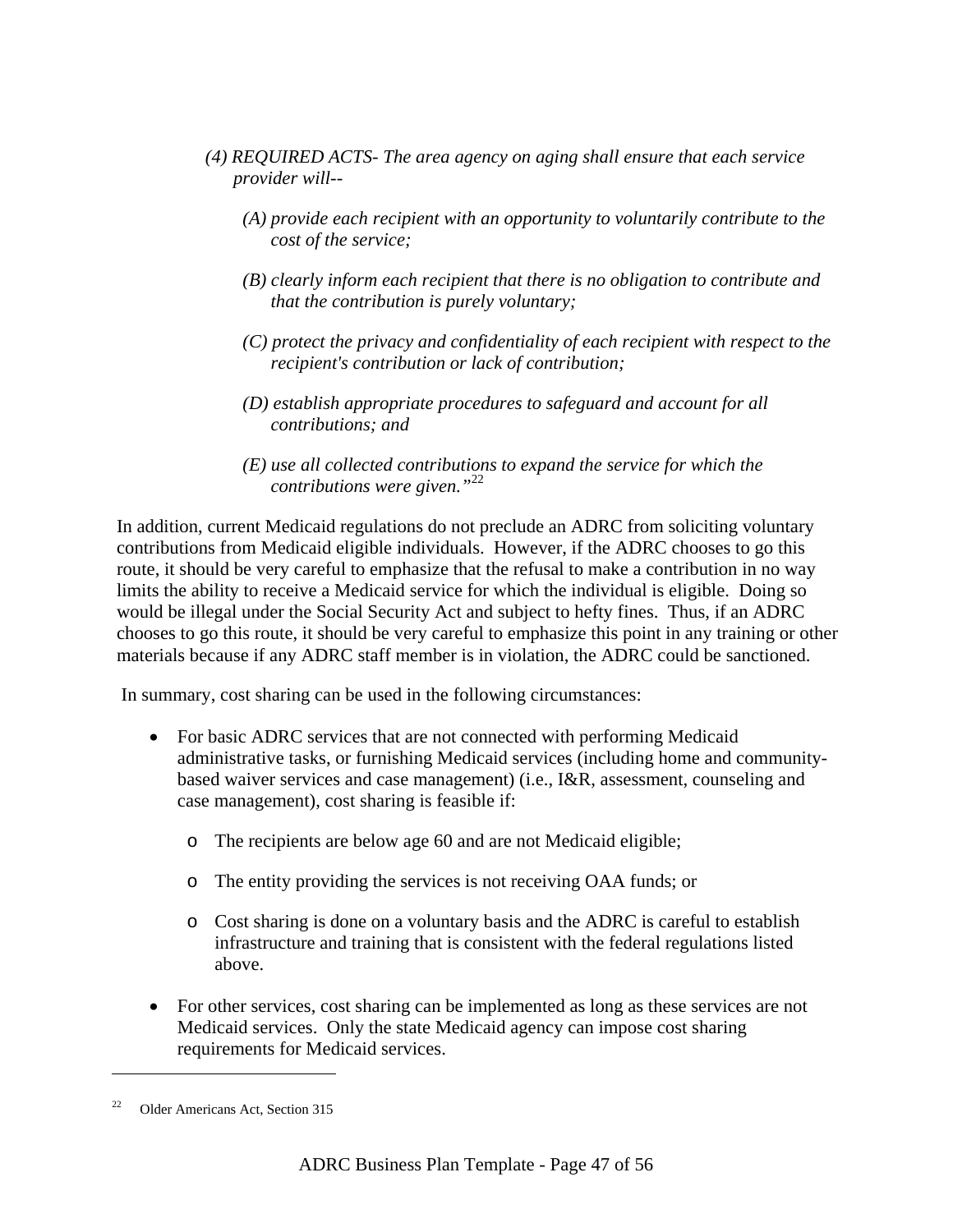• There can be no cost sharing for Medicaid administrative tasks.

In addition to the issues discussed above, in deciding whether to implement mandatory cost sharing and/or voluntary consumer contributions<sup>23</sup>, the ADRCs should also consider the types of infrastructure necessary for implementation. In general, organizations that have implemented mandatory cost sharing have done so using one of the two following mechanisms:

- 1. Some organizations have established billing and accounts receivable systems to track consumer cost sharing. These systems track services provided to each individual and cost share amounts. The agency then bills consumers and tracks payments provided to them. If the agency collects most of the cost share at the time of service, it would still need a mechanism to track collections by recipient to ensure that the cost share amounts were collected and accounted.
- 2. Some organizations that subcontract with providers to deliver services deduct the cost share amount from their payment to those providers. It is then the providers' responsibility to collect the cost share.

ADRCs establishing mandatory cost sharing will probably want to establish an accounts receivables system.

If the ADRC chooses to implement a voluntary consumer contribution system, it may not need to establish an accounts receivables system. A system for collecting these contributions should include the following:

- Recommended contribution amounts for each ADRC service. The ADRC will likely want to establish a sliding scale for these contributions. **Exhibit 12** provides examples of a cost sharing schedule used by North Carolina and Ohio for Older Americans Act services.
- Guidelines and training for soliciting the contributions.

 $\overline{\phantom{a}}$ 

• A method of receiving the contributions and ensuring that the funds are used to cover the operating costs of the program.

<sup>23</sup> Again, the designated state Medicaid agency would have to approve any mandatory cost sharing requirement that relates to Medicaid funds.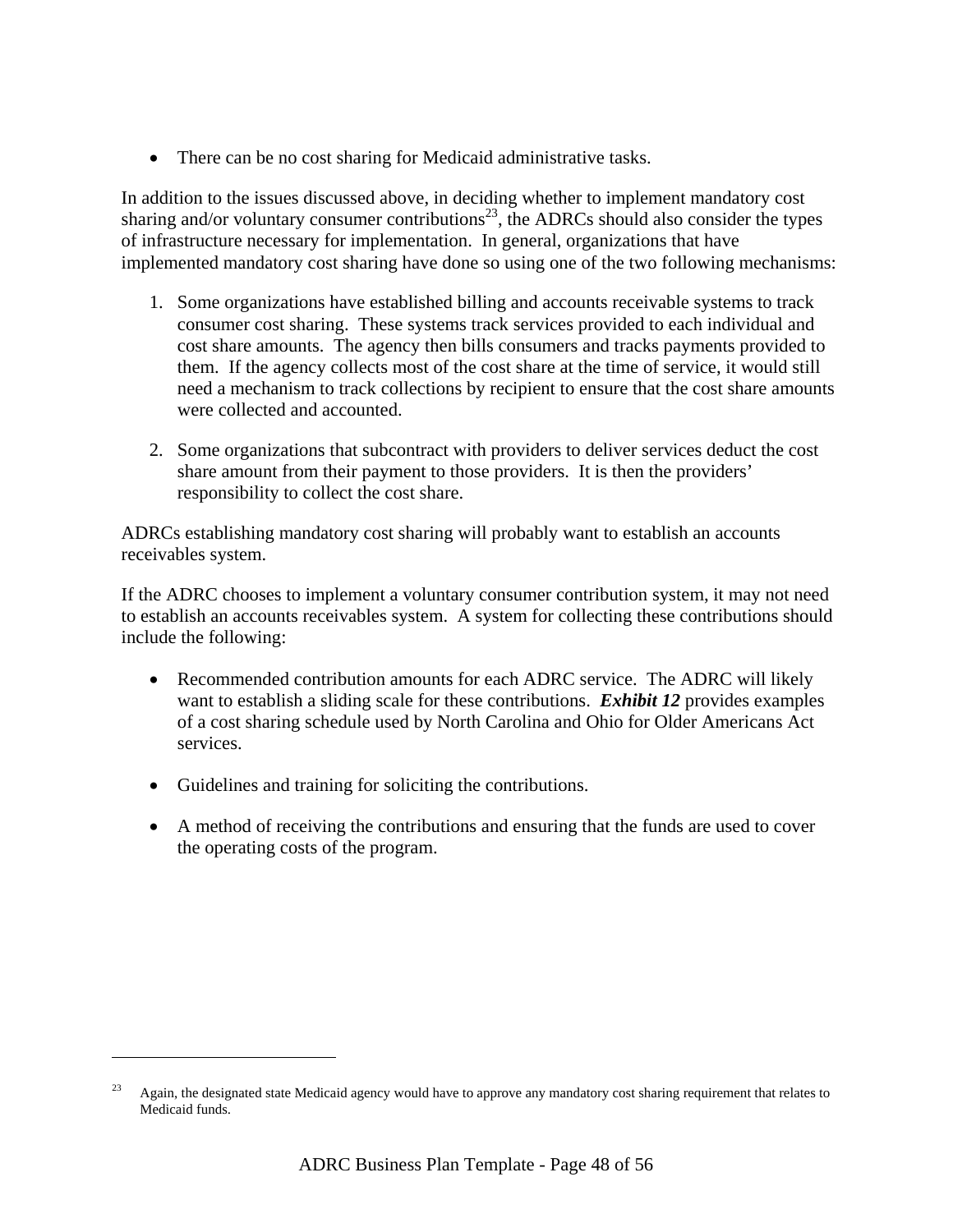|                   | <b>Monthly Income of:</b> |                                      |                  |
|-------------------|---------------------------|--------------------------------------|------------------|
| <b>Individual</b> | <b>Couple</b>             | % of Federal<br><b>Poverty Level</b> | <b>Suggested</b> |
| Cost-sharing %    |                           |                                      |                  |
| $$1,164 - 1,326$  | $$1,561 - 1,778$          | 150% - 170%                          | 30%              |
| $$1,327 - 1,489$  | $$1,779-1,997$            | 171% - 191%                          | 40%              |
| $$1,490 - 1,652$  | $$1,998 - 2,215$          | 192% - 212%                          | 50%              |
| $$1,653 - 1,815$  | $$2,216 - 2,434$          | 213% - 233%                          | 60%              |
| $$1,816 - 1,978$  | $$2,435 - 2,652$          | 234% - 254%                          | 75%              |
| $$1,979 - above$  | $$2,653 - above$          | 255% and above                       | 100%             |

### **Exhibit 12: Examples of Sliding Scales for Consumer Contributions North Carolina - 2004**

**Ohio - 2004** 

| % of Federal         |                       |
|----------------------|-----------------------|
| <b>Poverty Level</b> | <b>Cost-sharing %</b> |
| 150% - 175%          | 10%                   |
| 176% - 200%          | 20%                   |
| 201% - 225%          | 30%                   |
| 226% - 250%          | 40%                   |
| 251% - 300%          | 50%                   |
| 301% - 325%          | 60%                   |
| 326% - 350%          | 70%                   |
| 351% - 375%          | 80%                   |
| 376% - 400%          | 90%                   |
| 401% and above       | 100%                  |

Note: The North Carolina amounts are based on percentages of the federal poverty level and updated on an annual basis. North Carolina is considering lowering the minimum income for which it will solicit contributions. For more information about this issue see the *Status Report on Cost-Sharing Policy Revisions* from the NC Department of Health and Human Services, Division of Aging.

Source: North Carolina Division of Aging, http://www.dhhs.state.nc.us/aging/arms/csupdat2.htm and Marcus Molea, AICP, Chief, Planning, Development and Evaluation, Division Ohio Department of Aging. Organizations that have engaged in soliciting voluntary consumer contributions emphasize the concern between balancing an aggressive effort to solicit contributions against having individuals feeling coerced to give money. These organizations emphasize that a successful effort needs to communicate the importance of consumer contributions not only to the consumers themselves, but the program staff that will be requesting these contributions.

The North Carolina Division of Aging and Adult Services has developed a policy manual regarding consumer contributions. This manual includes two tools that may be helpful to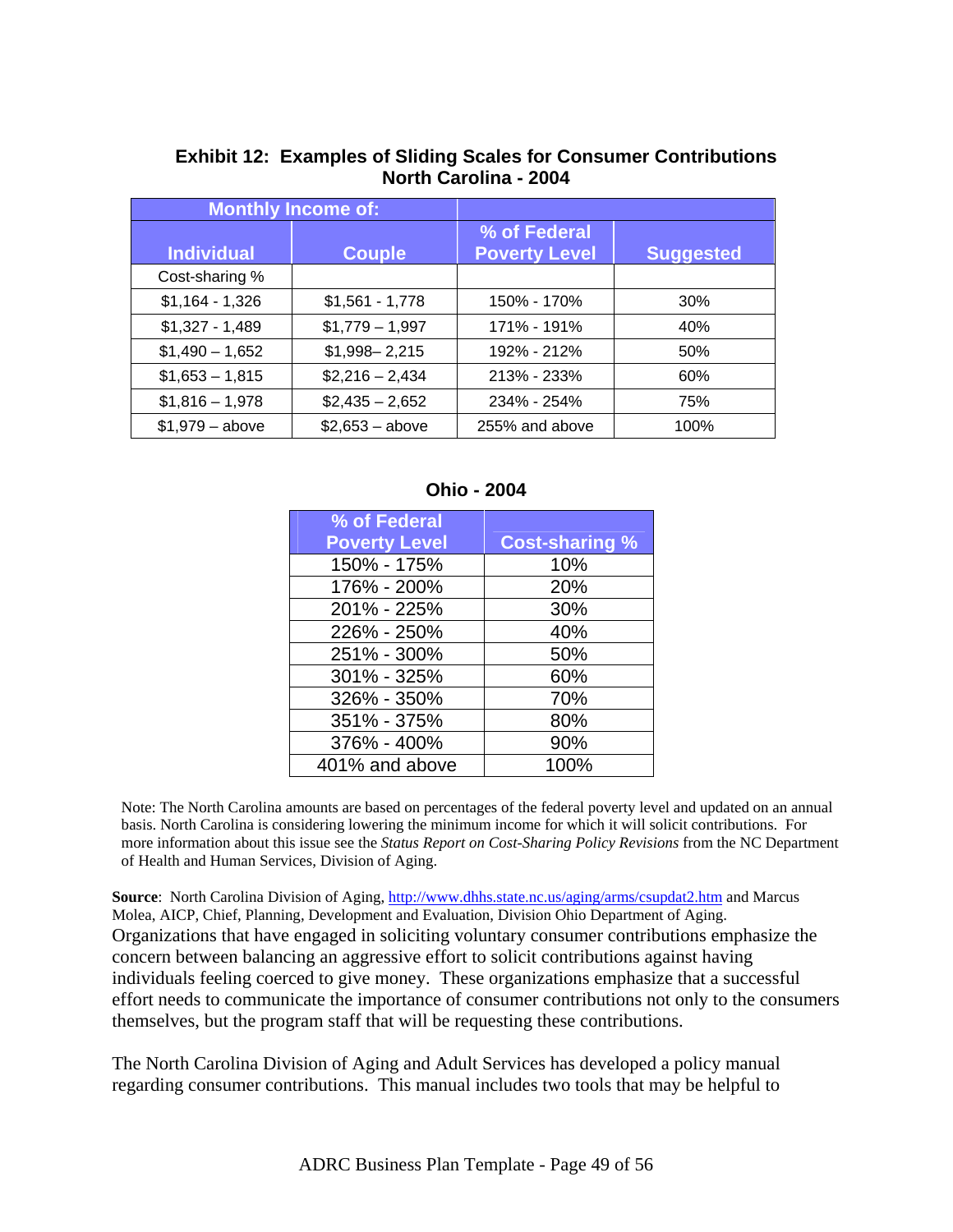ADRCs planning on implementing cost sharing: (1) a sample solicitation letter provided to consumers (*Exhibit 13*) and (2) a model group discussion for training staff (*Exhibit 14*).<sup>24</sup>

| <b>Exhibit 13: Model Voluntary Consumer Contribution Letter</b>                                                                                                                                                                                                                                                                                       |
|-------------------------------------------------------------------------------------------------------------------------------------------------------------------------------------------------------------------------------------------------------------------------------------------------------------------------------------------------------|
|                                                                                                                                                                                                                                                                                                                                                       |
| We hope you are benefiting from the ______________________________ service(s) you are receiving. The<br>money that pays for this service is a combination of federal, state and county funds, plus consumer<br>contributions from other service recipients, like you.                                                                                 |
| We would like to be able to expand the availability of this service to as many people as possible. We<br>receive a set amount of public dollars each year for this service. The only way we can expand the<br>service is through voluntary consumer contributions. Last year, we were able to serve ________<br>additional people from contributions. |
| Therefore, we are asking you to consider making a voluntary contribution toward the cost of the<br>service you receive. This money would be used to serve someone like you. Any amount you can<br>afford will be welcomed.                                                                                                                            |
| We also realize that not all people can afford to contribute, and that an individual's financial<br>situation can change. You are under no obligation to contribute; it is entirely voluntary. Your<br>continued receipt of this service is not dependent on your willingness to contribute.                                                          |
| If you would like to make a contribution toward the cost of your service, please: (possible options)                                                                                                                                                                                                                                                  |
| contribution.                                                                                                                                                                                                                                                                                                                                         |
|                                                                                                                                                                                                                                                                                                                                                       |
| 3. Use the self-addressed envelope provided by our agency to mail your contribution.                                                                                                                                                                                                                                                                  |
| You may take your contribution in an envelope to ___________________ (agency) and<br>4.<br>put it in the contribution box.                                                                                                                                                                                                                            |
| Our agency, ________________________, will keep an accurate accounting of the contributions you<br>have made, but you need to know they are not tax deductible, since you are receiving service. The<br>amount that you contribute, or do not contribute, will remain confidential.                                                                   |
| Thank you for considering making a voluntary contribution, whatever your decision. We look<br>forward to continuing to serve you.                                                                                                                                                                                                                     |
| Sincerely,                                                                                                                                                                                                                                                                                                                                            |
| Source: North Carolina Division on Aging and Adult Services                                                                                                                                                                                                                                                                                           |

 $\overline{\phantom{a}}$ 

<sup>&</sup>lt;sup>24</sup> *Exhibits 13 and 14* were slightly altered to remove any references to services or costs particular to a particular individual to avoid any privacy concerns.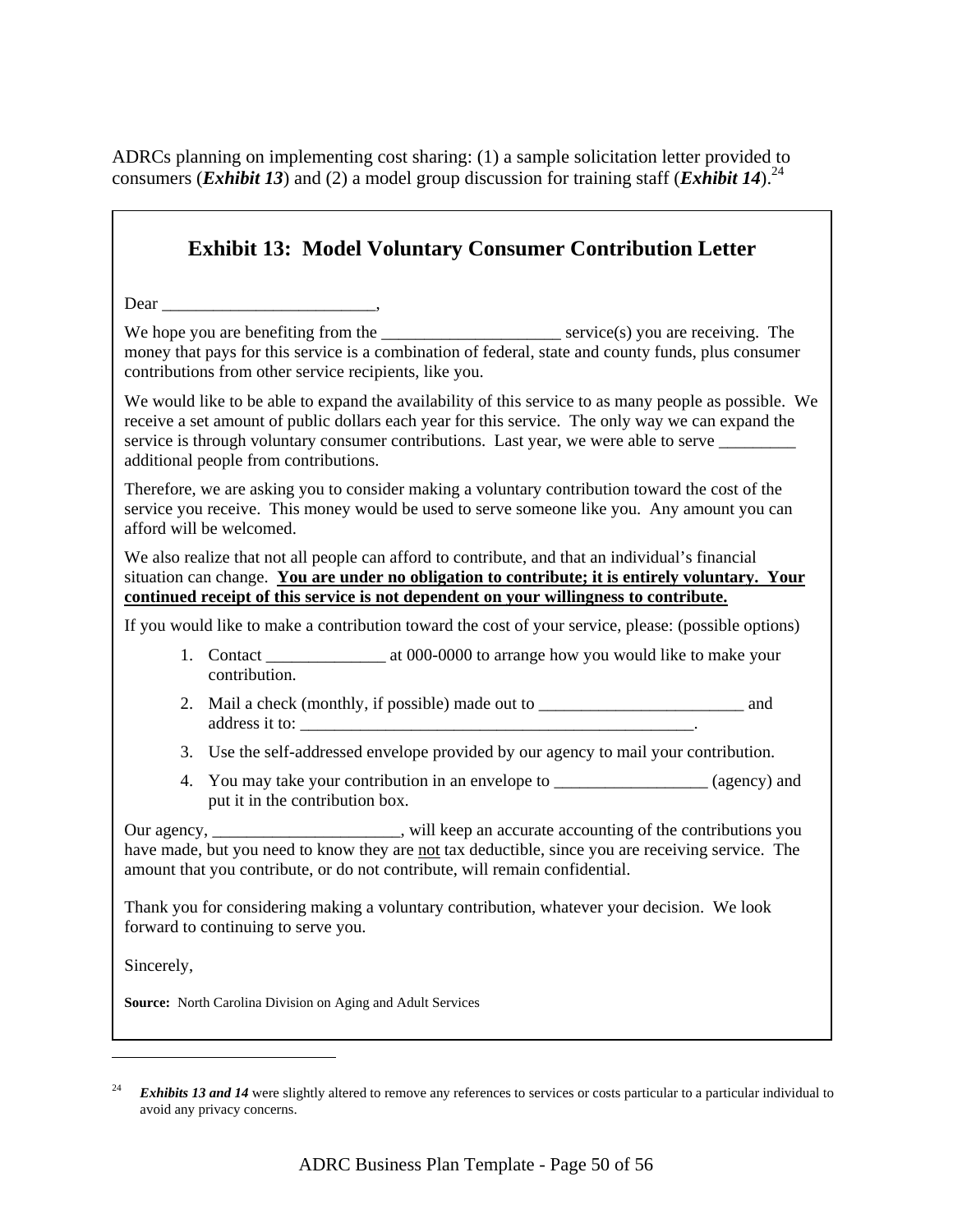# **Exhibit 14: Model Discussion for Training Staff about Soliciting Consumer Contributions**

This method of sharing information about voluntary contributions is particularly applicable for recipients of Congregate Nutrition, but may also work well for recipients/family of Adult Day Services when they are meeting at the center, or any other natural group of persons receiving services.

The presenter (services director or program administrator) can plan to have this discussion at regular intervals (e.g., quarterly) or when there are a significant number of new participants/service recipients. It can be part of a planned program, or brought up at any time that is convenient for recipients and staff. It will be important to strongly emphasize that the contributions are voluntary and not tied to the provision of services so that the individual seeking these contributions does not violate federal laws.

Components of Discussion:

1. Why we need to discuss voluntary Consumer Contributions

We would like to be able to expand the availability of this service to as many people as possible. We receive a set amount of public dollars each year for this service. The only way we can expand the service is through voluntary consumer contributions. Last year we were able to serve \_\_\_\_ additional clients due to generous contributions.

2. Where the money comes from for the service received

The money that pays for this service is a combination of federal, state and county funds, plus voluntary contributions from other service recipients, like you.

3. Request for contributions

We hope you are benefiting from the services you are receiving. If you are, we are asking you to consider making a voluntary contribution. This money would be used to serve someone like you. Any amount you can afford will be greatly appreciated.

4. Why it is important that contributions be voluntary?

We also realize that not all people can afford to contribute, and that an individual's financial situation can change. **You are under no obligation to contribute; it is entirely voluntary. Your continued receipt of this service is not dependent on your willingness to contribute**.

5. Method(s) for making contributions

A.

B.

- 6. Agency accounting for contributions; confidentiality; where the money goes Our agency, \_\_\_\_\_\_\_\_\_\_\_\_\_\_\_\_\_\_\_\_\_\_, will keep an accurate record of the contributions you have made (individually, if identifiable, and as a group), but you need to know they are not tax deductible, since you are receiving a service. The amount that you contribute, or do not contribute, will remain confidential. Any contributions received will be used to expand the service to additional persons.
- 7. Questions/discussion from participants/recipients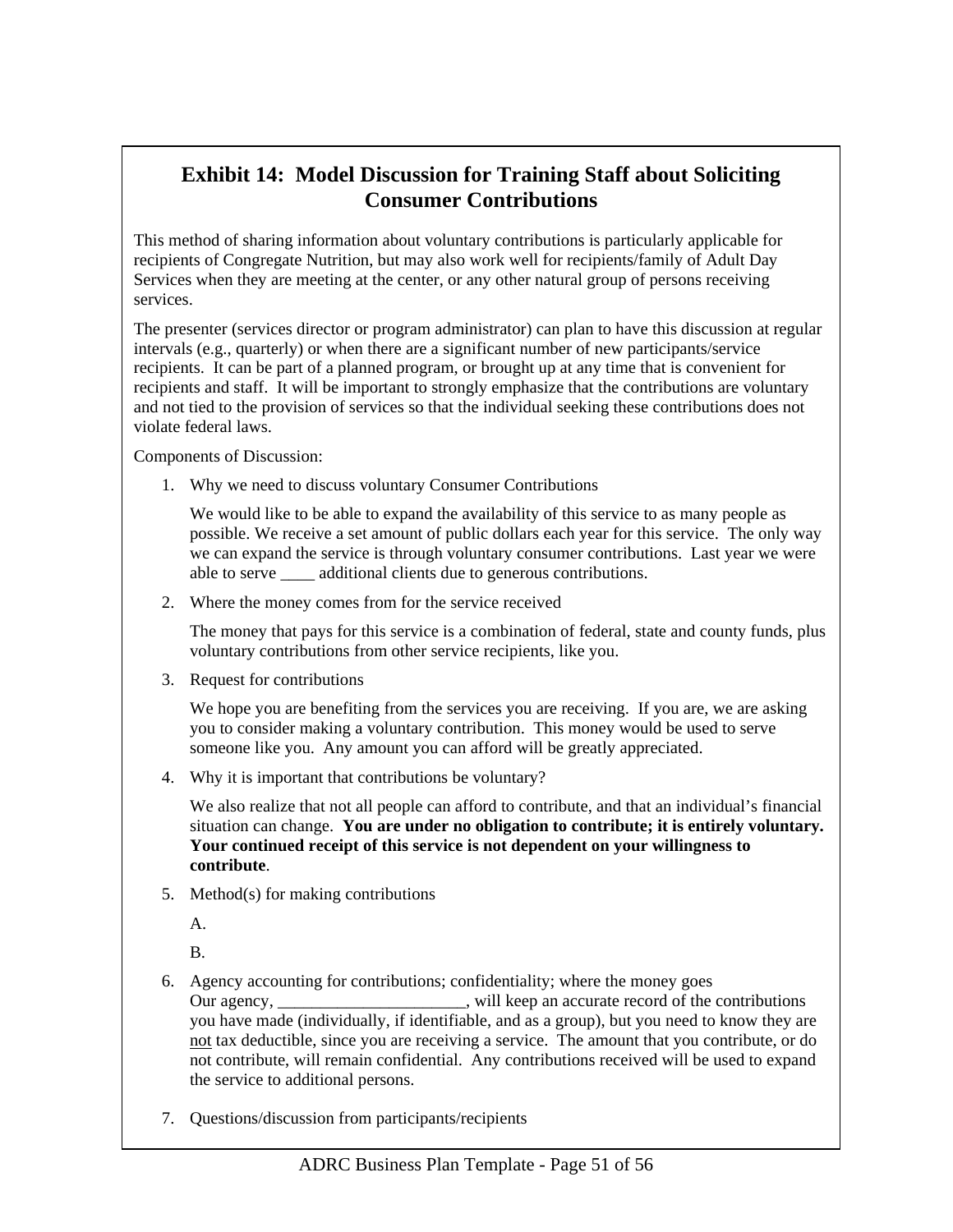The experience of other states may provide guidance to ADRCs considering cost sharing or voluntary consumer contributions regarding how much revenue it is likely to generate. For example, cost sharing and consumer contributions covered almost 5% of the NC Division on Aging and Adult Services' (formerly the Division on Aging) operating costs in 2001-2002 and almost 15% of the program costs for the MI Office of Services to the Aging in 2003. However, as *Exhibit 15* and *Exhibit 16* point out, these States' experience with voluntary contributions for core ADRC services (i.e., information and referral and case management) generated very little funds (see highlighted rows). This supposition is supported by the results a 2003 review in Ohio that recommended against applying cost sharing to health assessments.<sup>25</sup>

It may be inherently more difficult to solicit voluntary contributions for ADRC services. I&R will likely occur via telephone and will require consumers to mail in contributions at a later time. Consumers may be less likely to be inclined to make contributions for functions such as assessments and case management because they may perceive the benefit as being less concrete and tangible or be less accustomed to paying for the service, in contrast with receiving a meal or a health related service, such as personal care.

In summary, implementing mandatory cost sharing faces significant federal limitations and the necessity of developing an operating infrastructure that the ADRC would want to decide if it is justified by the income generated. On the other hand, soliciting voluntary consumer contributions may produce modest amounts of revenue, enhance personal responsibility and may result in consumers feeling more positive about receiving services.

1

<sup>25</sup> E-mail from Marcus Molea, AICP, Chief, Planning, Development and Evaluation, Division Ohio Department of Aging.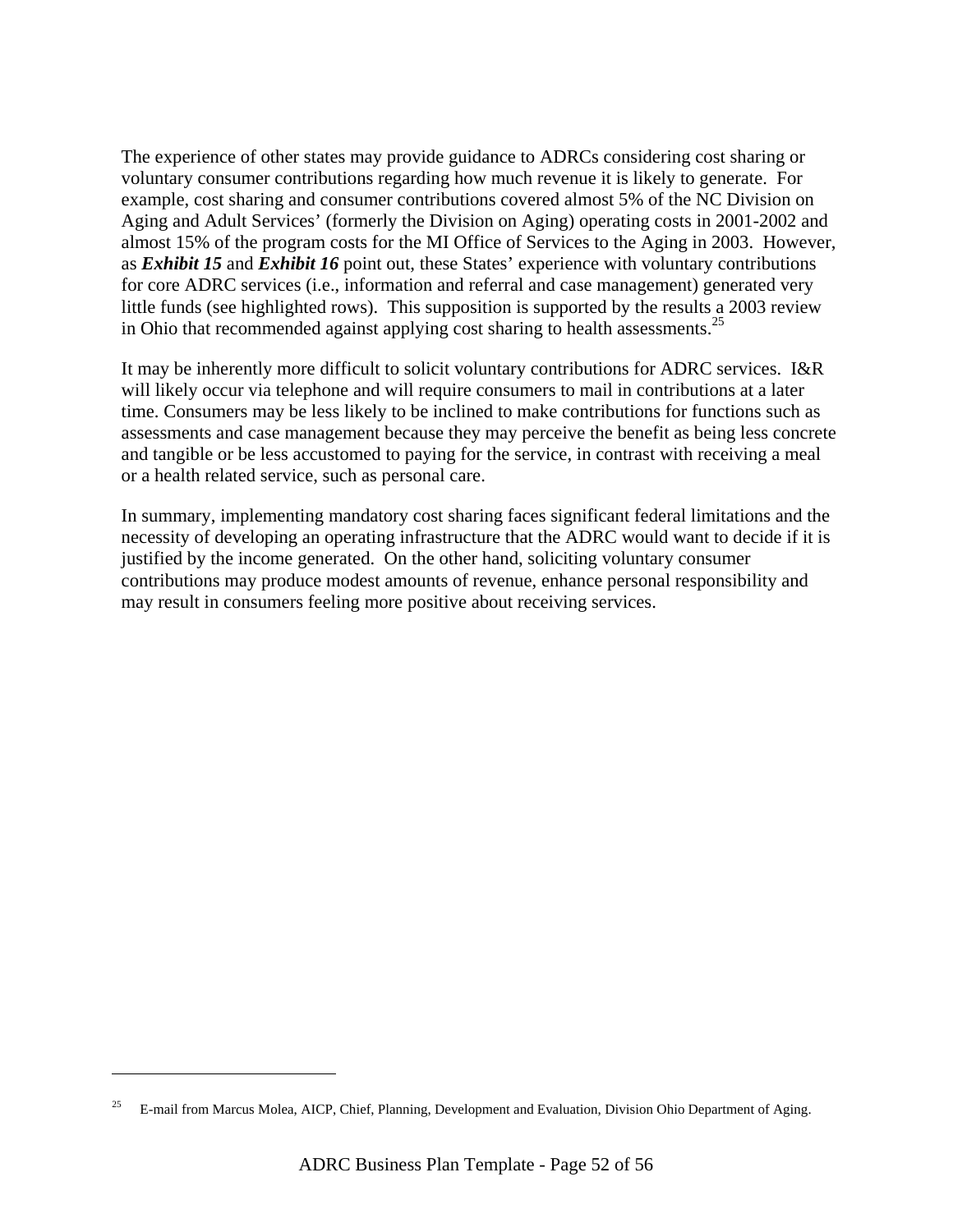| <b>Service</b>                      | <b>Expenditures</b> | <b>Cost sharing</b> | % of Exp. |
|-------------------------------------|---------------------|---------------------|-----------|
| <b>Adult Day Care</b>               | \$1,516,434         | \$58,907            | 3.9%      |
| <b>Adult Day Health</b>             | \$1,242,770         | \$22,351            | 1.8%      |
| Care Management                     | \$975,503           | \$5,529             | 0.6%      |
| <b>Congregate Nutrition</b>         | \$7,683,882         | \$1,054,959         | 13.7%     |
| <b>Family Caregiver Support</b>     | \$2,727,147         | \$3,163             | 0.1%      |
| <b>Group Respite</b>                | \$93,636            | \$2,676             | 2.9%      |
| <b>Health Promotion</b>             | \$478,283           | \$1,473             | 0.3%      |
| <b>Health Screening</b>             | \$26,966            | \$635               | 2.4%      |
| <b>Home Delivered Meals</b>         | \$7,902,231         | \$752,911           | 9.5%      |
| Home Health                         | \$30,500            | \$550               | 1.8%      |
| Housing & Home Imp.                 | \$714,980           | \$6,269             | 0.9%      |
| In Home Aide Level 1                | \$5,070,359         | \$101,741           | 2.0%      |
| In Home Aide Level 2                | \$8,738,044         | \$160,818           | 1.8%      |
| In Home Aide Level 3                | \$2,921,983         | \$59,455            | 2.0%      |
| In Home Aide Level 4                | \$11,207            |                     | 0.0%      |
| <b>Information &amp; Assistance</b> | \$1,703,182         | \$540               | 0.0%      |
| <b>Institutional Respite</b>        | \$203,186           | \$5,251             | 2.6%      |
| Legal                               | \$369,499           | \$7,736             | 2.1%      |
| <b>Medication Management</b>        | \$148,674           |                     | 0.0%      |
| Senior Center                       | \$3,464,988         | \$11,251            | 0.3%      |
| Senior Companion                    | \$124,660           |                     | 0.0%      |
| <b>Transportation, General</b>      | \$5,077,762         | \$123,023           | 2.4%      |
| Transportation, Medical             | \$938,651           | \$23,854            | 2.5%      |
| Volunteer Program Dev.              | \$175,466           |                     | 0.0%      |
| <b>Totals</b>                       | \$52,339,993        | \$2,403,092         | 4.6%      |

#### **Exhibit 15: Cost Sharing and Total Expenditures SFY 2001-2002 for NC Division on Aging and Adult Services**

**Source:** *Status Report on Cost-Sharing Policy Revisions* from the NC Department of Health and Human Services, Division of Aging.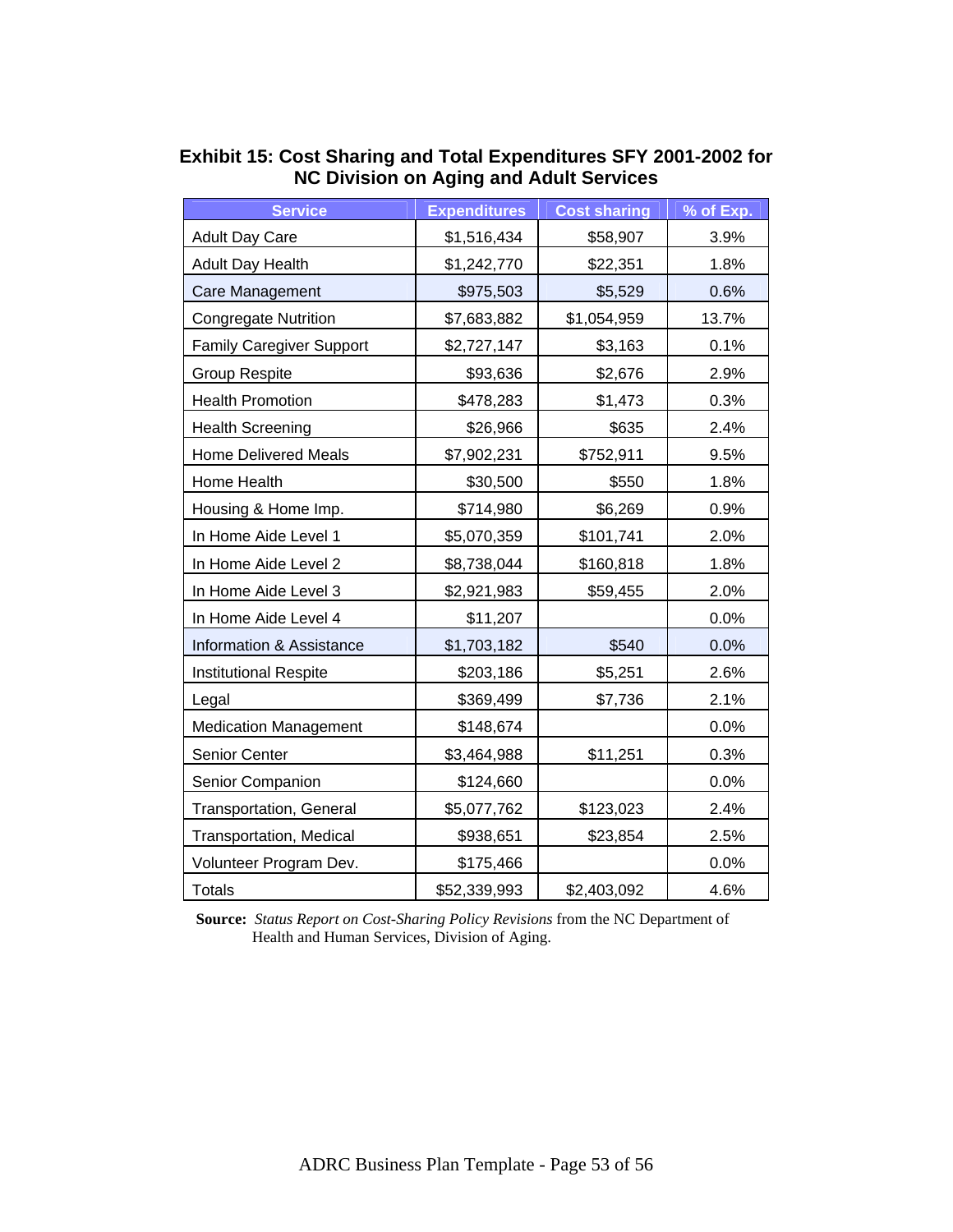| <b>Service Category</b>                 | <b>Expenditures</b> | <b>Cost Sharing</b> | $%$ of<br><b>Expenditures</b> |
|-----------------------------------------|---------------------|---------------------|-------------------------------|
| Care Management                         | \$8,166,342         | \$23,282            | 0.3%                          |
| <b>Case Coordination &amp; Support</b>  | \$1,853,718         | \$51,895            | 2.8%                          |
| <b>Assisted Transportation</b>          | \$196,010           | \$28,566            | 14.6%                         |
| Transportation                          | \$1,062,749         | \$126,448           | 11.9%                         |
| Information & Referral                  | \$1,989,494         | \$1,311             | 0.1%                          |
| Outreach                                | \$1,515,670         | \$5,119             | 0.3%                          |
| Personal Care                           | \$5,439,069         | \$493,312           | 9.1%                          |
| Homemaker                               | \$5,686,989         | \$587,903           | 10.3%                         |
| <b>Chore Service</b>                    | \$889,224           | \$122,342           | 13.8%                         |
| Home Health Aide                        | \$41,808            | \$110               | 0.3%                          |
| Home Injury Control                     | \$199,176           | \$13,191            | 6.6%                          |
| <b>Medication Management</b>            | \$248,040           | \$0                 | 0.0%                          |
| Congregate Meals                        | \$16,647,148        | \$6,546,260         | 39.3%                         |
| <b>Nutrition Counseling</b>             | \$279,541           | \$0                 | 0.0%                          |
| <b>Nutrition Education</b>              | \$27,698            | \$0                 | 0.0%                          |
| <b>USDA Nutrition</b>                   | \$6,985,302         | $\overline{30}$     | 0.0%                          |
| <b>Home Delivered Meals</b>             | \$27,896,587        | \$5,586,545         | 20.0%                         |
| Legal Assistance                        | \$1,028,222         | \$114,380           | 11.1%                         |
| <b>State Nursing Home Ombs</b>          | \$535,506           | \$3,151             | 0.6%                          |
| <b>Elder Abuse Prevention</b>           | \$247,697           | \$364               | 0.1%                          |
| <b>Vision Services</b>                  | \$156,694           | \$1,280             | 0.8%                          |
| <b>Health Screening</b>                 | \$212,004           | \$575               | 0.3%                          |
| Asst to Hearing Impaired                | \$118,900           | \$672               | 0.6%                          |
| Education                               | \$122,741           | \$582               | 0.5%                          |
| Guardian                                | \$5,976             | \$0                 | 0.0%                          |
| <b>Physical Fitness</b>                 | \$62,082            | \$5,941             | 9.6%                          |
| Home Repair                             | \$150,265           | \$10,307            | 6.9%                          |
| Counseling                              | \$1,252,796         | \$27,455            | 2.2%                          |
| <b>Friendly Reassurance</b>             | \$26,765            | \$135               | 0.5%                          |
| Per Emergency Response                  | \$18,153            | \$160               | 0.9%                          |
| <b>Senior Center Staffing</b>           | \$2,488,211         | \$40,382            | 1.6%                          |
| <b>Senior Center Operations</b>         | \$54,590            | \$0                 | 0.0%                          |
| Disease Prevt/Health Prom               | \$418,546           | \$57,455            | 13.7%                         |
| Program Development                     | \$2,094,950         | \$5,458             | 0.3%                          |
| <b>Special Needs</b>                    | \$36,686            | \$0                 | 0.0%                          |
| Ombudsman                               | \$133,159           | \$374               | 0.3%                          |
| Title III - Other                       | \$59,493            | \$125               | 0.2%                          |
| AAA Regional Services (Non-Title III-E) | \$343,173           | \$18,968            | 5.5%                          |
| <b>Caregiver Support (Counseling</b>    | \$561,710           | \$16,691            | 3.0%                          |
| AAA Regional Services (Title III-E)     | \$814,241           | \$19,599            | 2.4%                          |
| <b>Adult Day Care</b>                   | \$5,217,579         | \$906,736           | 17.4%                         |
| Respite                                 | \$5,878,079         | \$167,614           | 2.9%                          |
| <b>Specialized Respite</b>              | \$339,818           | \$0                 | 0.0%                          |
| <b>Totals</b>                           | \$102,550,563       | \$14,984,688        | 14.6%                         |

# **Exhibit 16: Cost Sharing and Total Expenditures in for MI AAAs**

**Source:** Hollice Spencer, Director, Community Services Division, Michigan, Office of Services to the Aging.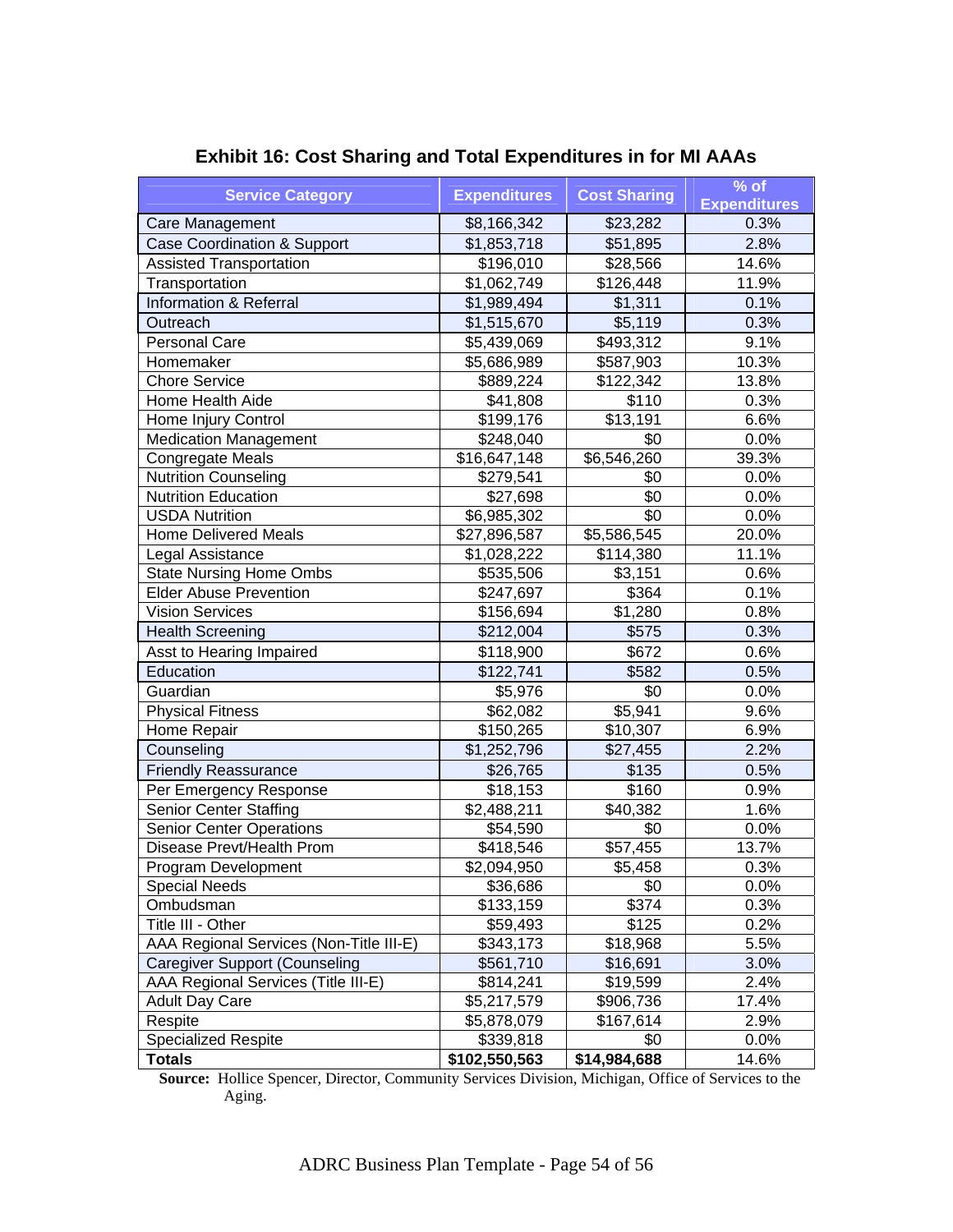In addition to the policies developed by North Carolina, examples of other states' cost sharing and/or consumer contribution policies can be found on the following websites:

- Pennsylvania Department on Aging: http://www.aging.state.pa.us/aging/lib/aging/03-01- 03\_OPTIONS\_Cost\_Sharing.doc
- Virginia Department for the Aging: http://www.aging.state.va.us/serviceprograms/Cost%20Sharing-Fee%20for%20Service%20State%20Policy.pdf
- Arizona Department of Economic Security, Aging and Adult Administration: http://www.de.state.az.us/aaa/pdf/ch2000.pdf
- Michigan Office of Services to the Aging http://www.miseniors.net/MiSeniors+Home/

# *Private Donations and Grants*

An ADRC may want to seek to cover some of its operating costs with donations from individuals or organizations or by seeking grants from foundations. In regards to these funding sources, the ADRC will want to consider: (1) whether these funds can be used as match to draw down FFP and (2) whether these donations are tax deductible. Only public funds may be used as the State's match to draw down FFP. ADRCs that are not public agencies may not provide the State's match. ADRCs that are public agencies may provide the State's match, provided that the conditions in 42 CFR 433 Subpart B are met.

Federal grants cannot be used as state match for drawing down FFP. However, non-federal grants could be used as match if these grants do not come from a provider.

If the ADRC is operated by a  $501(3)(c)$  nonprofit organization or a government agency, these donations could be tax deductible. For more information, see IRS publication #526 which provides guidelines on charitable deductions (http://www.irs.gov/pub/irs-pdf/p526.pdf).

# *Marketing Spin-off Services/ Partnerships*

*Selling Subscriptions to Databases*. In order to fulfill the I&R function and to provide individuals with information about the availability of providers, each ADRC will need to develop and maintain a database of available providers of long-term care in the area it serves. These databases may be of value to other organizations, such as hospitals or employer assistance programs. The ADRC could potentially sell access or subscriptions to these databases. Note that in no case may the ADRC's database of clients be sold.

For example, the AAA in Atlanta, Georgia sells an annual subscription to a statewide database of providers of long-term care services. The Atlanta AAA coordinates the efforts of AAAs across Georgia in gathering, validating, and entering the information into a Microsoft Access based database. This database has information on approximately 12,000 providers. They then sell subscriptions to the database to hospitals, HMOs, social service agencies, housing facilities, a